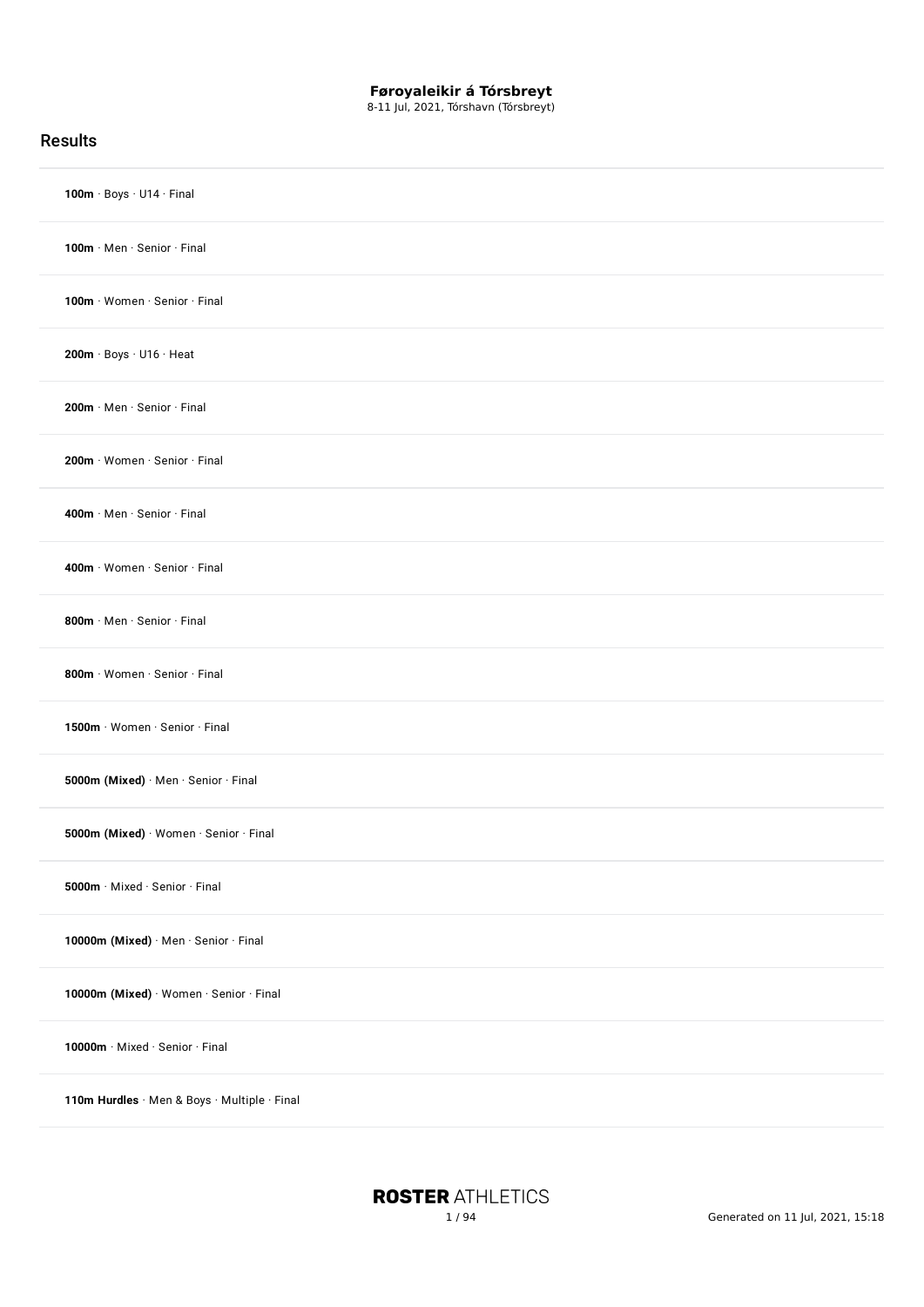8-11 Jul, 2021, Tórshavn (Tórsbreyt)

### Results

| High Jump (Mixed) · Men · Senior · Final            |
|-----------------------------------------------------|
| High Jump (Mixed) · Women · Senior · Final          |
| High Jump · Mixed · Senior · Final                  |
| Long Jump . Men . Senior . Final                    |
| Long Jump · Women · Senior · Final                  |
| Long Jump (Zone) · Boys · U14 · Final               |
| Long Jump (Zone) · Girls · U14 · Final              |
| Triple Jump · Men · Senior · Final                  |
| Triple Jump · Women · Senior · Final                |
| Triple Jump (Zone) · Girls · U14 · Final            |
| Shot Put · Men & Boys · Multiple · Final            |
| Shot Put · Women & Girls · Multiple · Final         |
| Shot Put (2kg) · Girls · Multiple, U14 · Final      |
| Shot Put (3kg) · Girls · Multiple, U16 · Final      |
| Shot Put (4kg) · Women · Multiple, Senior · Final   |
| Discus Throw · Men & Boys · Multiple · Final        |
| Discus Throw (1.5kg) · Boys · Multiple, U18 · Final |
| Discus Throw (2kg) · Men · Multiple, Senior · Final |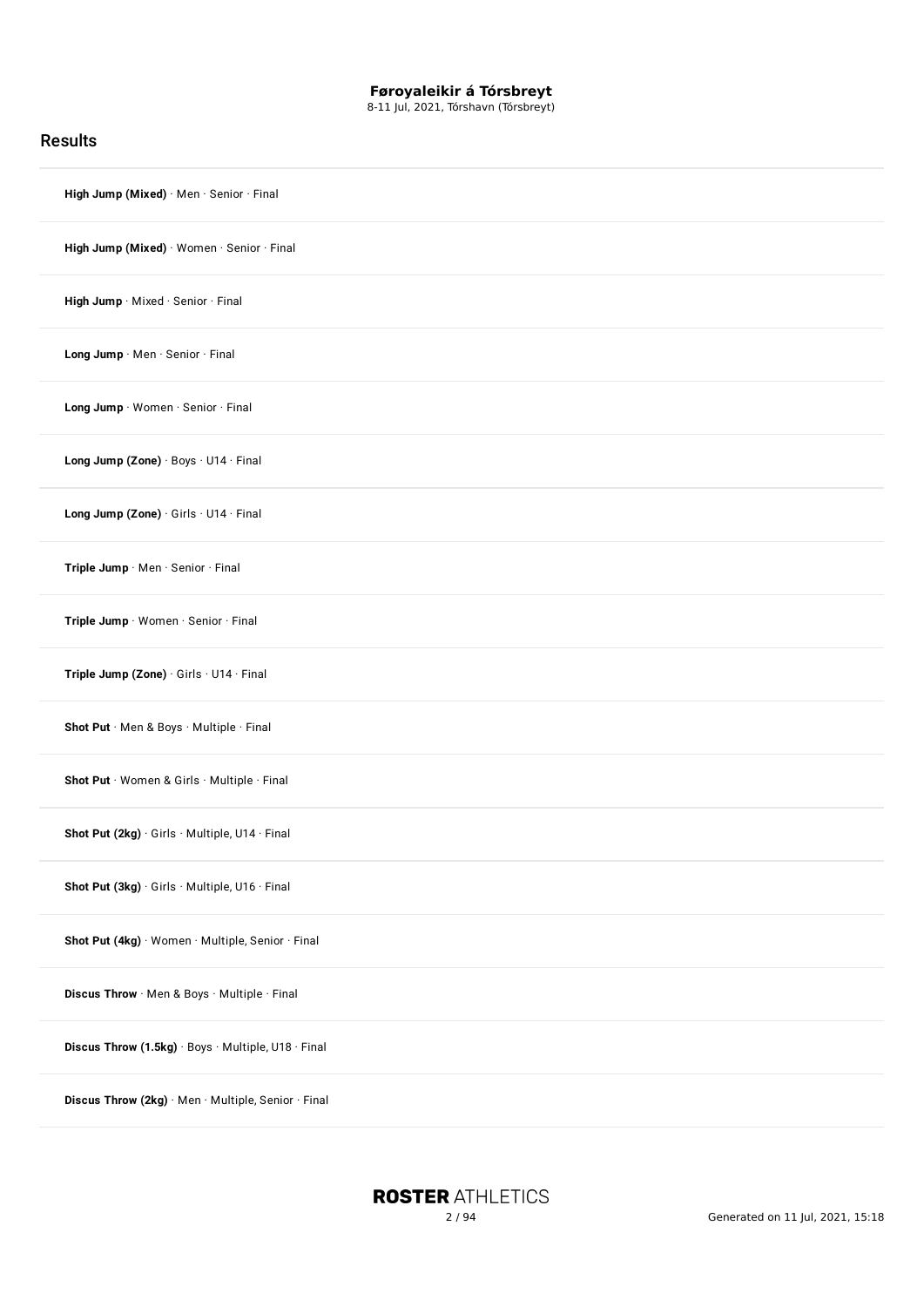8-11 Jul, 2021, Tórshavn (Tórsbreyt)

#### **Results**

**Discus Throw** · Women & Girls · Multiple · Final

**Discus Throw (0.75kg)** · Girls · Multiple, U14 · Final

**Discus Throw (0.75kg)** · Girls · Multiple, U16 · Final

**Discus Throw (1kg)** · Women · Multiple, Senior · Final

**Hammer Throw (Mixed Adults & Youth)** · Men & Boys · Multiple · Final

**Hammer Throw (7.26kg) (Mixed)** · Men · Multiple, Senior · Final

**Hammer Throw (Mixed Adults & Youth)** · Women & Girls · Multiple · Final

**Hammer Throw (4kg) (Mixed)** · Women · Multiple, Senior · Final

**Hammer Throw** · Mixed Adults & Youth · Multiple · Final

**Javelin Throw** · Men & Boys · Multiple · Final

**Javelin Throw (400g)** · Boys · Multiple, U14 · Final

**Javelin Throw (800g)** · Men · Multiple, Senior · Final

**Javelin Throw** · Women & Girls · Multiple · Final

**Javelin Throw (400g)** · Girls · Multiple, U14 · Final

**Javelin Throw (500g)** · Girls · Multiple, U16 · Final

**Javelin Throw (600g)** · Women · Multiple, Senior · Final

**4x100m** · Men · Senior · Final

**4x100m** · Women · Senior · Final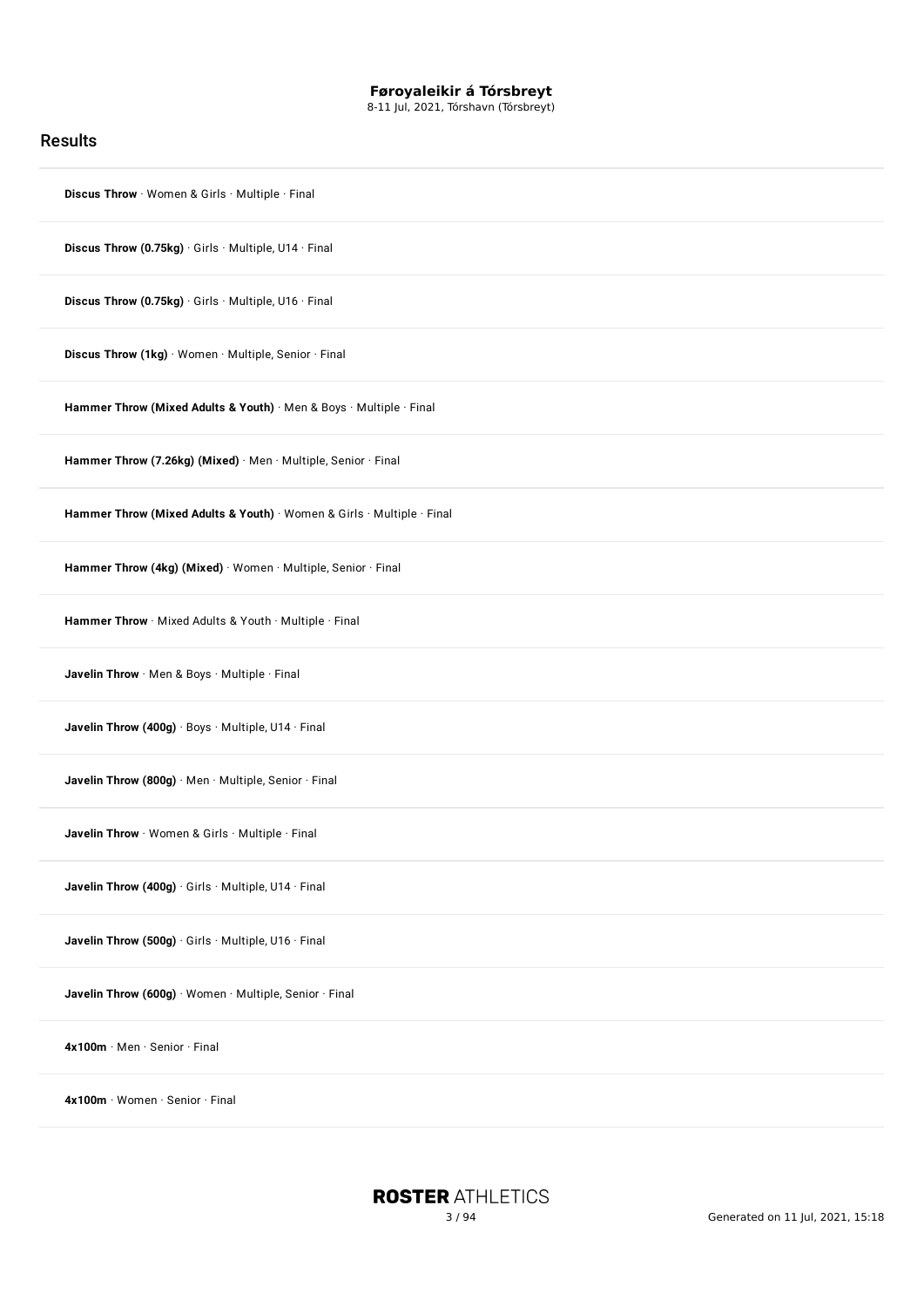8-11 Jul, 2021, Tórshavn (Tórsbreyt)

### Results

**4x400m** · Men · Senior · Final

**4x400m** · Women · Senior · Final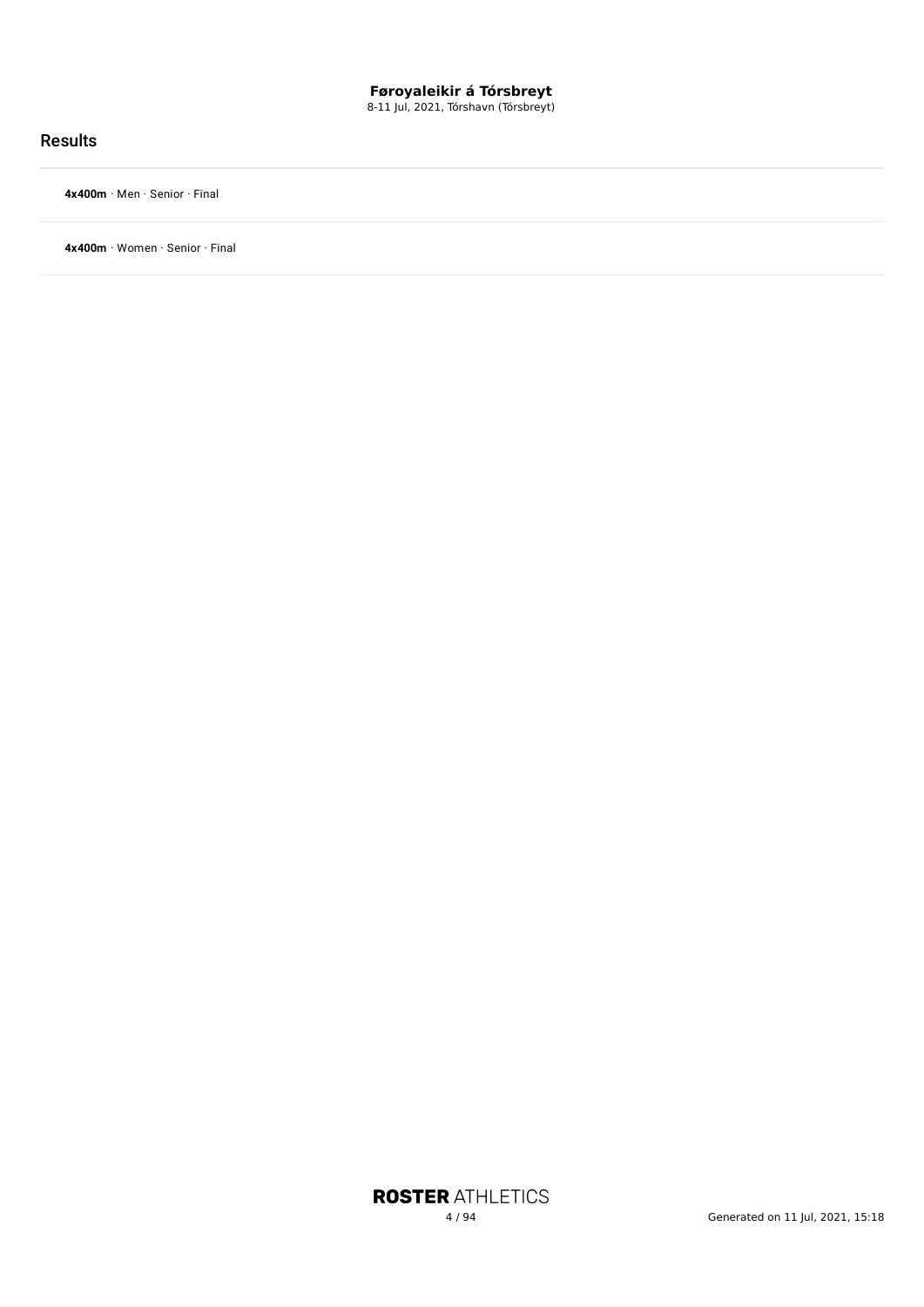8-11 Jul, 2021, Tórshavn (Tórsbreyt)

## 100m · Boys · U14 · Final **100m · Boys · U14 · Final 11 Jul**, 2021, 13:00 · **Wind:** -2.6

| Place | Athlete                                      | Club/School | <b>Bib</b> | Lane | React. | Result                 |
|-------|----------------------------------------------|-------------|------------|------|--------|------------------------|
|       | Óðin Jógvansson Glerfoss<br>$2008 \cdot FAR$ | Bragdið     |            | 3    |        | 13.38 $Q$<br><b>PB</b> |
| 2     | Arni Bartal Joensen<br>$2008 \cdot FAR$      | Hvirlan     |            | 4    |        | 17.50 $Q$              |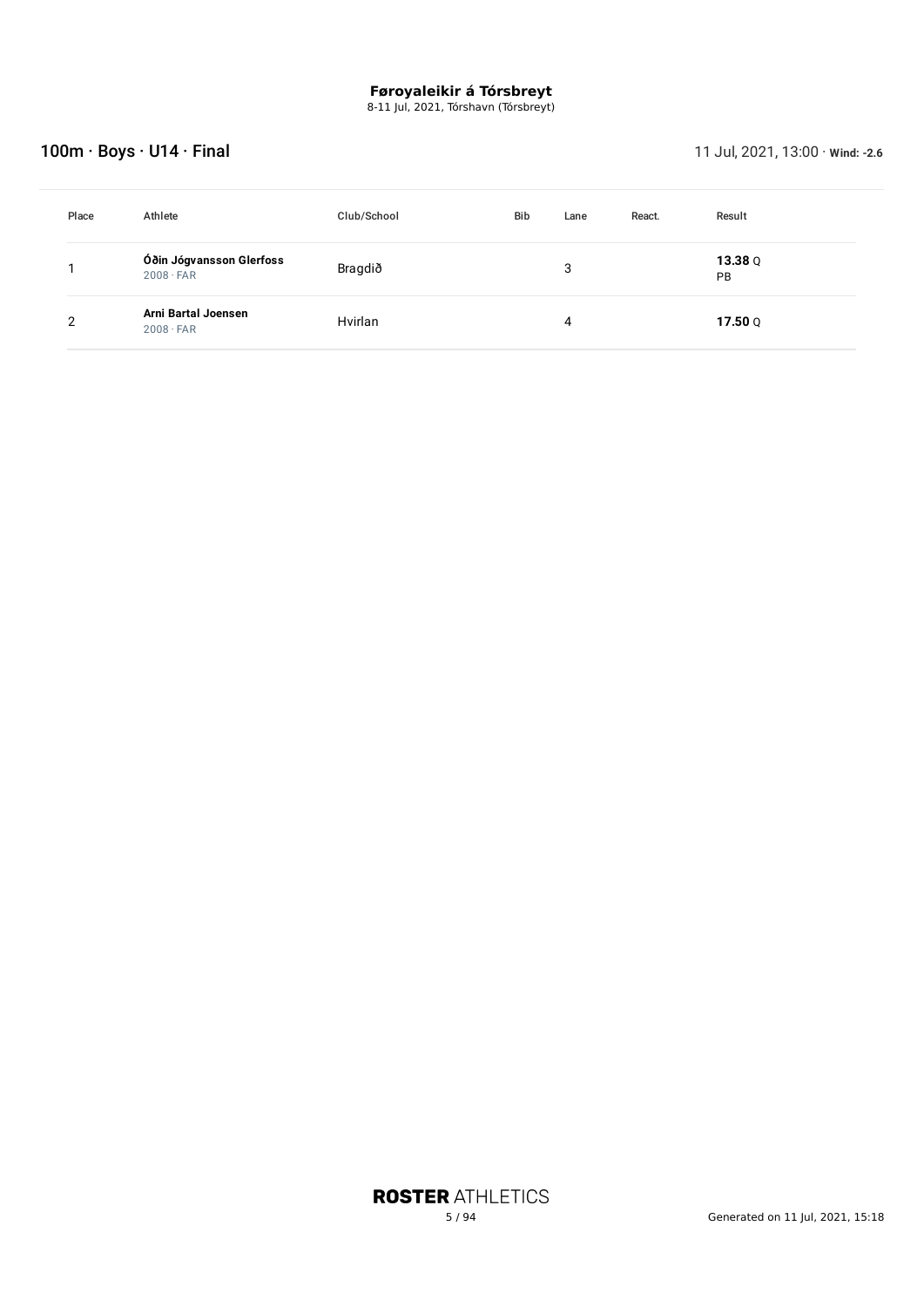8-11 Jul, 2021, Tórshavn (Tórsbreyt)

## 100m · Men · Senior · Final 11 Jul, 2021, 13:05 · **Wind: -2.7**

| Place          | Athlete                                        | Club/School | Bib | Lane | React. | Result    |
|----------------|------------------------------------------------|-------------|-----|------|--------|-----------|
|                | Andreas Bjarnastein Antoft<br>$2002 \cdot FAR$ | Bragdið     |     | 3    |        | 11.94 $Q$ |
| $\overline{2}$ | Jónas Gunnleivsson Isaksen<br>$2005 \cdot FAR$ | Bragdið     |     | 5    |        | 12.33Q    |
| 3              | <b>Sveinur Silvurstein</b><br>$2002 \cdot FAR$ | Bragdið     |     | 2    |        | 12.63     |
| 4              | Eiri Jógvansson Glerfoss<br>$2005 \cdot FAR$   | Bragdið     |     | 4    |        | 13.22     |
| 5              | Rógvi Johansen<br>$1997 \cdot FAR$             | Bragdið     |     | 6    |        | 13.81     |
| 6              | Júst í Túni<br>$1986 \cdot FAR$                | Treysti     |     | 1    |        | 18.50     |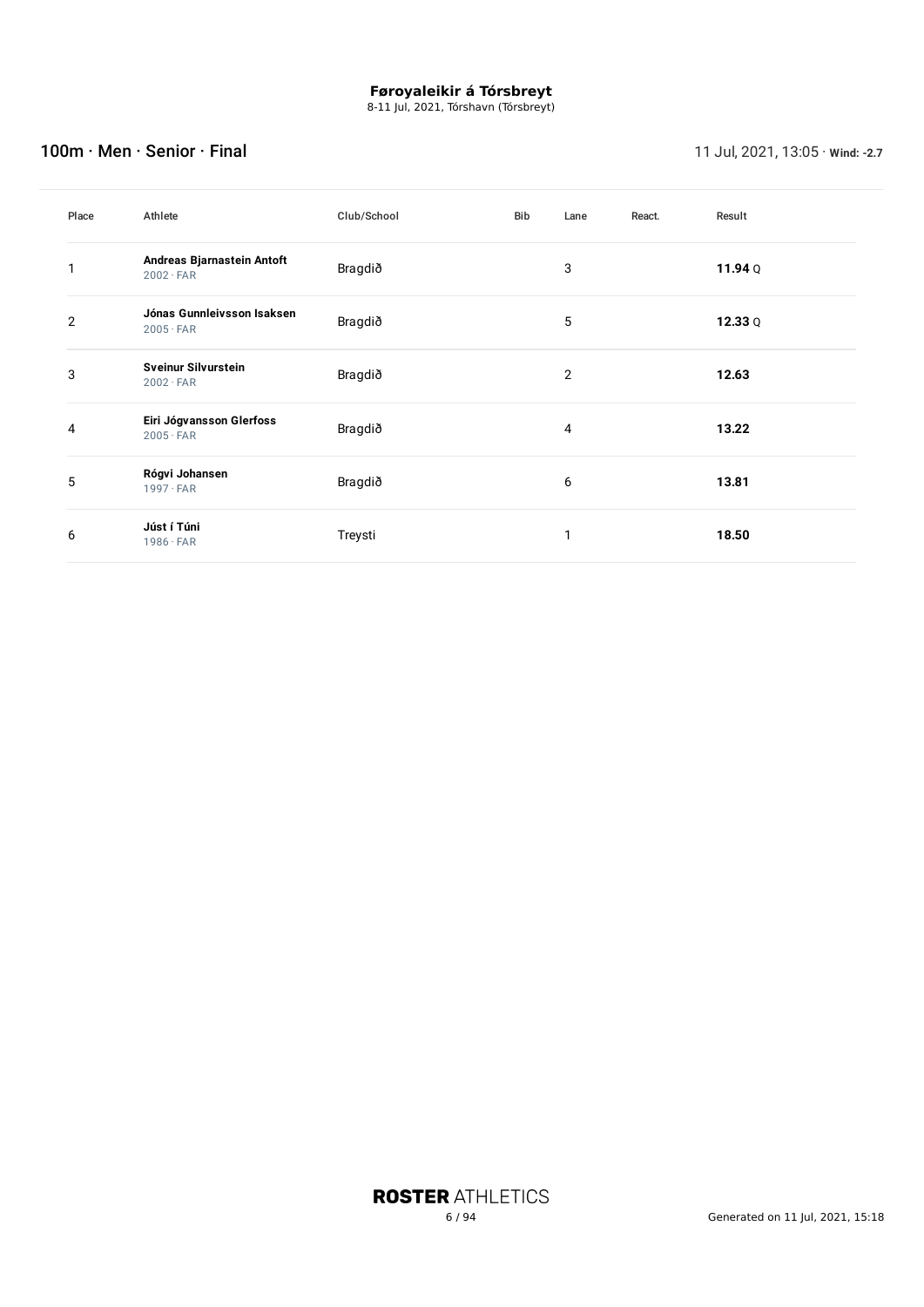8-11 Jul, 2021, Tórshavn (Tórsbreyt)

### 100m · Women · Senior · Final **100m · Women · Senior · Final** 2021, 13:15 · **Wind:** -1.9

| Place | Athlete                                            | Club/School | <b>Bib</b> | Lane           | React. | Result             |
|-------|----------------------------------------------------|-------------|------------|----------------|--------|--------------------|
| 1     | Margit Weihe Fríðmundsdóttir<br>$1999 \cdot FAR$   | Bragdið     |            | 3              |        | 13.44 $Q$          |
| 2     | Bára Jógvansdóttir Glerfoss<br>$2003 \cdot FAR$    | Bragdið     |            | 4              |        | 13.67 $Q$<br>SB    |
| 3     | Teresa Fríðriksdóttir Bláhamar<br>$2001 \cdot FAR$ | Bragdið     |            | $\overline{2}$ |        | 13.77              |
| 4     | Tinna Berg Jørgensen<br>$1999 \cdot FAR$           | Hvirlan     |            | 5              |        | 13.86<br><b>PB</b> |
| 5     | Natalia Lydersen<br>$2008 \cdot FAR$               | Treysti     |            |                |        | 14.20<br><b>PB</b> |
| 6     | Arina Ludvig Michelsen<br>$2005 \cdot FAR$         | Bragdið     |            | 1              |        | 14.83              |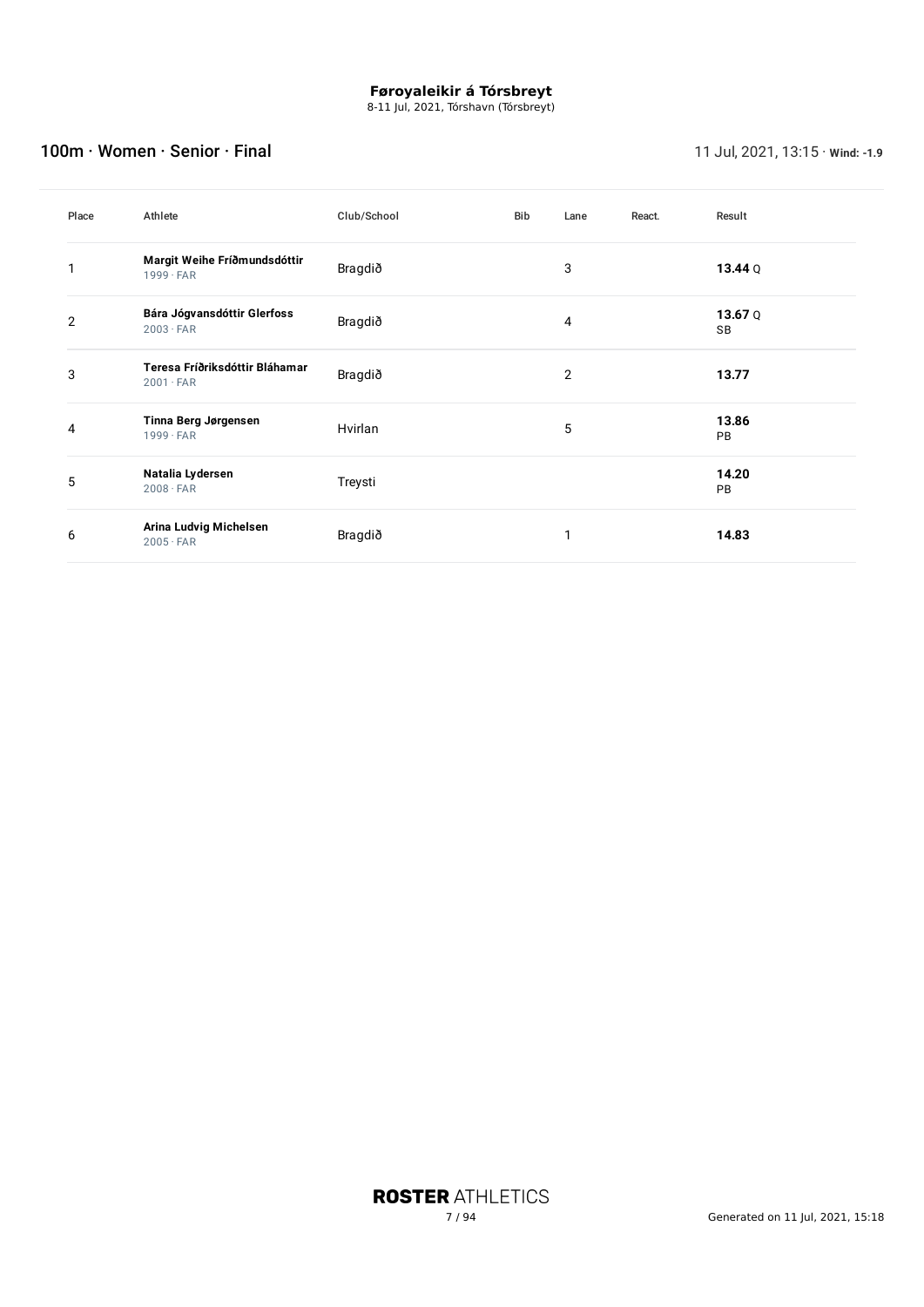8-11 Jul, 2021, Tórshavn (Tórsbreyt)

## 200m · Boys · U16 · Heat 08 Jul, 2021, 18:00 · **Wind: +1.6**

| Place | Athlete                                      | Club/School | Bib | Lane | React. | Result      |
|-------|----------------------------------------------|-------------|-----|------|--------|-------------|
|       | Óðin Jógvansson Glerfoss<br>$2008 \cdot FAR$ | Bragdið     |     | 4    |        | 26.81<br>PB |
| 2     | Arni Bartal Joensen<br>$2008 \cdot FAR$      | Hvirlan     |     | 3    |        | 36.26       |
|       | Villiam á Lava Persson<br>$2006 \cdot FAR$   | Hvirlan     |     | 5    |        | <b>DNS</b>  |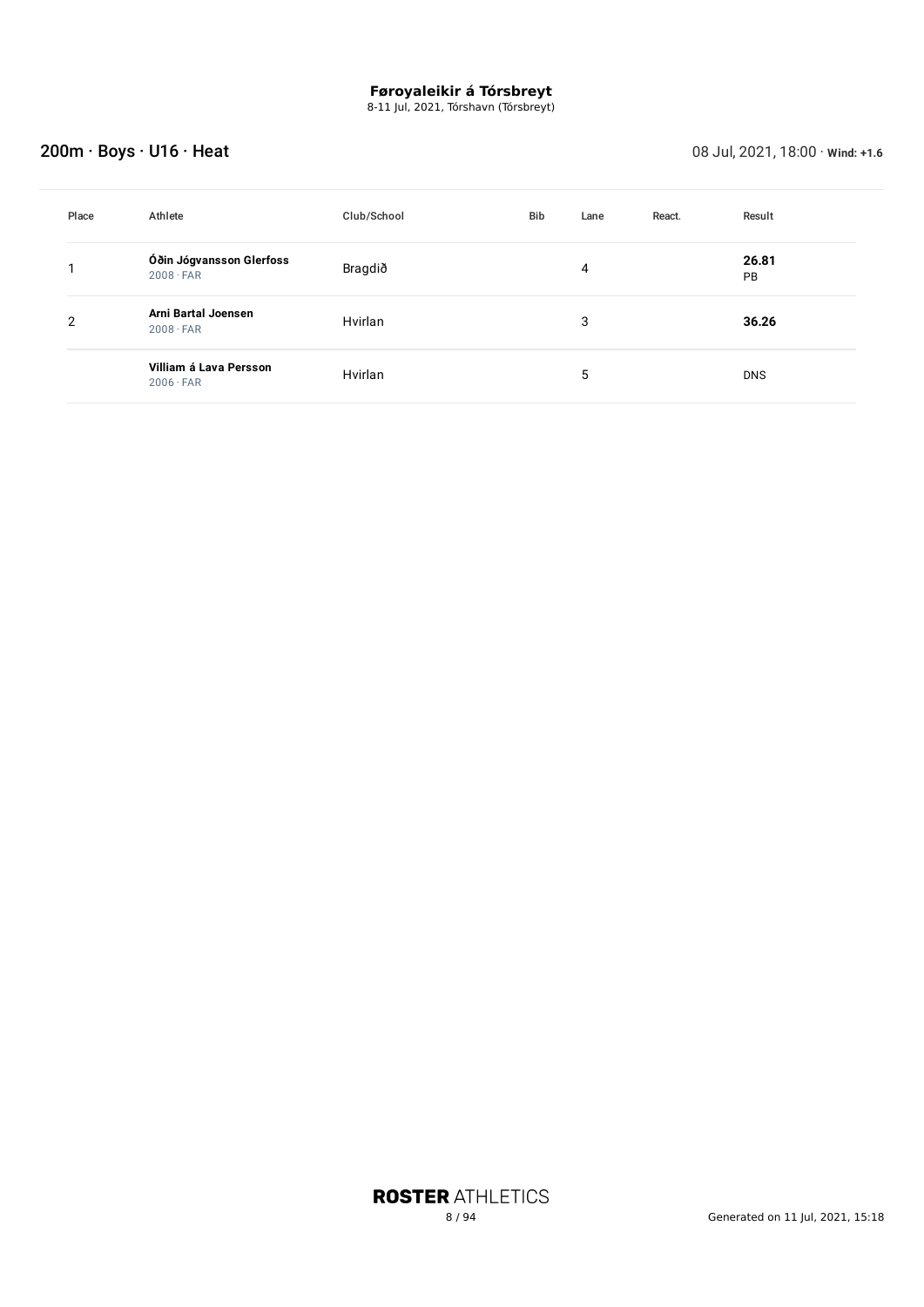8-11 Jul, 2021, Tórshavn (Tórsbreyt)

### 200m · Men · Senior · Final 08 Jul, 2021, 19:30 · **Wind: +0.0**

| Place          | Athlete                                        | Club/School | Bib | Lane           | React. | Result                 |
|----------------|------------------------------------------------|-------------|-----|----------------|--------|------------------------|
|                | Eiri Jógvansson Glerfoss<br>$2005 \cdot FAR$   | Bragdið     |     | 1              |        | 23.28 $Q$<br><b>PB</b> |
| $\overline{2}$ | Dánjal Dahl Ljósheim<br>$2000 \cdot FAR$       | Hvirlan     |     | 3              |        | 23.35Q<br>SB           |
| 3              | Andreas Bjarnastein Antoft<br>$2002 \cdot FAR$ | Bragdið     |     | 4              |        | 23.71                  |
| 4              | Tummas Sjóvará<br>$2002 \cdot FAR$             | Bragdið     |     | $\overline{2}$ |        | 23.74<br><b>SB</b>     |
| 5              | Jónas Gunnleivsson Isaksen<br>$2005 \cdot FAR$ | Bragdið     |     | 5              |        | 23.93                  |
| 6              | <b>Sveinur Silvurstein</b><br>$2002 \cdot FAR$ | Bragdið     |     | 6              |        | 24.58                  |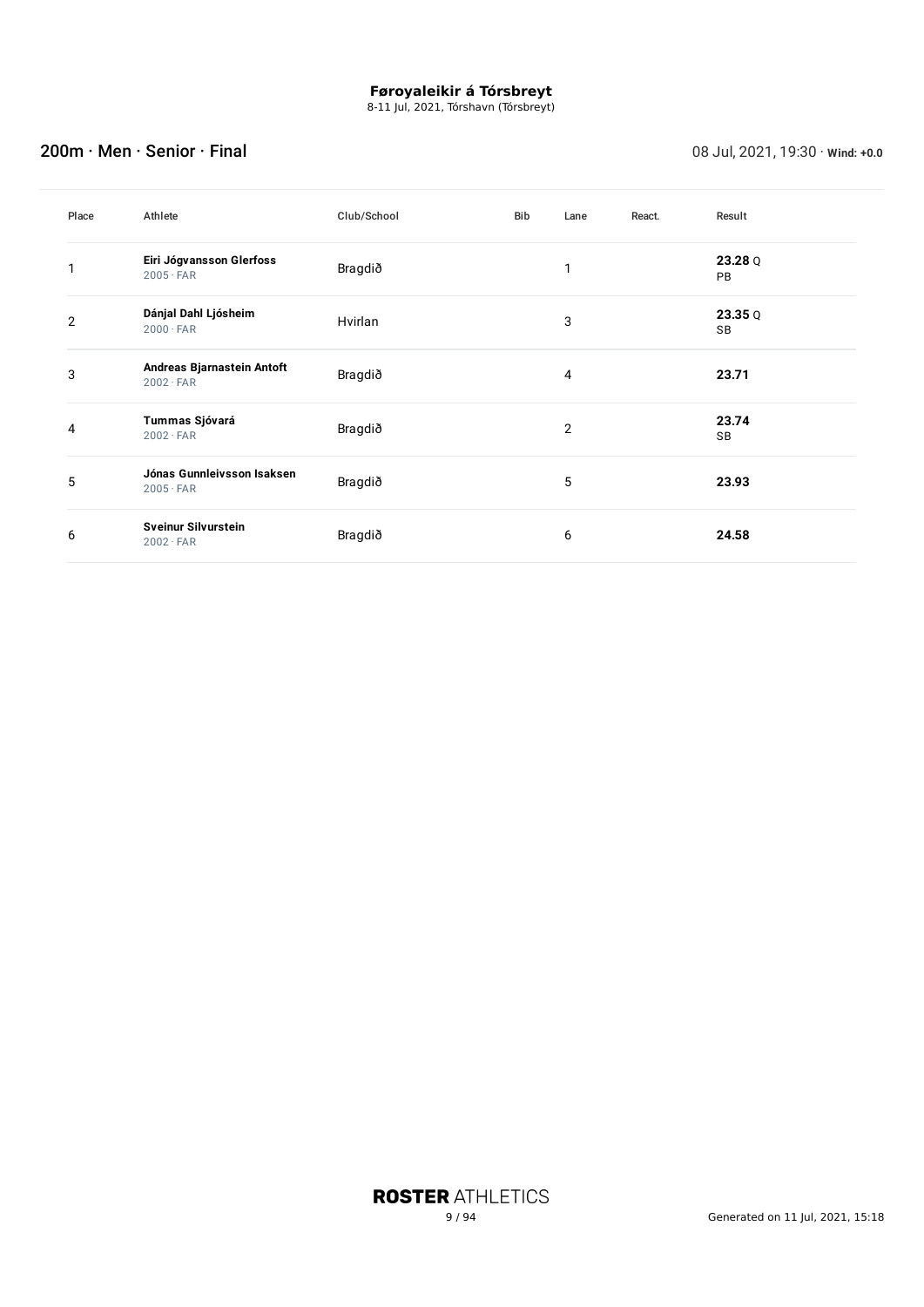8-11 Jul, 2021, Tórshavn (Tórsbreyt)

### 200m · Women · Senior · Final 08 Jul, 2021, 19:40 · **Wind: -1.9**

| Place          | Athlete                                            | Club/School | Bib | Lane           | React. | Result     |
|----------------|----------------------------------------------------|-------------|-----|----------------|--------|------------|
|                | Margit Weihe Fríðmundsdóttir<br>$1999 \cdot FAR$   | Bragdið     |     | 4              |        | $27.20$ Q  |
| $\overline{2}$ | Teresa Fríðriksdóttir Bláhamar<br>$2001 \cdot FAR$ | Bragdið     |     | $\overline{2}$ |        | $28.03$ Q  |
| 3              | Bára Jógvansdóttir Glerfoss<br>$2003 \cdot FAR$    | Bragdið     |     | 3              |        | 28.79      |
| 4              | Arina Ludvig Michelsen<br>$2005 \cdot FAR$         | Bragdið     |     | 5              |        | 29.41      |
|                | Bjalla Beintudóttir Dalsgarð<br>$2009 \cdot FAR$   | Hvirlan     |     | 6              |        | <b>DNS</b> |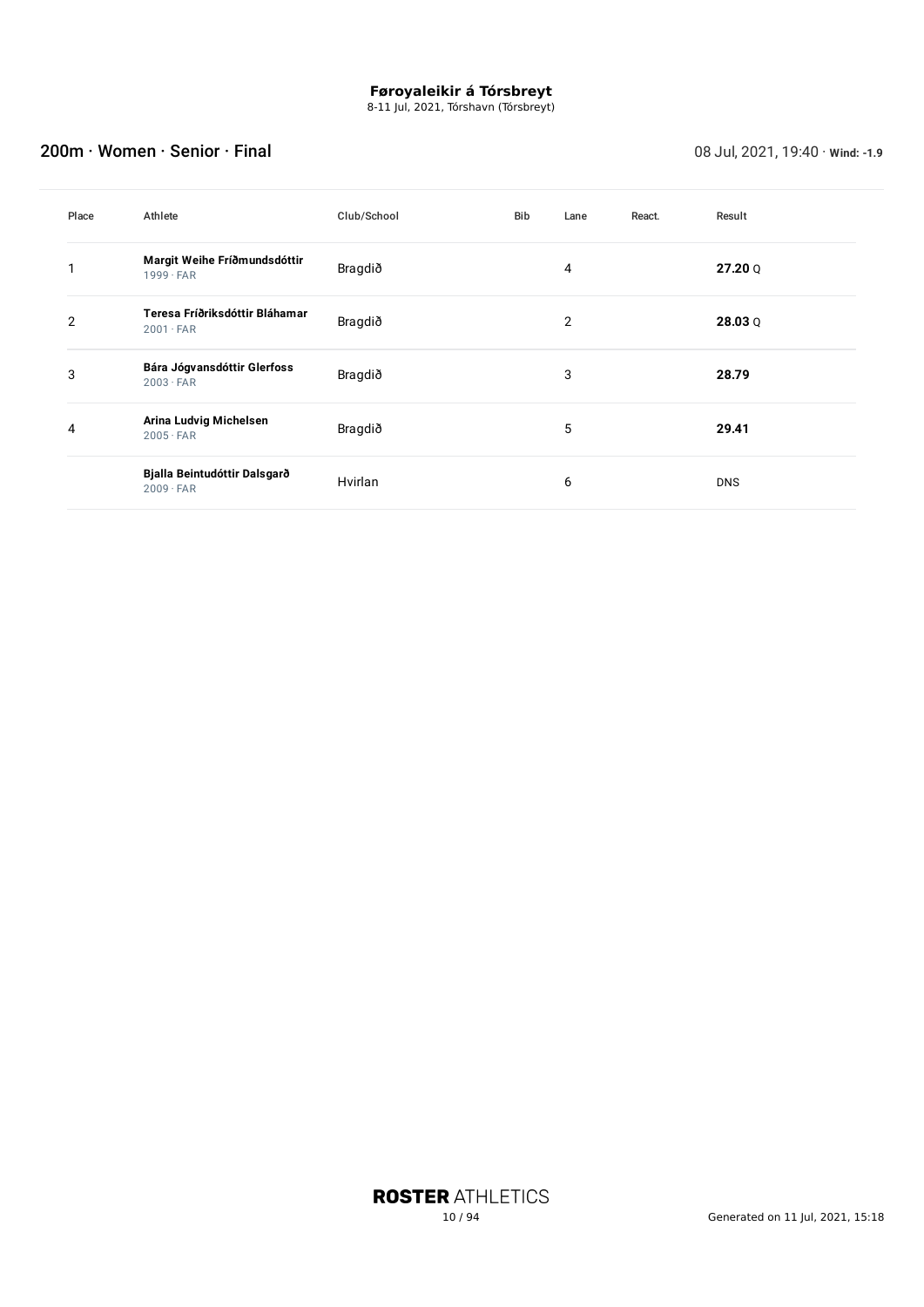8-11 Jul, 2021, Tórshavn (Tórsbreyt)

### **400m · Men · Senior · Final 10 July 2021, 12:35**

| Place          | Athlete                                        | Club/School | <b>Bib</b> | Lane           | React. | Result        |
|----------------|------------------------------------------------|-------------|------------|----------------|--------|---------------|
|                | Jónas Gunnleivsson Isaksen<br>$2005 \cdot FAR$ | Bragdið     |            | 4              |        | 52.35         |
| $\overline{2}$ | Tummas Sjóvará<br>$2002 \cdot FAR$             | Bragdið     |            | 3              |        | 59.08         |
| 3              | Rógvi Johansen<br>$1997 \cdot FAR$             | Bragdið     |            | $\overline{2}$ |        | 1:00.07       |
| 4              | Óðin Jógvansson Glerfoss<br>$2008 \cdot FAR$   | Bragdið     |            | 5              |        | 1:01.70<br>PB |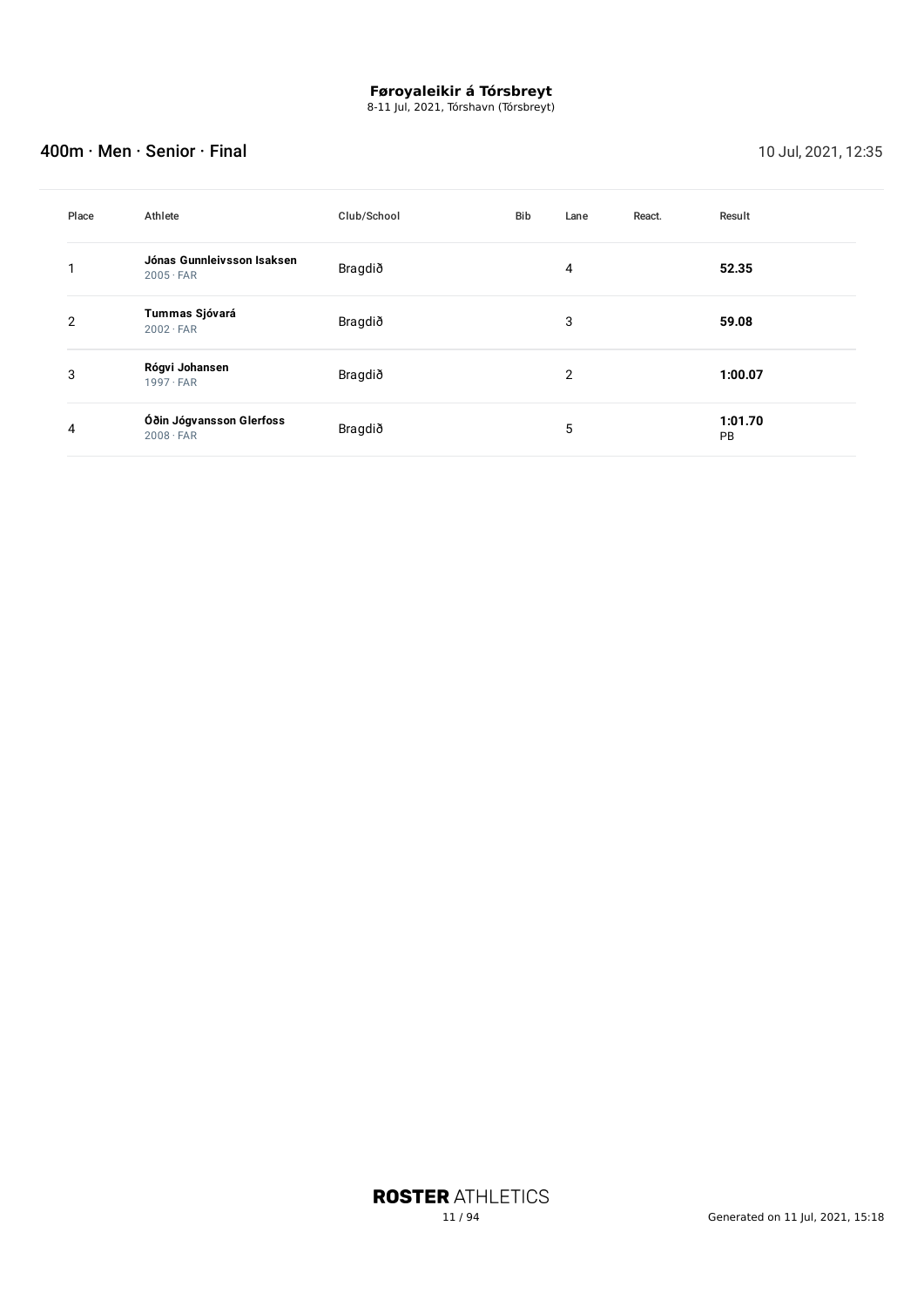8-11 Jul, 2021, Tórshavn (Tórsbreyt)

### Allah · Women · Senior · Final 10 Jul, 2021, 11:00

| Place | Athlete                                     | Club/School | <b>Bib</b> | Lane | React. | Result               |
|-------|---------------------------------------------|-------------|------------|------|--------|----------------------|
|       | Vibeka Eihilt Sivertsen<br>$2005 \cdot FAR$ | Treysti     |            | ັ    |        | 1:04.13<br><b>PB</b> |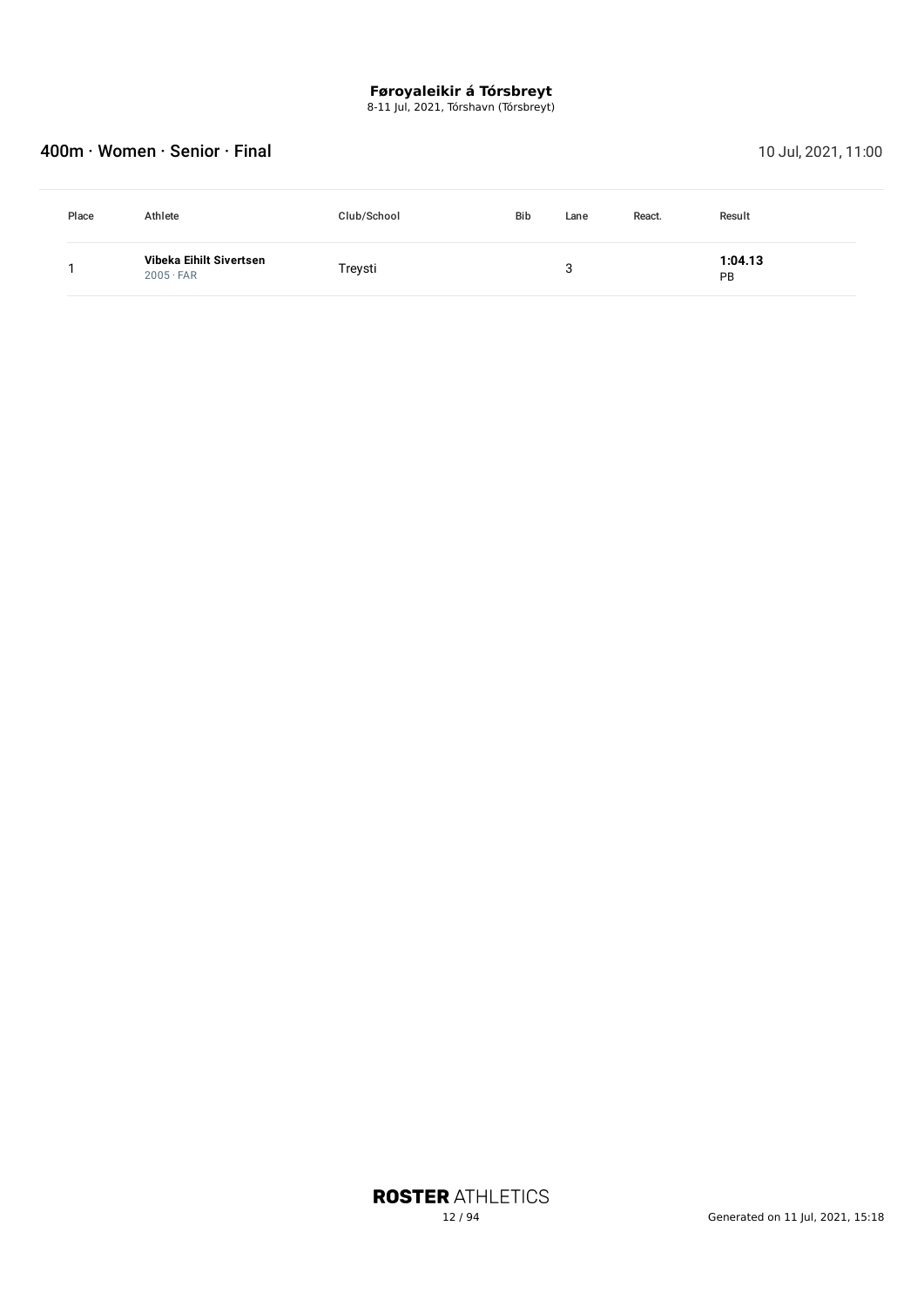8-11 Jul, 2021, Tórshavn (Tórsbreyt)

## 800m · Men · Senior · Final 2021, 19:35

| Place | Athlete                                        | Club/School | Bib | Lane | Result        |
|-------|------------------------------------------------|-------------|-----|------|---------------|
|       | Jónas Gunnleivsson Isaksen<br>$2005 \cdot FAR$ | Bragdið     |     | 2    | 2:03.11<br>SB |
|       | Peter Jensen<br>$1992 \cdot$ DEN               | Bragdið     |     |      | <b>DNS</b>    |
|       | Rógvi Johansen<br>$1997 \cdot FAR$             | Bragdið     |     | 3    | <b>DNF</b>    |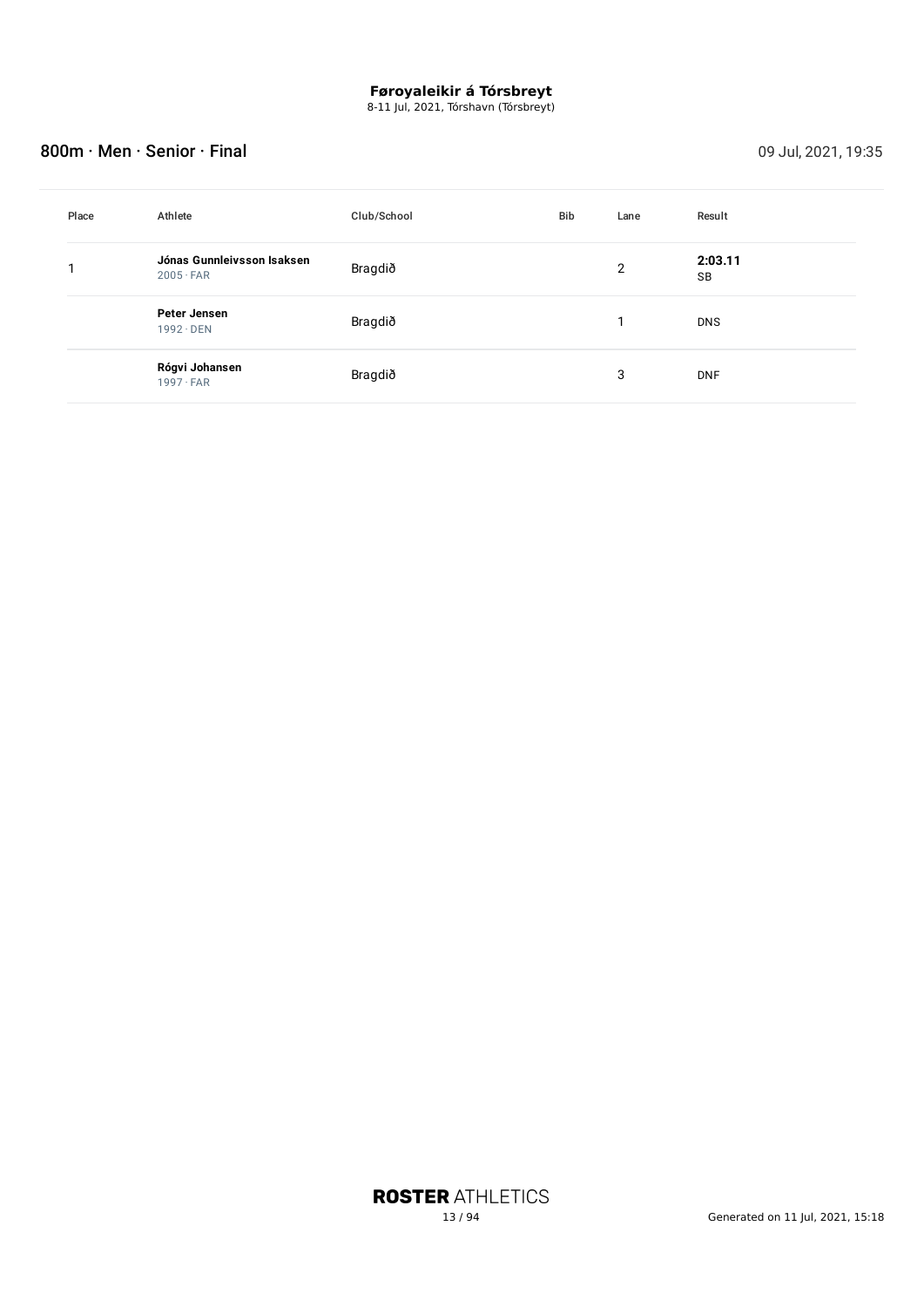8-11 Jul, 2021, Tórshavn (Tórsbreyt)

## 800m · Women · Senior · Final 09 Jul, 2021, 20:30

| Place | Athlete                                     | Club/School | <b>Bib</b> | Lane | Result               |
|-------|---------------------------------------------|-------------|------------|------|----------------------|
|       | Vibeka Eihilt Sivertsen<br>$2005 \cdot FAR$ | Treysti     |            | 3    | 2:24.33<br><b>PB</b> |
| 2     | Tabita Hvannastein<br>$2008 \cdot FAR$      | Treysti     |            | и    | 3:10.97<br><b>PB</b> |
|       | Rebekka Fuglø<br>$1993 \cdot FAR$           | Treysti     |            | 2    | <b>DNF</b>           |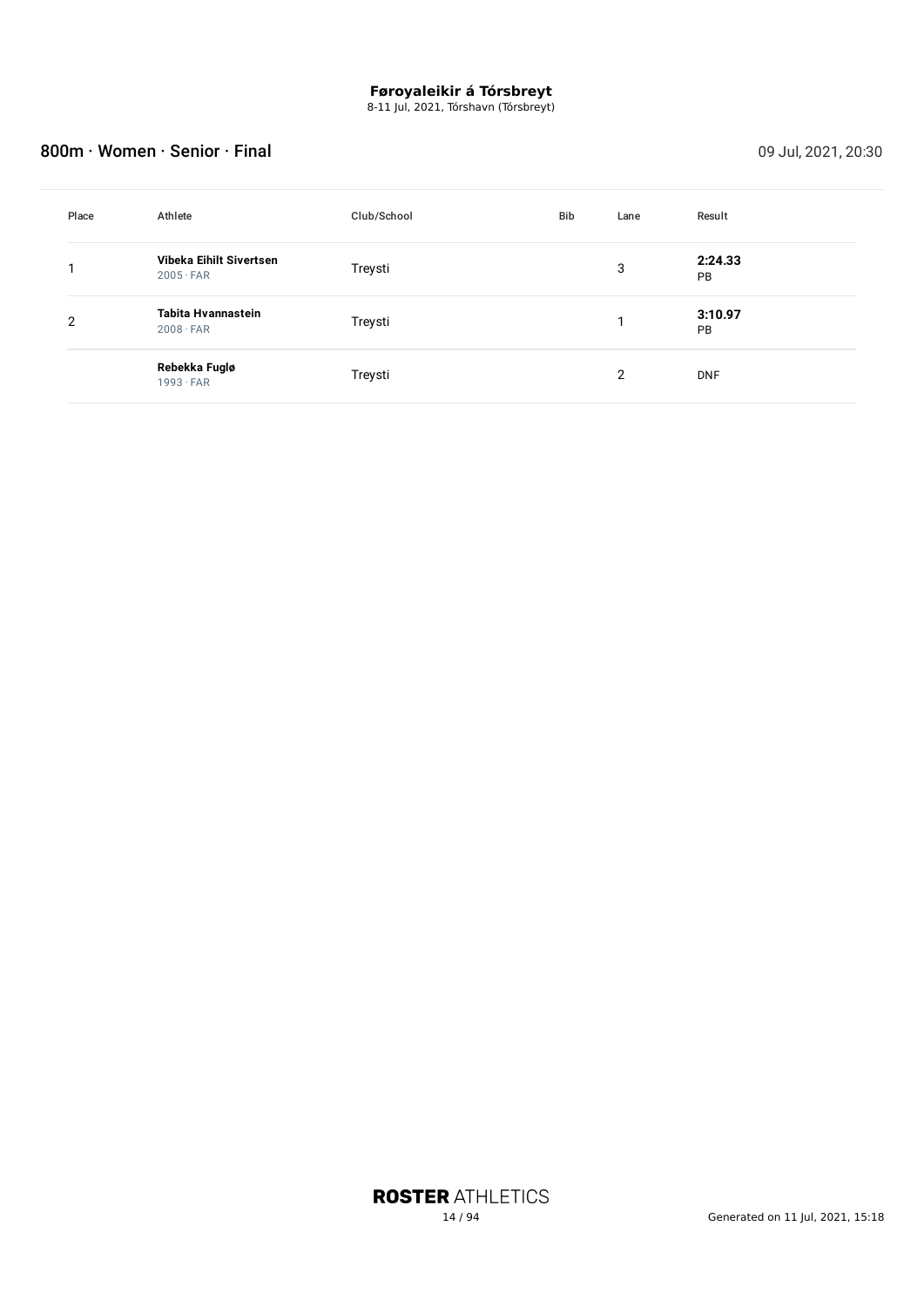8-11 Jul, 2021, Tórshavn (Tórsbreyt)

### 1500m · Women · Senior · Final 1500m · 11 Jul, 2021, 13:35

| Place | Athlete                                     | Club/School | <b>Bib</b> | Result        |
|-------|---------------------------------------------|-------------|------------|---------------|
|       | Vibeka Eihilt Sivertsen<br>$2005 \cdot FAR$ | Treysti     |            | 5:13.50<br>PB |
|       | Rebekka Fuglø<br>$1993 \cdot FAR$           | Treysti     |            | <b>DNS</b>    |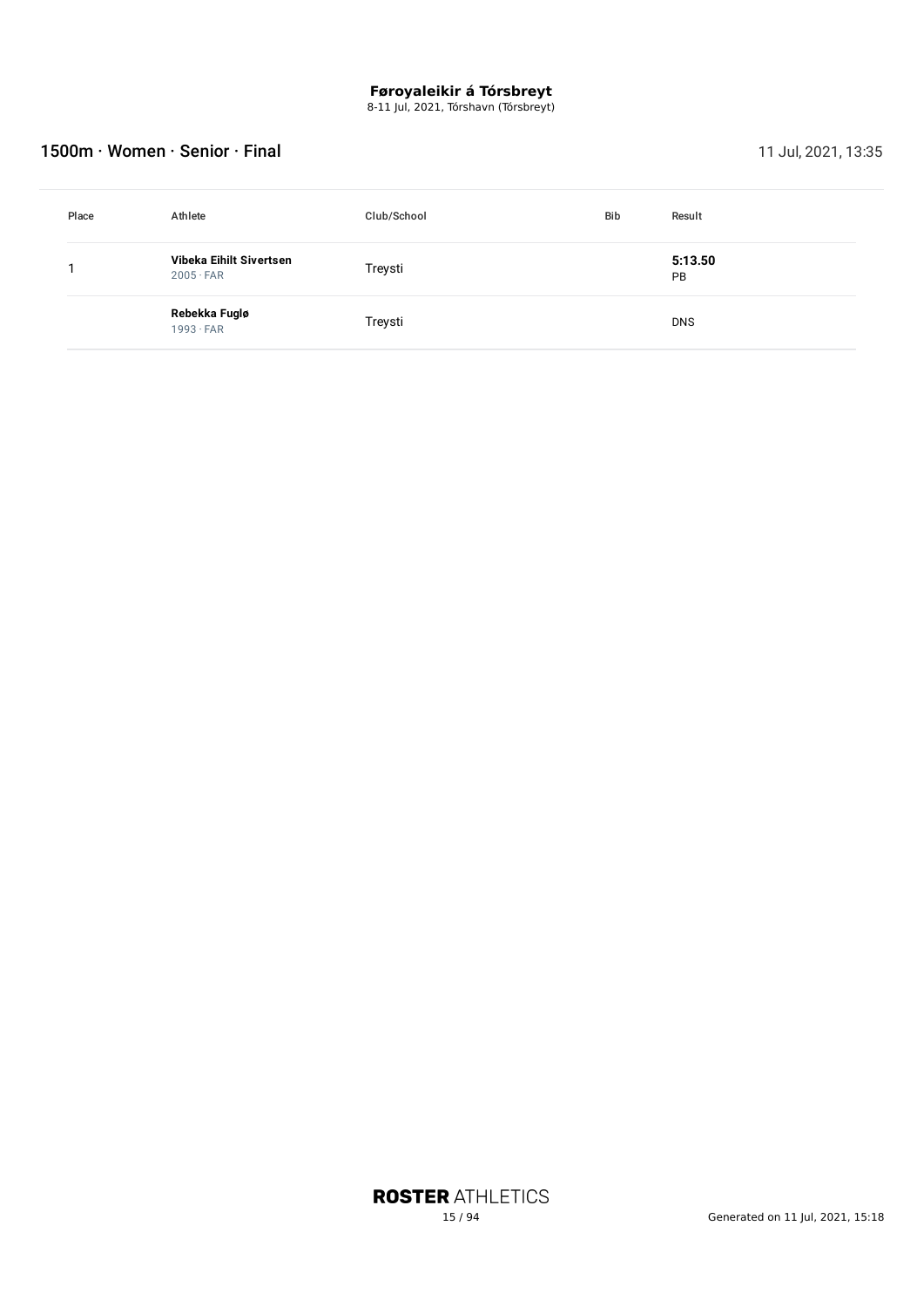8-11 Jul, 2021, Tórshavn (Tórsbreyt)

### **5000m · Men · Senior · Final 10 July 2021, 11:15**

| Place | Athlete                              | Club/School | <b>Bib</b> | Result         |
|-------|--------------------------------------|-------------|------------|----------------|
|       | Peter Jensen<br>$1992 \cdot$ DEN     | Bragdið     |            | 17:26.71       |
| 2     | Ingi Johannessen<br>$2002 \cdot FAR$ | Roysnið     |            | 17:54.55<br>PB |
| 3     | Jaspur Højgaard<br>$1985 \cdot FAR$  | Roysnið     |            | 18:32.39       |

**ROSTER ATHLETICS**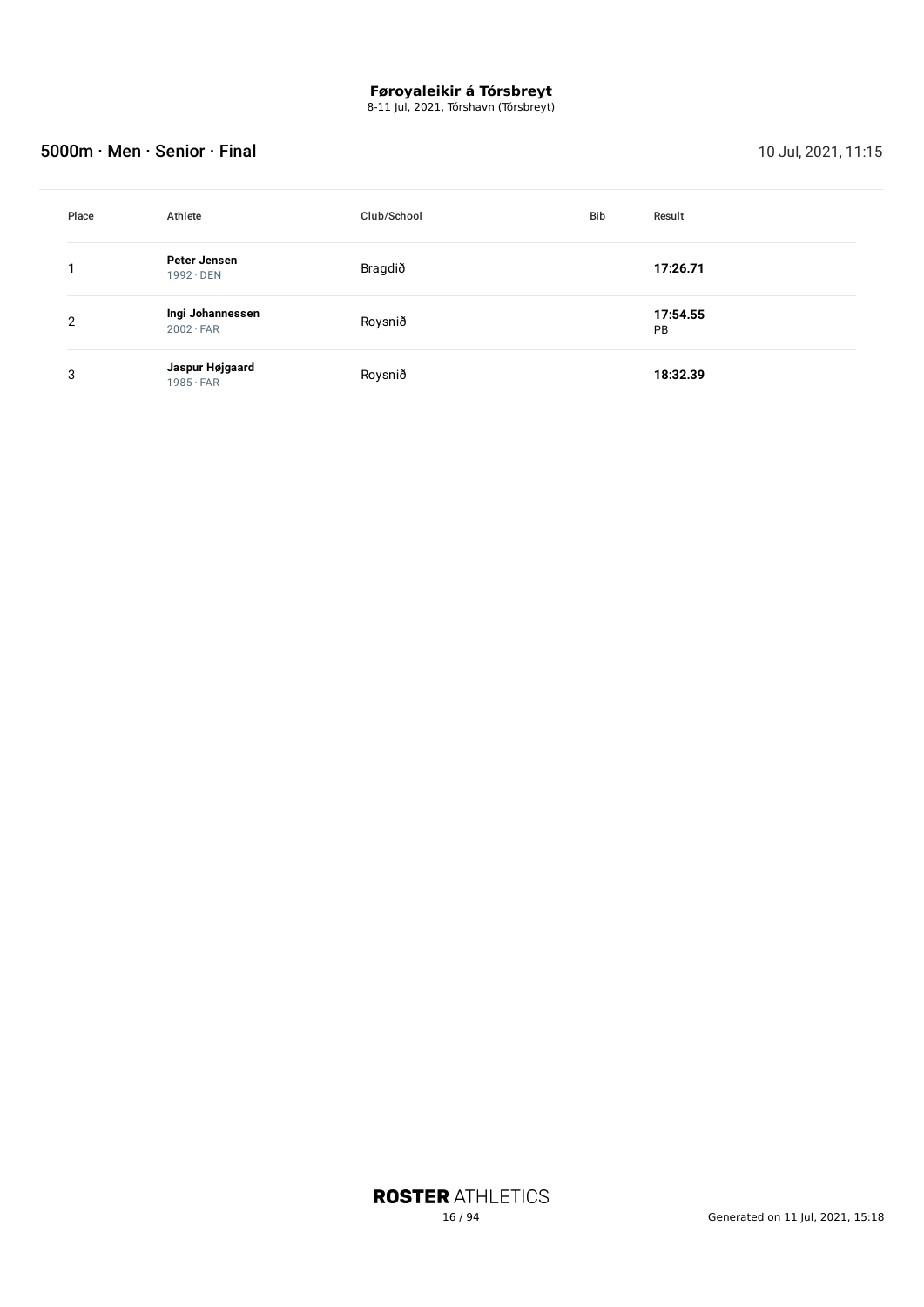8-11 Jul, 2021, Tórshavn (Tórsbreyt)

### **5000m · Women · Senior · Final 10 July 2021, 11:15**

| Place | Athlete                                     | Club/School | <b>Bib</b> | Result   |
|-------|---------------------------------------------|-------------|------------|----------|
|       | Vibeka Eihilt Sivertsen<br>$2005 \cdot FAR$ | Treysti     |            | 21:15.79 |
| 2     | Rigmor N. Arge<br>$1969 \cdot FAR$          | Hvirlan     |            | 21:58.02 |
| 3     | Birna Abrahamsen<br>$1970 \cdot FAR$        | Hvirlan     |            | 23:59.48 |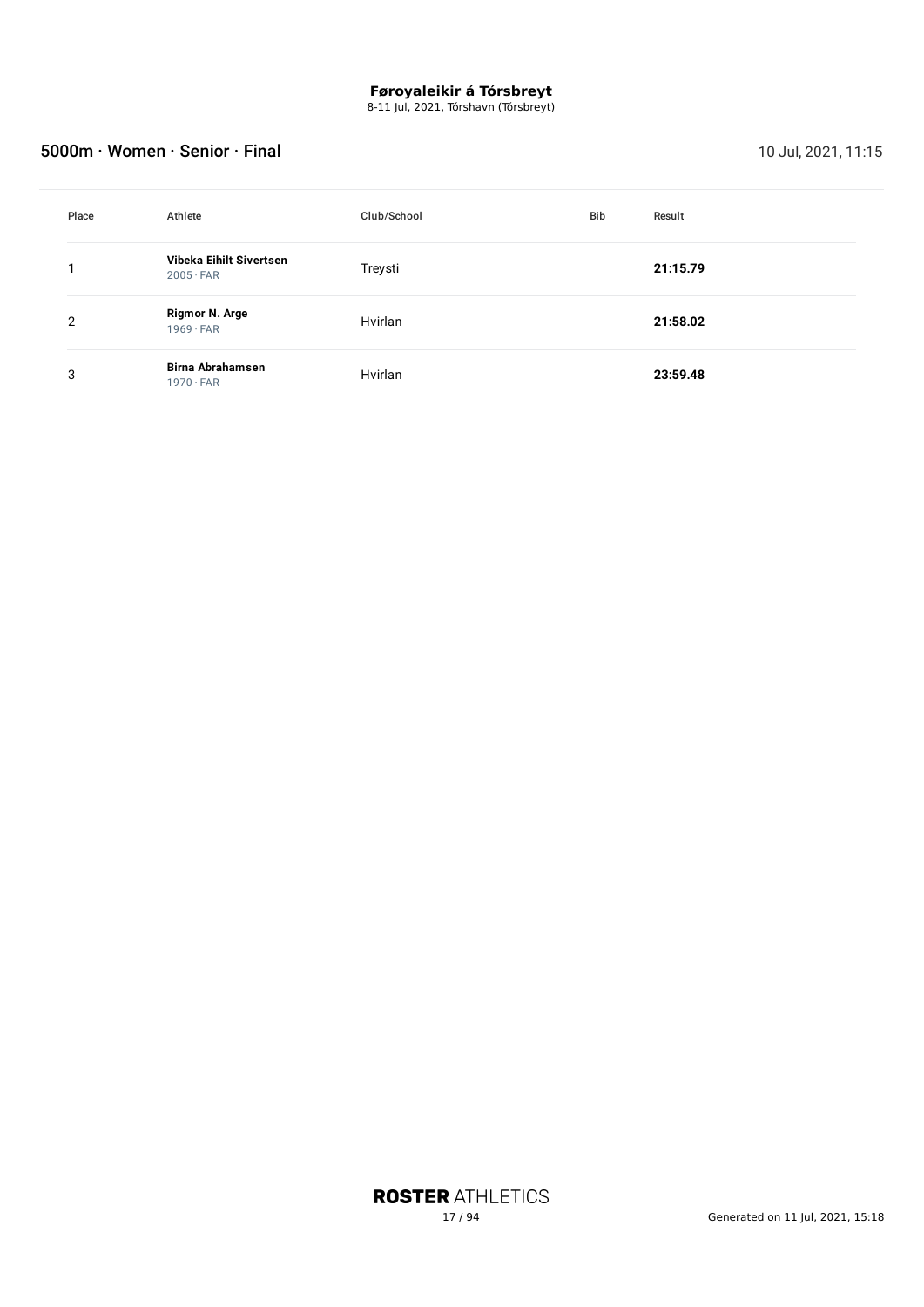8-11 Jul, 2021, Tórshavn (Tórsbreyt)

### **5000m · Mixed · Senior · Final 10 July 2021, 11:15**

| Place | Athlete                                             | Club/School | Bib | Result         |
|-------|-----------------------------------------------------|-------------|-----|----------------|
|       | C Peter Jensen<br>$1992 \cdot$ DEN                  | Bragdið     |     | 17:26.71       |
| 2     | ් Ingi Johannessen<br>$2002 \cdot FAR$              | Roysnið     |     | 17:54.55<br>PB |
| 3     | <b><i>O</i></b> Jaspur Højgaard<br>$1985 \cdot FAR$ | Roysnið     |     | 18:32.39       |
| 4     | Q Vibeka Eihilt Sivertsen<br>$2005 \cdot FAR$       | Treysti     |     | 21:15.79       |
| 5     | Q Rigmor N. Arge<br>$1969 \cdot FAR$                | Hvirlan     |     | 21:58.02       |
| 6     | ♀ Birna Abrahamsen<br>$1970 \cdot FAR$              | Hvirlan     |     | 23:59.48       |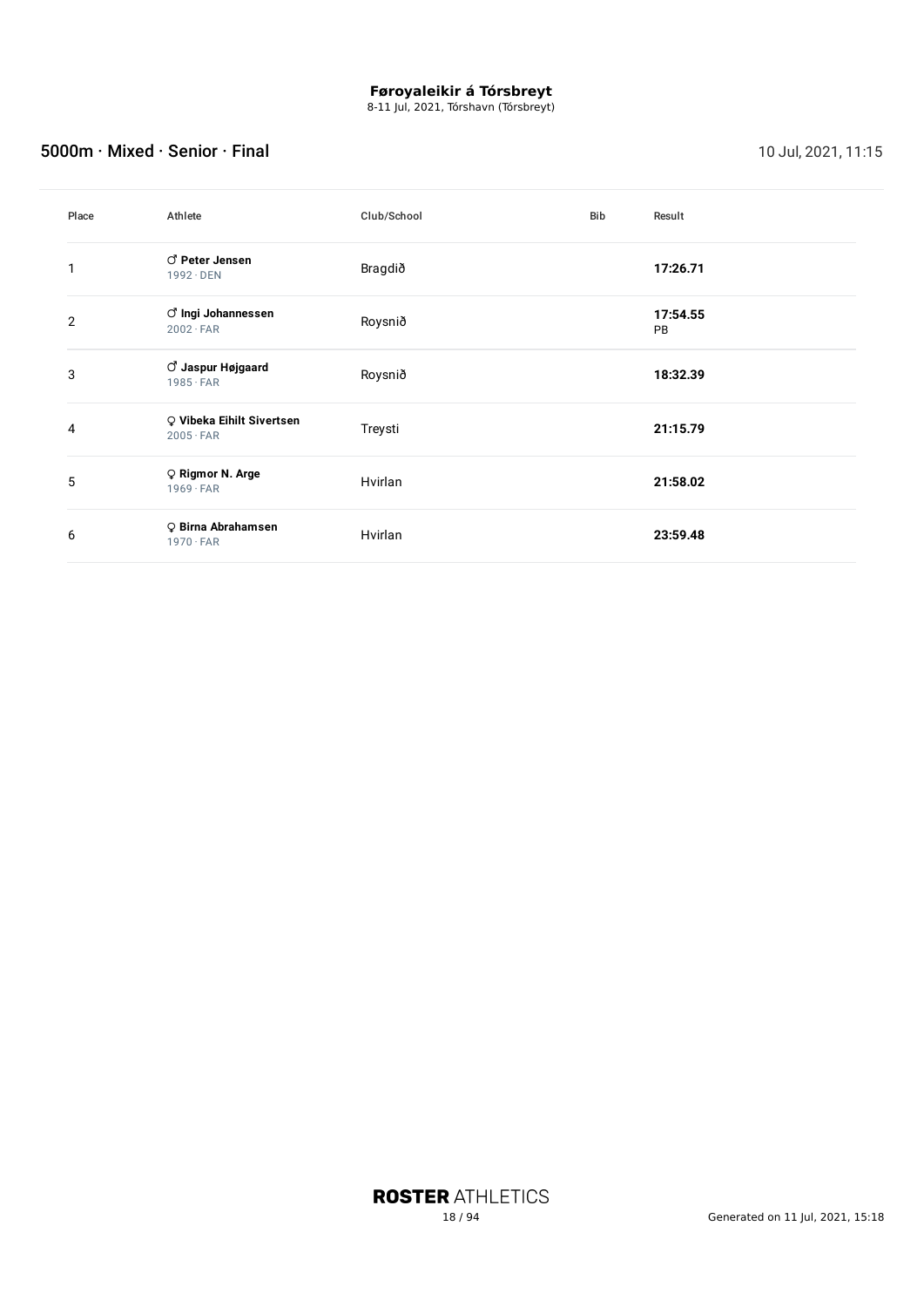8-11 Jul, 2021, Tórshavn (Tórsbreyt)

### 10000m · Men · Senior · Final 2021, 18:30

| Place | Athlete                              | Club/School | Bib | Result   |
|-------|--------------------------------------|-------------|-----|----------|
|       | Peter Jensen<br>$1992 \cdot$ DEN     | Bragdið     |     | 37:37.89 |
| 2     | Ingi Johannessen<br>$2002 \cdot FAR$ | Roysnið     |     | 37:40.33 |
|       | Jaspur Højgaard<br>$1985 \cdot FAR$  | Roysnið     |     |          |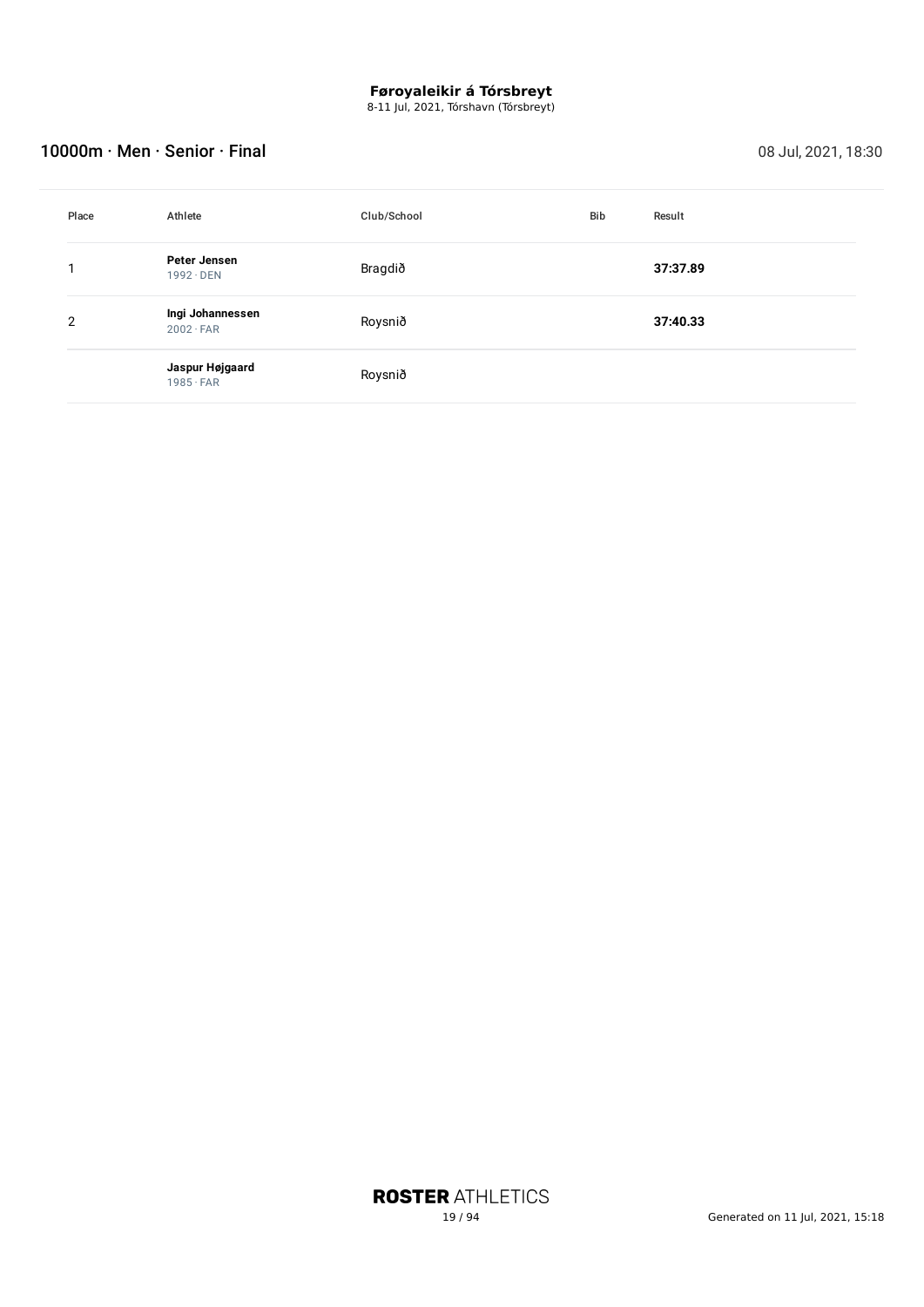8-11 Jul, 2021, Tórshavn (Tórsbreyt)

### 10000m · Women · Senior · Final 2021, 18:30

| Place | Athlete                            | Club/School | <b>Bib</b> | Result                |
|-------|------------------------------------|-------------|------------|-----------------------|
|       | Sarah Vallin<br>$1988 \cdot$ SWE   | Bragdið     |            | 39:15.28<br><b>PB</b> |
| っ     | Rigmor N. Arge<br>$1969 \cdot FAR$ | Hvirlan     |            | 43:11.28              |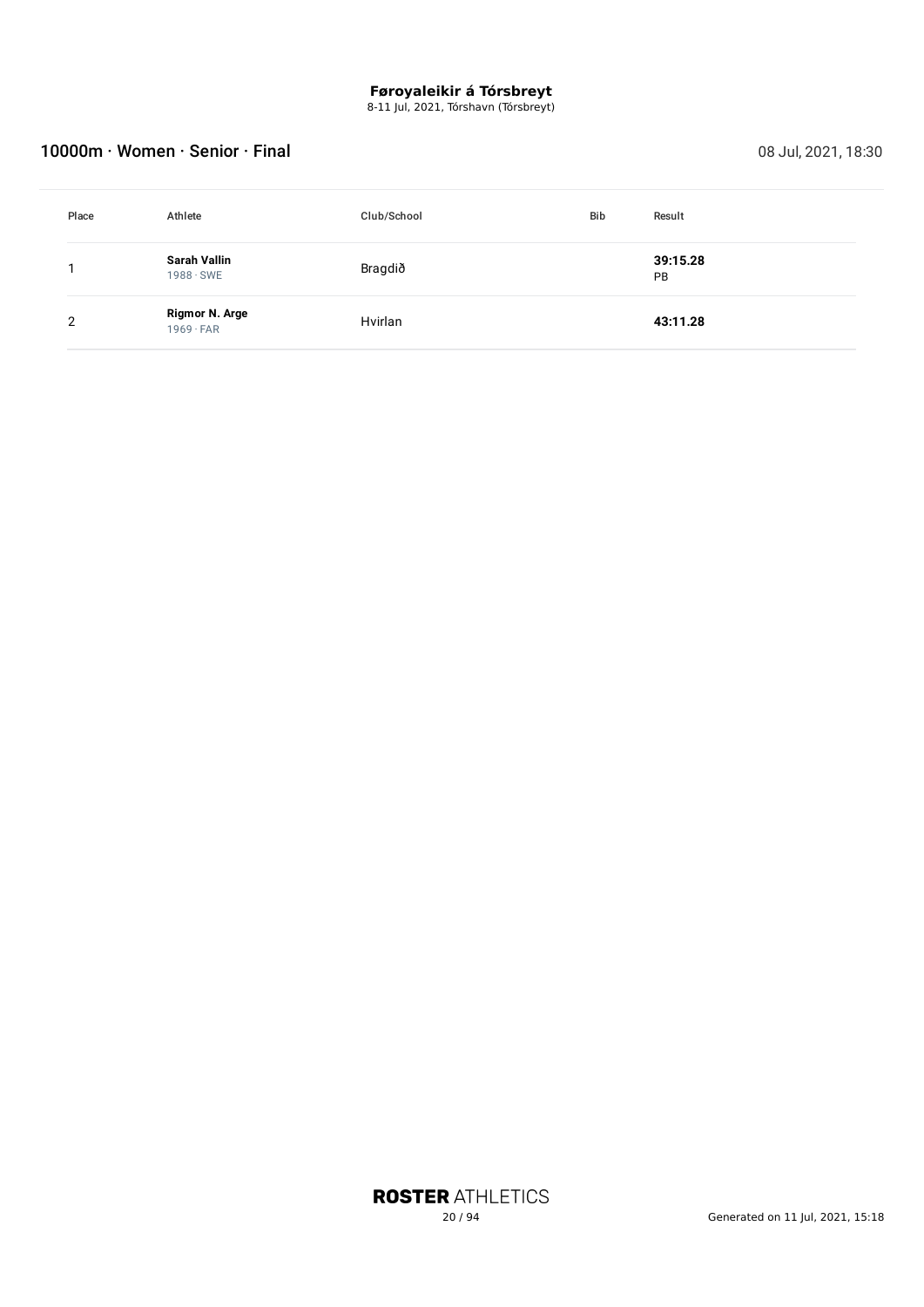8-11 Jul, 2021, Tórshavn (Tórsbreyt)

### 10000m · Mixed · Senior · Final 2021, 18:30

| Place          | Athlete                                             | Club/School | Bib | Result                |
|----------------|-----------------------------------------------------|-------------|-----|-----------------------|
|                | C Peter Jensen<br>$1992 \cdot$ DEN                  | Bragdið     |     | 37:37.89              |
| $\overline{2}$ | ් Ingi Johannessen<br>$2002 \cdot FAR$              | Roysnið     |     | 37:40.33              |
| 3              | ♀ Sarah Vallin<br>$1988 \cdot$ SWE                  | Bragdið     |     | 39:15.28<br><b>PB</b> |
| 4              | Q Rigmor N. Arge<br>$1969 \cdot FAR$                | Hvirlan     |     | 43:11.28              |
|                | <b><i>O</i></b> Jaspur Højgaard<br>$1985 \cdot FAR$ | Roysnið     |     |                       |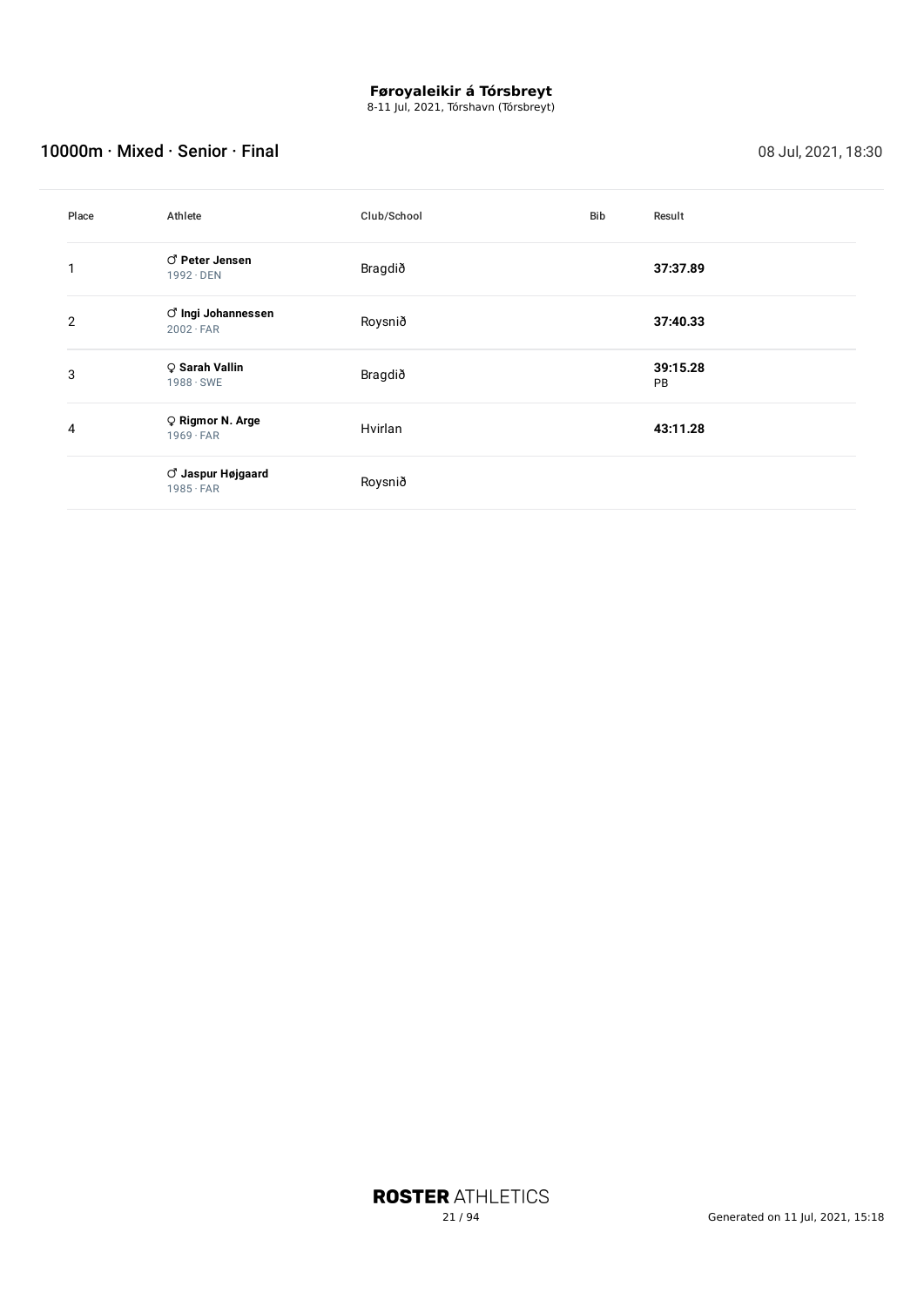8-11 Jul, 2021, Tórshavn (Tórsbreyt)

## 110m Hurdles · Men & Boys · Multiple · Final 09 Jul, 2021, 19:00 · wind: -1.0

| Place | Athlete                                        | Agegroup | Club/School | <b>Bib</b> | Lane | React. | Result |
|-------|------------------------------------------------|----------|-------------|------------|------|--------|--------|
|       | Andreas Bjarnastein Antoft<br>$2002 \cdot FAR$ | Senior   | Bragdið     |            |      |        | 17.49  |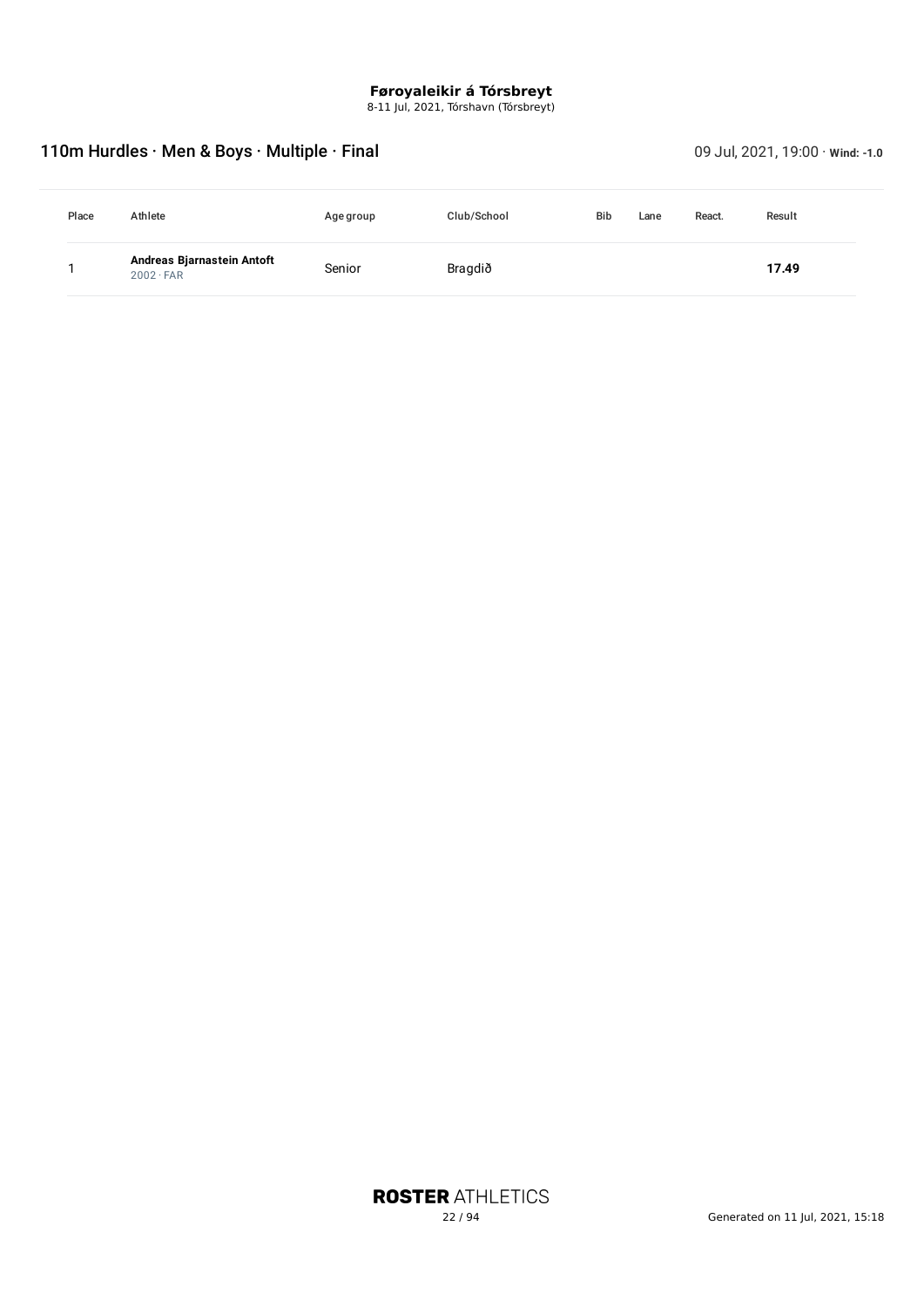8-11 Jul, 2021, Tórshavn (Tórsbreyt)

## High Jump · Men · Senior · Final 2021, 18:30

| Place | Athlete                                        | Club/School | <b>Bib</b> | Result |
|-------|------------------------------------------------|-------------|------------|--------|
|       | Andreas Bjarnastein Antoft<br>$2002 \cdot FAR$ | Bragdið     |            | 1.70   |
| 2     | Arni Bartal Joensen<br>$2008 \cdot FAR$        | Hvirlan     |            | 1.05   |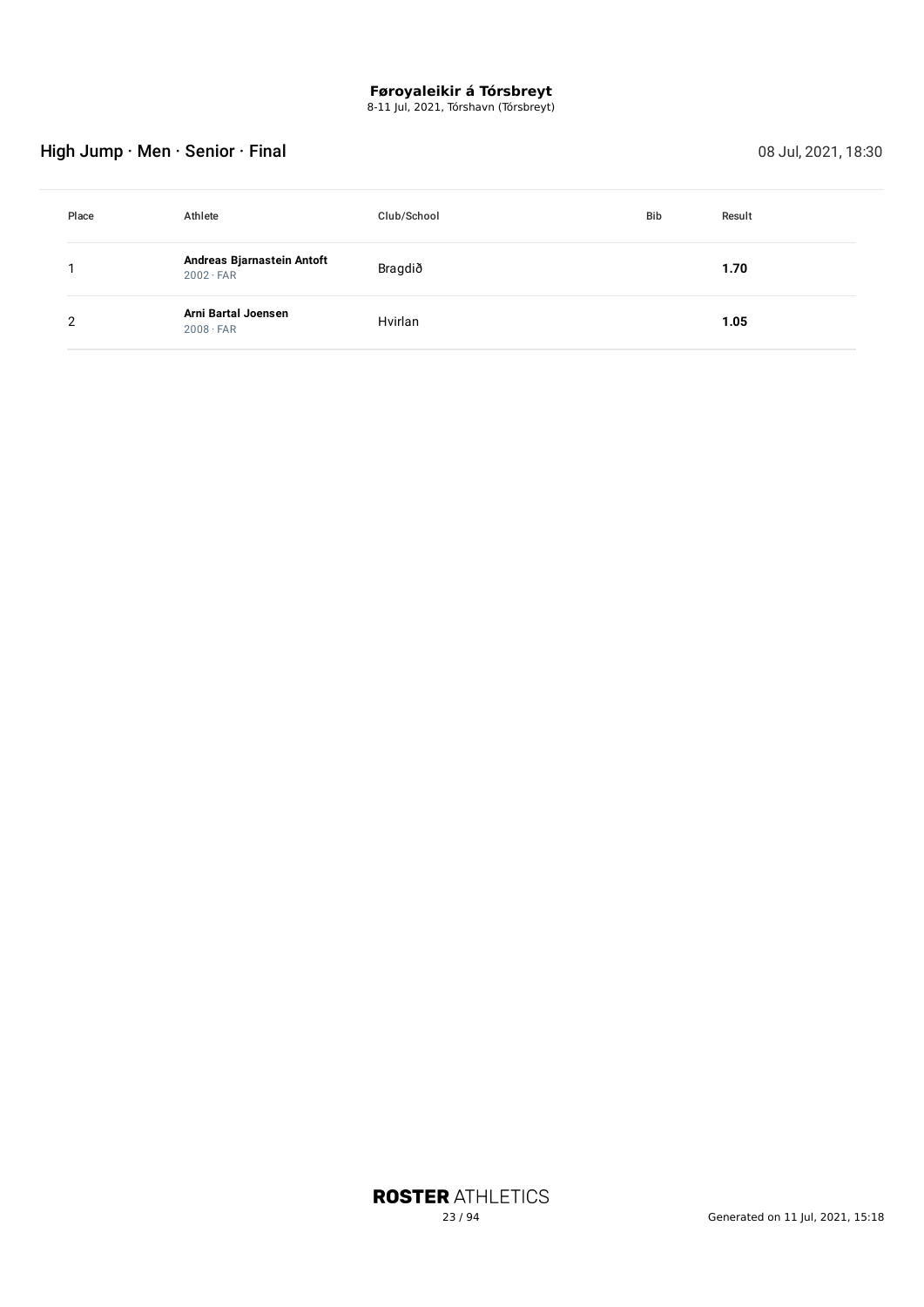8-11 Jul, 2021, Tórshavn (Tórsbreyt)

## Attempts · High Jump · Men · Senior · Final

| Place          | Athlete                                        | Attempts                         |                      |                    |                      |                                  |                |  |
|----------------|------------------------------------------------|----------------------------------|----------------------|--------------------|----------------------|----------------------------------|----------------|--|
| $\mathbf{1}$   | Andreas Bjarnastein Antoft<br>$2002 \cdot FAR$ | 1.00<br>$\overline{\phantom{a}}$ | 1.05<br>$\sim$       | 1.10<br>$\sim$     | 1.15<br>٠            | 1.20<br>$\sim$                   | 1.25<br>$\sim$ |  |
|                |                                                | 1.30<br>$\sim$                   | 1.35<br>$\sim$       | 1.40<br>$\sim$     | 1.43<br>$\sim$       | 1.46<br>$\sim$                   | 1.49<br>$\sim$ |  |
|                |                                                | 1.52<br>$\overline{\phantom{a}}$ | 1.55<br>$\sim$       | 1.58<br>XXO        | 1.61<br>$\mathsf{o}$ | 1.64<br>$\overline{\phantom{a}}$ | 1.67<br>$\sim$ |  |
|                |                                                | 1.70<br>XXO                      | 1.73<br>$\sim$       | 1.76<br>$\sim$     | 1.79<br><b>XXX</b>   |                                  |                |  |
| $\overline{2}$ | Arni Bartal Joensen<br>$2008 \cdot FAR$        | 1.00<br>$\mathsf{o}$             | 1.05<br>$\mathbf{o}$ | 1.10<br><b>XXX</b> |                      |                                  |                |  |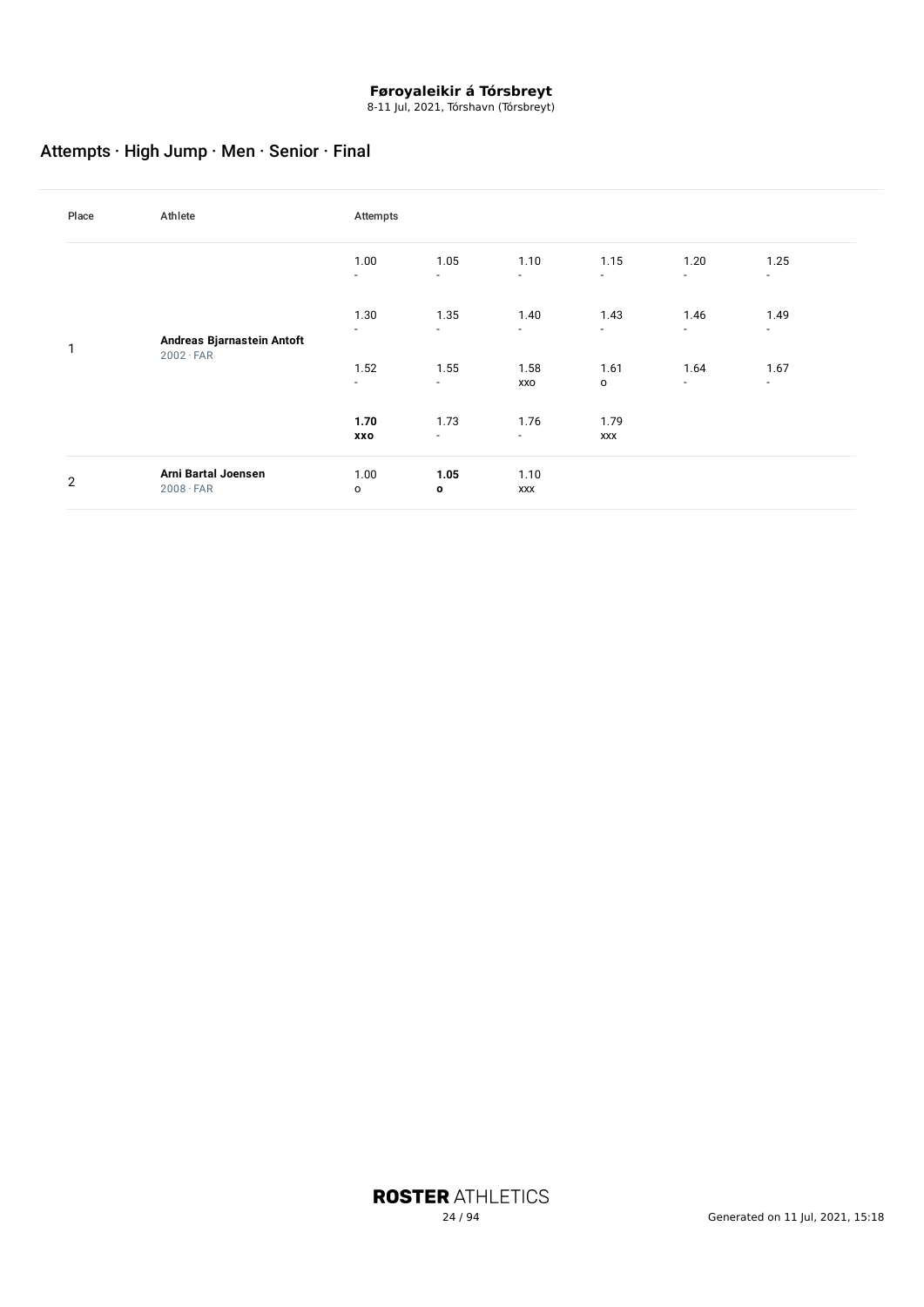8-11 Jul, 2021, Tórshavn (Tórsbreyt)

## High Jump · Women · Senior · Final 08 Jul, 2021, 18:30

| Place          | Athlete                                            | Club/School | Bib | Result         |
|----------------|----------------------------------------------------|-------------|-----|----------------|
|                | Teresa Fríðriksdóttir Bláhamar<br>$2001 \cdot FAR$ | Bragdið     |     | 1.58<br>$=$ SB |
| $\overline{2}$ | Hennie Maria R. Samuelsen<br>$2007 \cdot FAR$      | Bragdið     |     | 1.40<br>$=$ PB |
| 3              | Bjalla Beintudóttir Dalsgarð<br>$2009 \cdot FAR$   | Hvirlan     |     | 1.00           |
|                | Sólja Rye<br>$2009 \cdot FAR$                      | Hvirlan     |     | <b>NM</b>      |

**ROSTER ATHLETICS**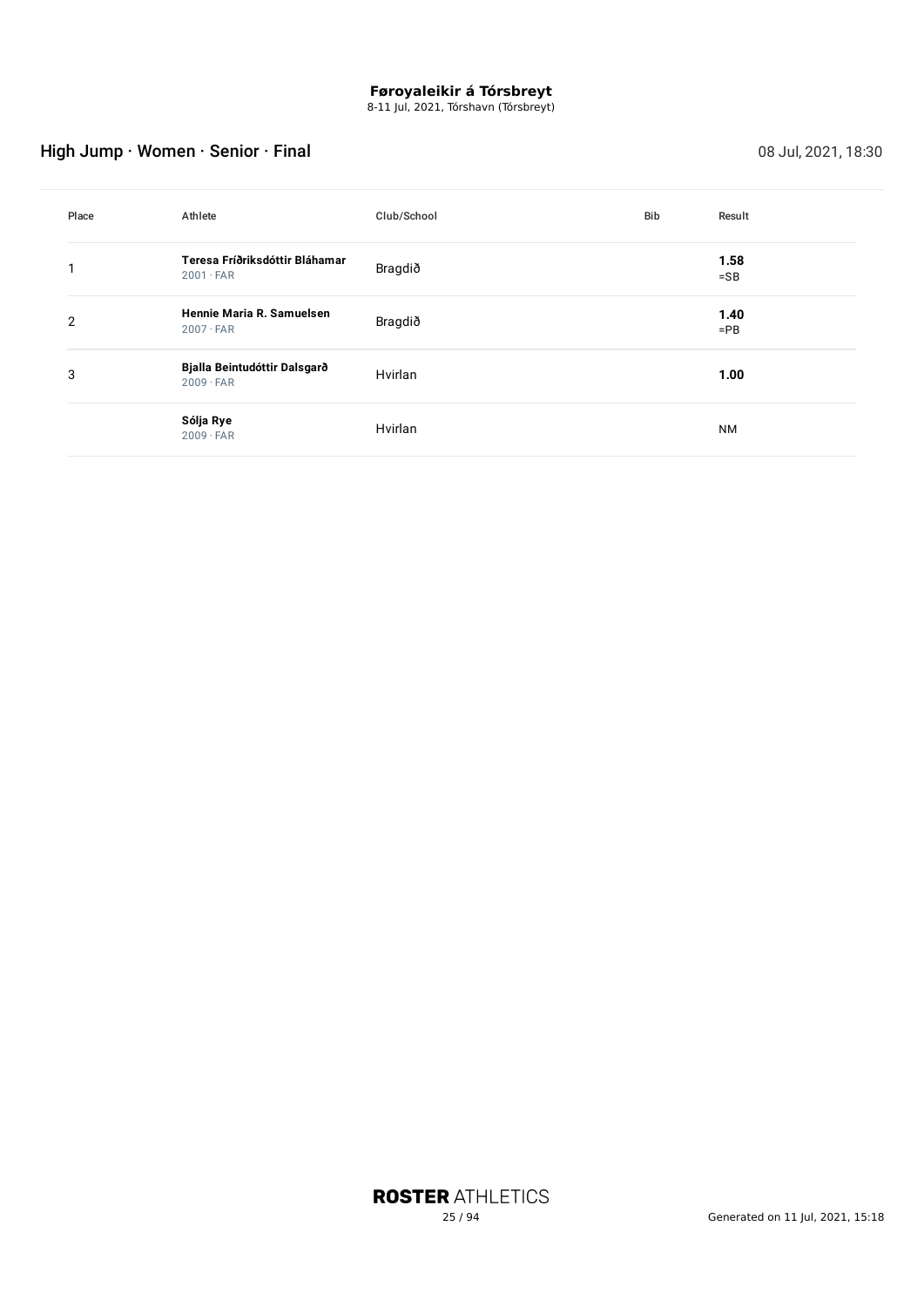8-11 Jul, 2021, Tórshavn (Tórsbreyt)

## Attempts · High Jump · Women · Senior · Final

| Place          | Athlete                                            | Attempts               |                                  |                                  |                                  |                             |                                  |
|----------------|----------------------------------------------------|------------------------|----------------------------------|----------------------------------|----------------------------------|-----------------------------|----------------------------------|
|                |                                                    | 1.00<br>٠              | 1.05<br>$\overline{\phantom{a}}$ | 1.10<br>$\overline{\phantom{a}}$ | 1.15<br>$\frac{1}{2}$            | 1.20<br>$\blacksquare$      | 1.25<br>$\overline{\phantom{a}}$ |
| 1              | Teresa Fríðriksdóttir Bláhamar<br>$2001 \cdot FAR$ | 1.30<br>$\blacksquare$ | 1.35<br>$\sim$                   | 1.40<br>$\mathsf{o}\,$           | 1.43<br>$\overline{\phantom{a}}$ | 1.46<br>$\mathsf{o}\xspace$ | 1.49<br>$\sim$                   |
|                |                                                    | 1.52<br>$\mathsf{o}$   | 1.55<br>$\overline{\phantom{a}}$ | 1.58<br>XXO                      | 1.61<br>XXX                      |                             |                                  |
| $\overline{2}$ | Hennie Maria R. Samuelsen<br>$2007 \cdot FAR$      | 1.00<br>٠              | 1.05<br>$\sim$                   | 1.10<br>$\sim$                   | 1.15<br>$\overline{\phantom{a}}$ | 1.20<br>$\sim$              | 1.25<br>$\mathsf{o}\,$           |
|                |                                                    | 1.30<br>$\mathsf{o}\,$ | 1.35<br>o                        | 1.40<br>хo                       | 1.43<br>XXX                      |                             |                                  |
| 3              | Bjalla Beintudóttir Dalsgarð<br>$2009 \cdot FAR$   | 1.00<br>$\mathbf{o}$   | 1.05<br><b>XXX</b>               |                                  |                                  |                             |                                  |
|                | Sólja Rye<br>$2009 \cdot FAR$                      | 1.00<br>XXX            |                                  |                                  |                                  |                             |                                  |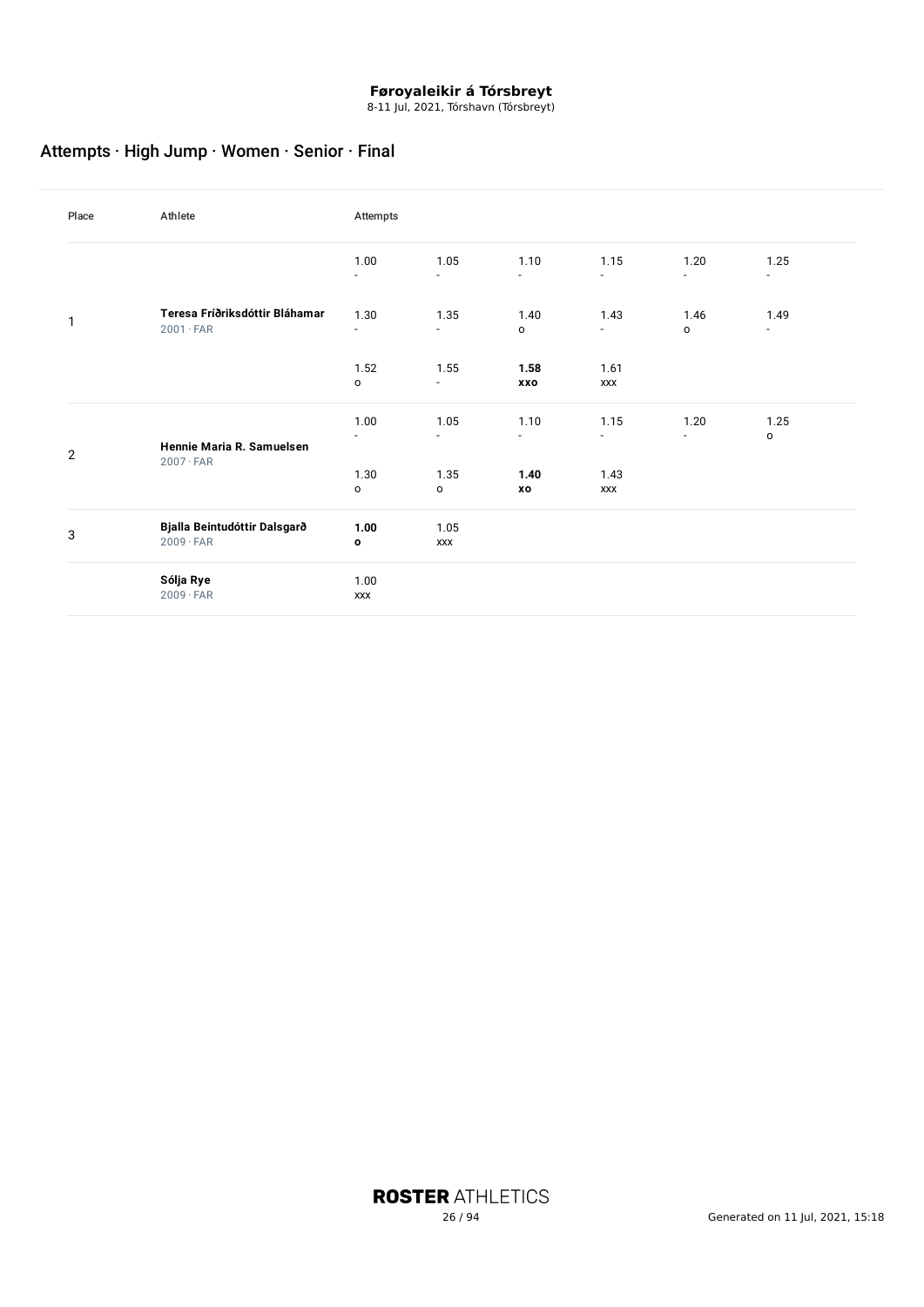8-11 Jul, 2021, Tórshavn (Tórsbreyt)

## High Jump · Mixed · Senior · Final 08 Jul, 2021, 18:30

| Place | Athlete                                                           | Club/School | Bib | Result         |
|-------|-------------------------------------------------------------------|-------------|-----|----------------|
| 1     | $\circlearrowleft$ Andreas Bjarnastein Antoft<br>$2002 \cdot FAR$ | Bragdið     |     | 1.70           |
| 2     | O Teresa Fríðriksdóttir Bláhamar<br>$2001 \cdot FAR$              | Bragdið     |     | 1.58<br>$=$ SB |
| 3     | O Hennie Maria R. Samuelsen<br>$2007 \cdot FAR$                   | Bragdið     |     | 1.40<br>$=$ PB |
| 4     | C Arni Bartal Joensen<br>$2008 \cdot FAR$                         | Hvirlan     |     | 1.05           |
| 5     | O Bjalla Beintudóttir Dalsgarð<br>$2009 \cdot FAR$                | Hvirlan     |     | 1.00           |
|       | ♀ Sólja Rye<br>$2009 \cdot FAR$                                   | Hvirlan     |     | <b>NM</b>      |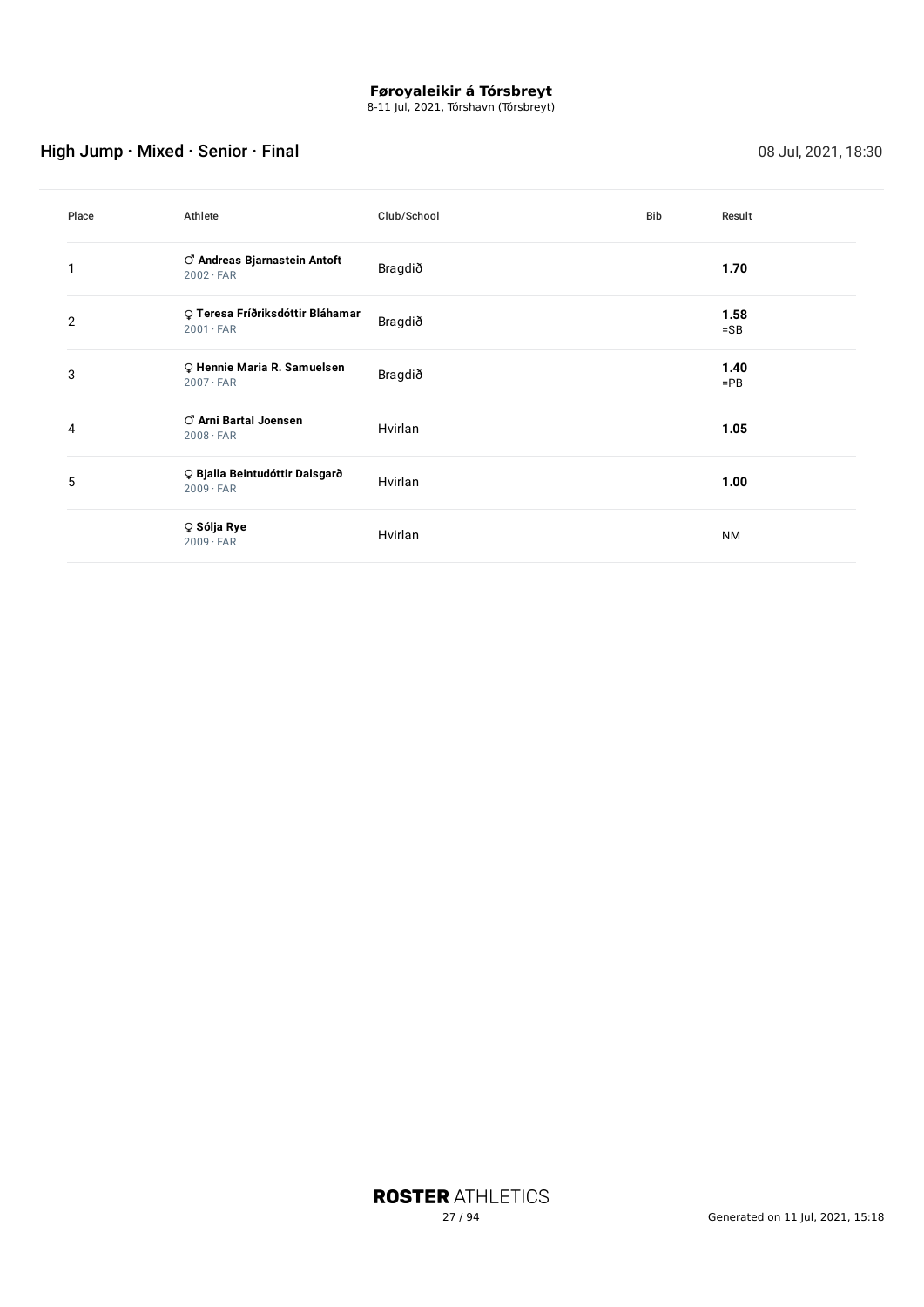8-11 Jul, 2021, Tórshavn (Tórsbreyt)

## Attempts · High Jump · Mixed · Senior · Final

| Place          | Athlete                                              | Attempts                            |                                   |                                  |                                   |                        |                             |
|----------------|------------------------------------------------------|-------------------------------------|-----------------------------------|----------------------------------|-----------------------------------|------------------------|-----------------------------|
|                |                                                      | 1.00<br>ä,                          | 1.05<br>÷.                        | 1.10<br>÷.                       | 1.15<br>ä,                        | 1.20<br>L.             | 1.25<br>÷.                  |
|                |                                                      | 1.30<br>$\overline{\phantom{a}}$    | 1.35<br>$\blacksquare$            | 1.40<br>$\overline{\phantom{a}}$ | 1.43<br>$\mathbb{Z}^{\mathbb{Z}}$ | 1.46<br>ä,             | 1.49<br>÷.                  |
| 1              | C Andreas Bjarnastein Antoft<br>$2002 \cdot FAR$     | 1.52<br>$\sim$                      | 1.55<br>$\sim$                    | 1.58<br>XXO                      | 1.61<br>o                         | 1.64<br>$\blacksquare$ | 1.67<br>$\blacksquare$      |
|                |                                                      | 1.70<br>xxo                         | 1.73<br>$\blacksquare$            | 1.76<br>÷.                       | 1.79<br><b>XXX</b>                |                        |                             |
|                |                                                      | 1.00<br>$\mathbb{Z}^{\mathbb{Z}}$   | 1.05<br>÷.                        | 1.10<br>$\omega$                 | 1.15<br>ä,                        | 1.20<br>ä,             | 1.25<br>ä,                  |
| $\overline{2}$ | O Teresa Fríðriksdóttir Bláhamar<br>$2001 \cdot FAR$ | 1.30<br>$\mathcal{L}_{\mathcal{A}}$ | 1.35<br>$\blacksquare$            | 1.40<br>$\mathsf{o}\xspace$      | 1.43<br>$\sim$                    | 1.46<br>$\circ$        | 1.49<br>÷,                  |
|                |                                                      | 1.52<br>$\mathsf{o}\,$              | 1.55<br>$\sim$                    | 1.58<br>xxo                      | 1.61<br>XXX                       |                        |                             |
| 3              | O Hennie Maria R. Samuelsen                          | 1.00<br>$\sim$                      | 1.05<br>$\mathbb{Z}^{\mathbb{Z}}$ | 1.10<br>$\sim$                   | 1.15<br>$\sim$                    | 1.20<br>$\blacksquare$ | 1.25<br>$\mathsf{o}\xspace$ |
|                | $2007 \cdot FAR$                                     | 1.30<br>$\mathsf{o}\,$              | 1.35<br>$\mathsf{o}\,$            | 1.40<br>XO                       | 1.43<br>XXX                       |                        |                             |
| 4              | C Arni Bartal Joensen<br>$2008 \cdot FAR$            | 1.00<br>$\mathsf{o}\,$              | 1.05<br>$\mathbf{o}$              | 1.10<br>XXX                      |                                   |                        |                             |
| 5              | O Bjalla Beintudóttir Dalsgarð<br>$2009 \cdot FAR$   | 1.00<br>$\bullet$                   | 1.05<br>XXX                       |                                  |                                   |                        |                             |
|                | ♀ Sólja Rye<br>$2009 \cdot FAR$                      | 1.00<br>XXX                         |                                   |                                  |                                   |                        |                             |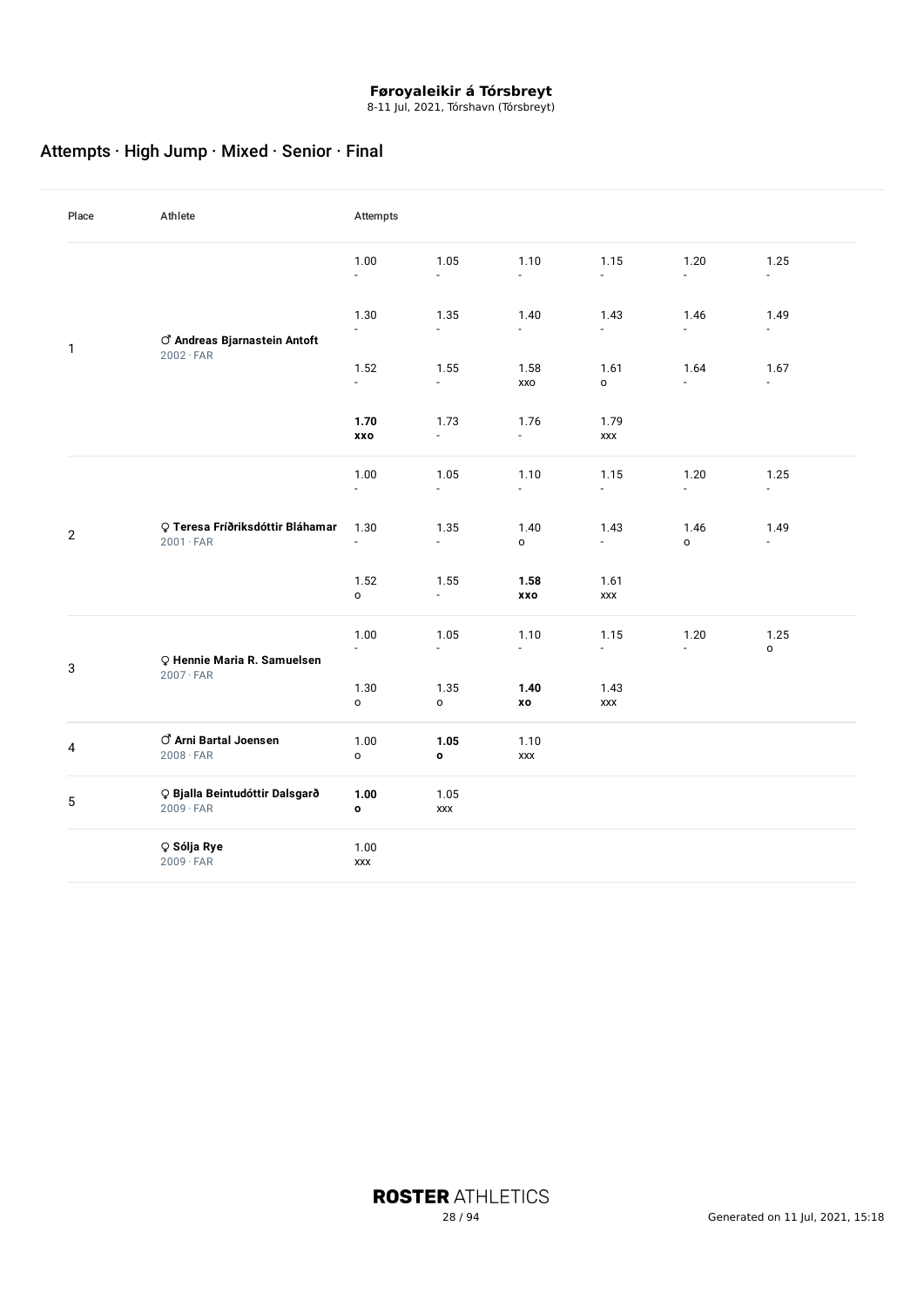8-11 Jul, 2021, Tórshavn (Tórsbreyt)

## Long Jump · Men · Senior · Final 10 Jul, 2021, 11:00

| Place | Athlete                                        | Club/School | <b>Bib</b> | Result | Wind   |
|-------|------------------------------------------------|-------------|------------|--------|--------|
|       | Jónas Gunnleivsson Isaksen<br>$2005 \cdot FAR$ | Bragdið     |            | 6.26   | $+1.7$ |
| ົ     | Andreas Bjarnastein Antoft<br>$2002 \cdot FAR$ | Bragdið     |            | 6.19   | $+1.1$ |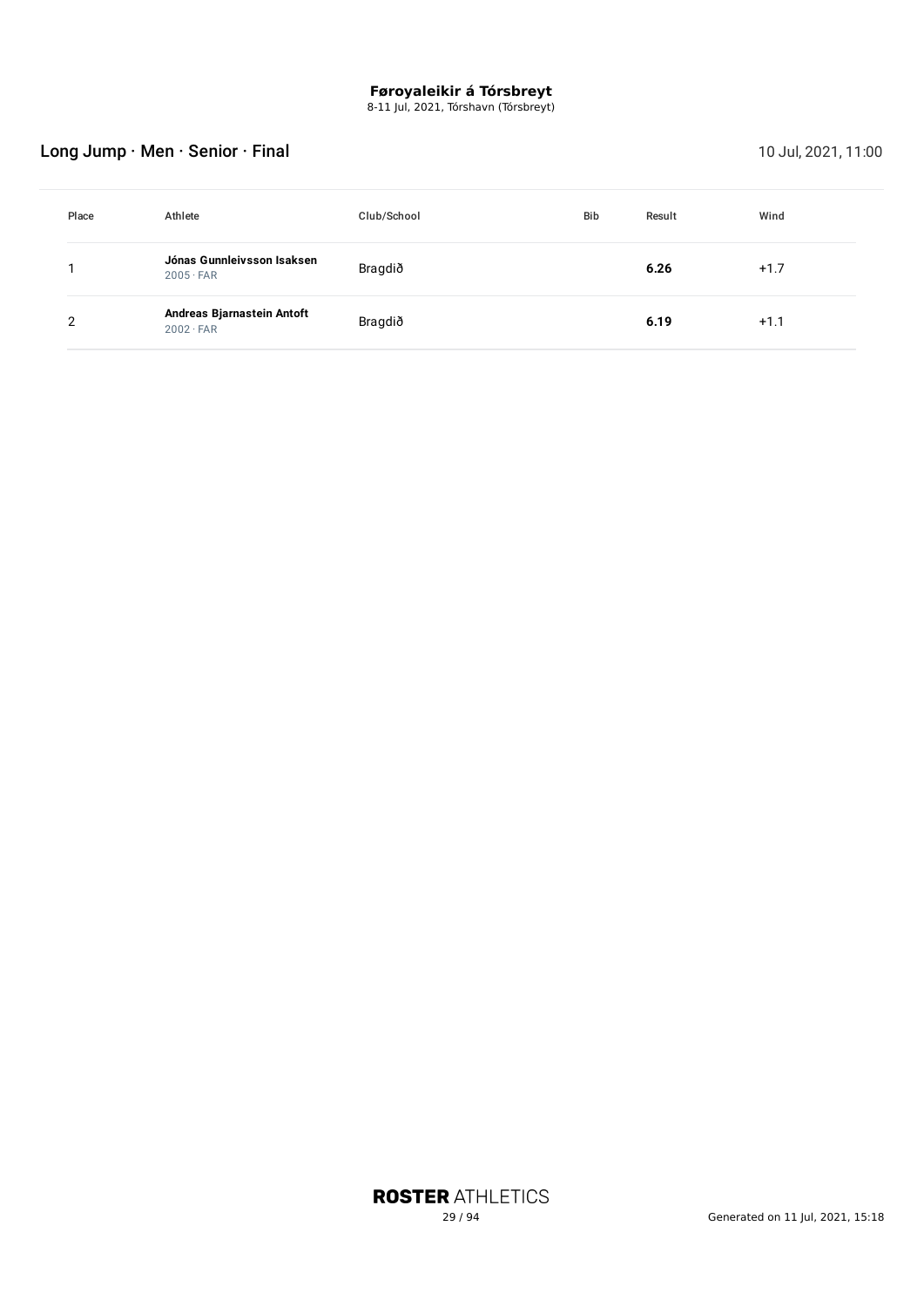8-11 Jul, 2021, Tórshavn (Tórsbreyt)

## Attempts · Long Jump · Men · Senior · Final

| Place | Athlete                                        | Attempts      |               |               |               |               |               |
|-------|------------------------------------------------|---------------|---------------|---------------|---------------|---------------|---------------|
|       | Jónas Gunnleivsson Isaksen<br>$2005 \cdot FAR$ | x / NWI       | x / NWI       | $6.09 / +0.5$ | $6.04 / +2.1$ | $5.85 / +3.1$ | $6.26 / +1.7$ |
| 2     | Andreas Bjarnastein Antoft<br>$2002 \cdot FAR$ | $5.73 / +2.5$ | $6.11 / +2.1$ | x / NWI       | x / N W       | x / NWI       | $6.19 / +1.1$ |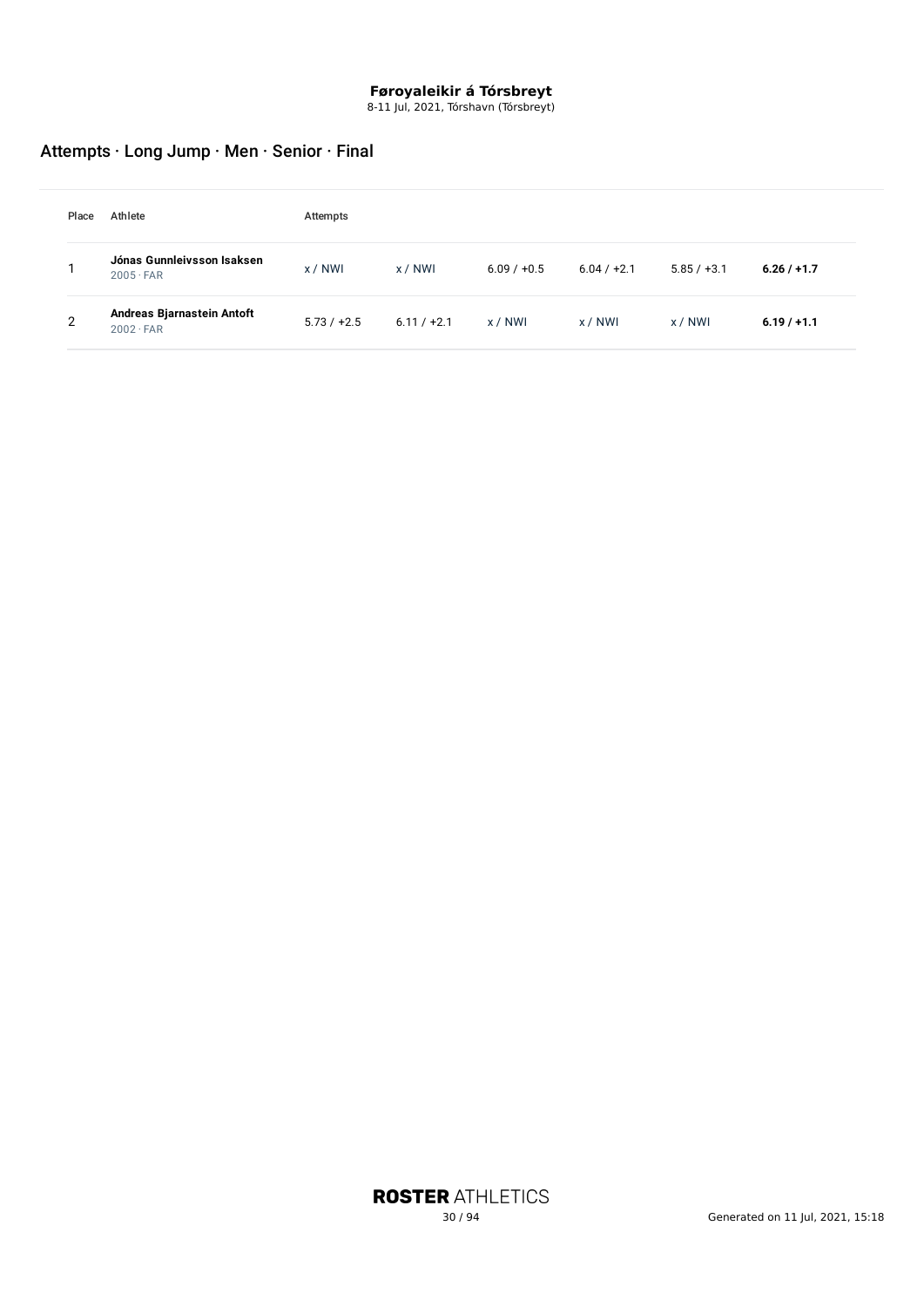8-11 Jul, 2021, Tórshavn (Tórsbreyt)

## Long Jump · Women · Senior · Final 10 Jul, 2021, 12:00

| Place          | Athlete                                            | Club/School | <b>Bib</b> | Result            | Wind   |
|----------------|----------------------------------------------------|-------------|------------|-------------------|--------|
|                | Teresa Fríðriksdóttir Bláhamar<br>$2001 \cdot FAR$ | Bragdið     |            | 4.81              | $+2.8$ |
| $\overline{2}$ | Tinna Berg Jørgensen<br>$1999 \cdot FAR$           | Hvirlan     |            | 4.76<br>PB (4.65) | $+2.8$ |
| 3              | Margit Weihe Fríðmundsdóttir<br>$1999 \cdot FAR$   | Bragdið     |            | 4.73<br>SB        | $+0.8$ |
| 4              | Bára Jógvansdóttir Glerfoss<br>$2003 \cdot FAR$    | Bragdið     |            | 4.66              | $+1.1$ |
| 5              | Arina Ludvig Michelsen<br>$2005 \cdot FAR$         | Bragdið     |            | 4.50<br>SB        | $+1.7$ |
| 6              | Hennie Maria R. Samuelsen<br>$2007 \cdot FAR$      | Bragdið     |            | 4.07              | $+0.8$ |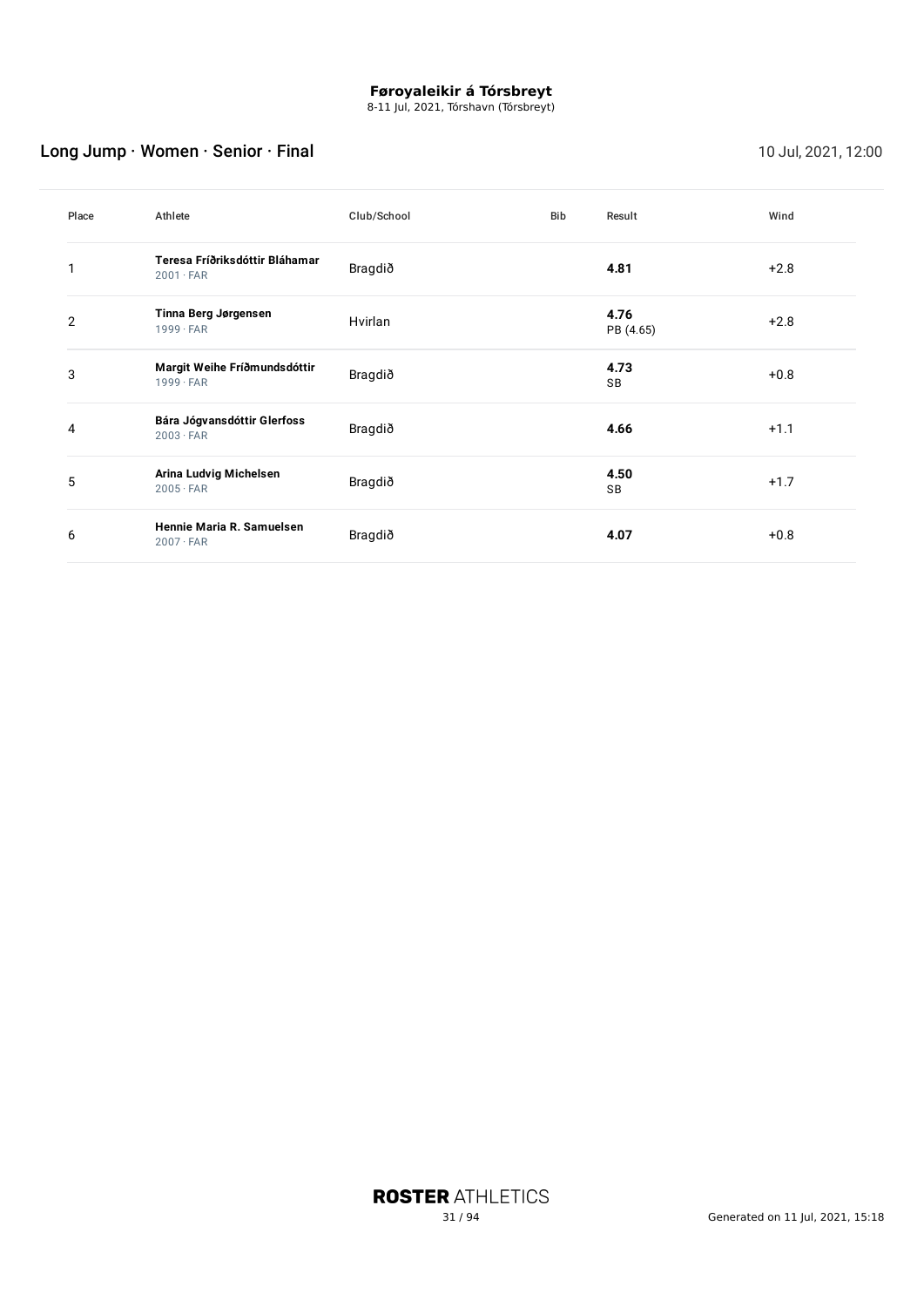8-11 Jul, 2021, Tórshavn (Tórsbreyt)

## Attempts · Long Jump · Women · Senior · Final

| Place          | Athlete                                            | Attempts       |               |               |               |               |               |
|----------------|----------------------------------------------------|----------------|---------------|---------------|---------------|---------------|---------------|
| 1              | Teresa Fríðriksdóttir Bláhamar<br>$2001 \cdot FAR$ | $4.44 / +2.1$  | $4.63 / +3.2$ | $4.81 / +2.8$ | $4.33 / +1.5$ | $4.73 / +1.6$ | $4.73 / +1.4$ |
| $\overline{2}$ | Tinna Berg Jørgensen<br>$1999 \cdot FAR$           | $4.44 / +1.0$  | $4.76 / +2.8$ | $4.66 / +2.6$ | $4.56 / +0.1$ | $4.65 / +1.5$ | $4.38 / +0.1$ |
| 3              | Margit Weihe Fríðmundsdóttir<br>$1999 \cdot FAR$   | $2.63 / +0.9$  | $4.53 / +2.0$ | $4.67 / +1.9$ | $4.71 / +0.1$ | $4.73 / +0.8$ | x / NWI       |
| 4              | Bára Jógvansdóttir Glerfoss<br>$2003 \cdot FAR$    | $4.25 / +2.0$  | $4.49 / +2.1$ | $4.64 / +1.5$ | $4.66 / +1.1$ | x / NWI       | $4.57 / +1.7$ |
| 5              | Arina Ludvig Michelsen<br>$2005 \cdot FAR$         | $3.81 / +1.5$  | x / NWI       | $4.50 / +1.7$ | $4.44 / +0.1$ | $4.37 / +1.3$ | $4.18 / +0.9$ |
| 6              | Hennie Maria R. Samuelsen<br>$2007 \cdot FAR$      | $3.77/1 + 2.2$ | $3.87 / +1.6$ | $3.77 / +1.4$ | $3.77 / +0.7$ | $4.07 / +0.8$ | $2.84 / +1.8$ |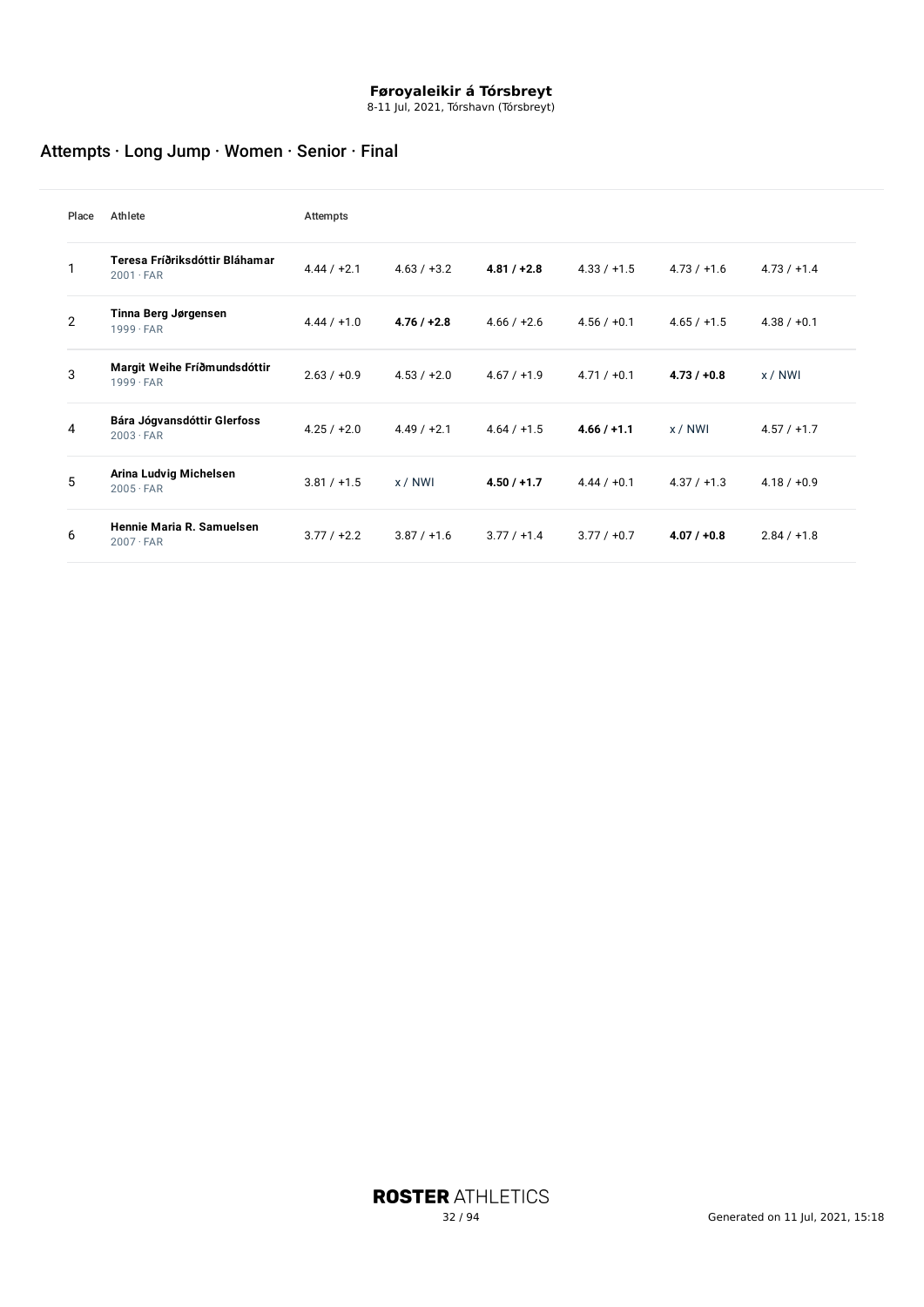8-11 Jul, 2021, Tórshavn (Tórsbreyt)

## Long Jump (Zone) · Boys · U14 · Final 10 July 2021, 11:00

| Place | Athlete                                      | Club/School | <b>Bib</b> | Result | Wind   |
|-------|----------------------------------------------|-------------|------------|--------|--------|
|       | Óðin Jógvansson Glerfoss<br>$2008 \cdot FAR$ | Bragdið     |            | 4.53   | $+1.7$ |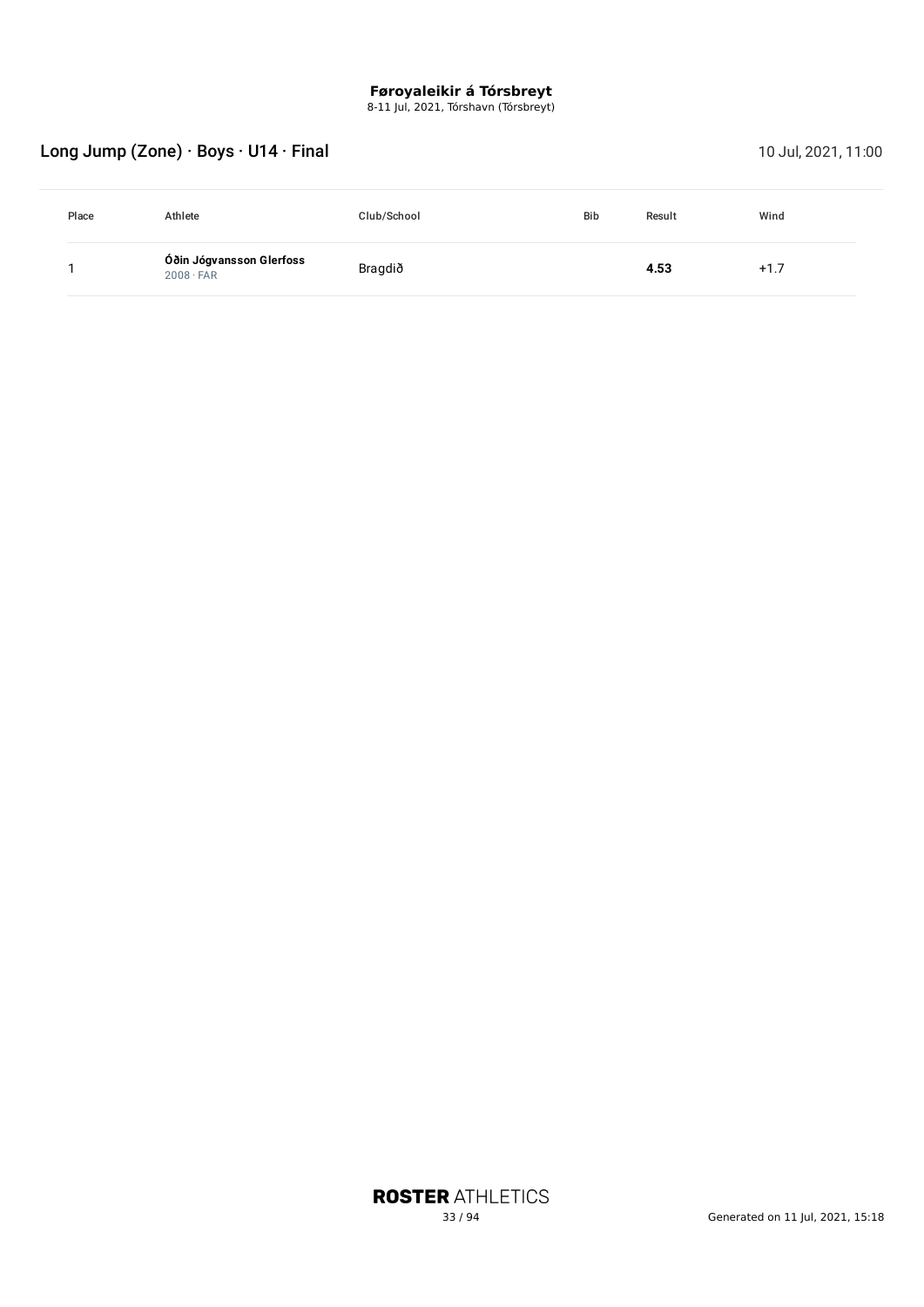8-11 Jul, 2021, Tórshavn (Tórsbreyt)

## Attempts · Long Jump (Zone) · Boys · U14 · Final

| Place | Athlete                                      | Attempts      |               |               |               |         |               |
|-------|----------------------------------------------|---------------|---------------|---------------|---------------|---------|---------------|
|       | Óðin Jógvansson Glerfoss<br>$2008 \cdot FAR$ | $4.53 / +1.7$ | $4.05 / +1.8$ | $4.46 / +1.0$ | $2.96 / +2.2$ | x / NWI | $4.47 / +1.1$ |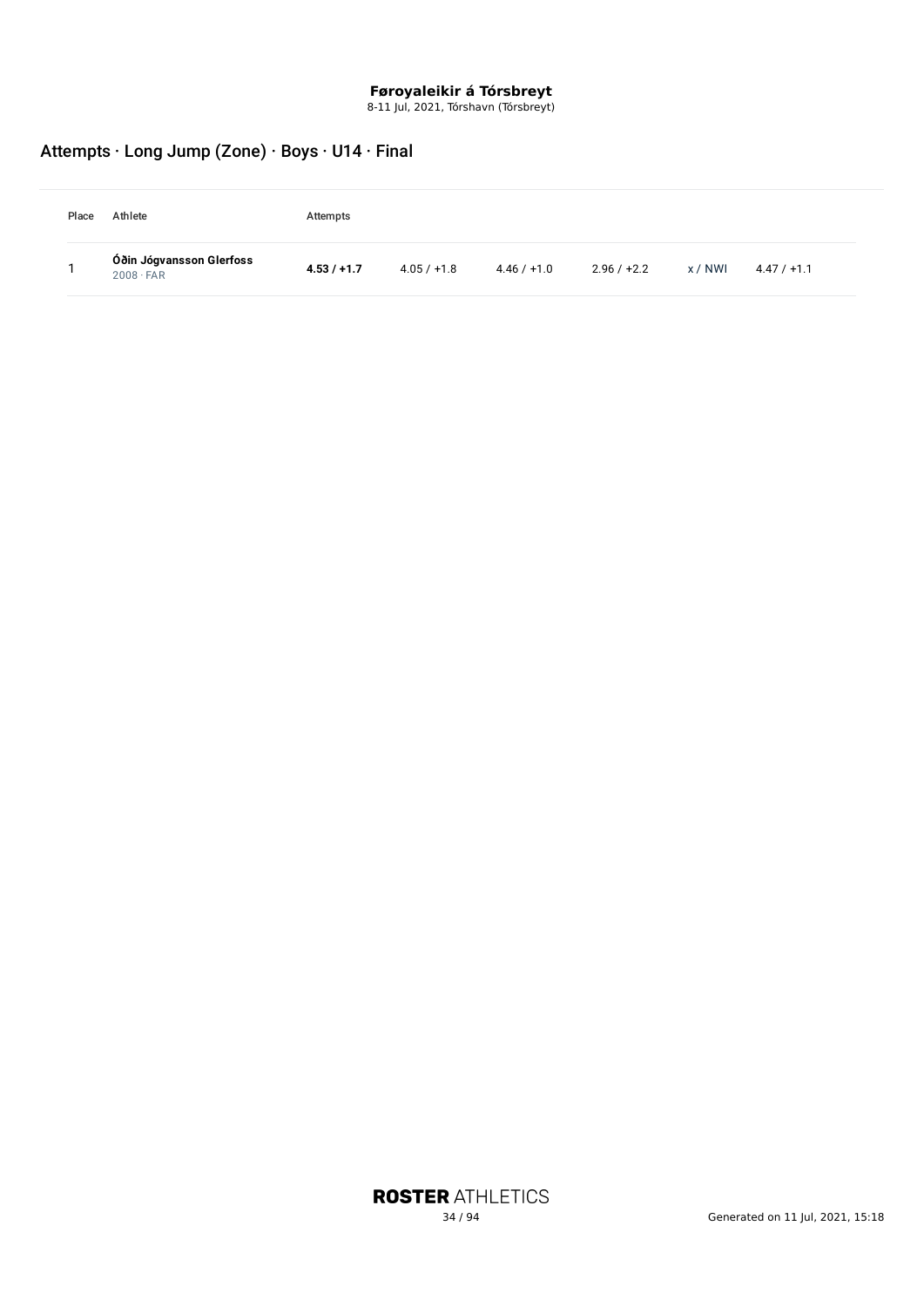8-11 Jul, 2021, Tórshavn (Tórsbreyt)

## Long Jump (Zone) · Girls · U14 · Final 10 Jul, 2021, 12:00

| Place | Athlete                                          | Club/School | Bib | Result     | Wind   |
|-------|--------------------------------------------------|-------------|-----|------------|--------|
|       | Bjalla Beintudóttir Dalsgarð<br>$2009 \cdot FAR$ | Hvirlan     |     | 3.21       | $+0.0$ |
| 2     | Sólja Rye<br>$2009 \cdot FAR$                    | Hvirlan     |     | 2.27       | $+1.4$ |
|       | Natalia Lydersen<br>$2008 \cdot FAR$             | Treysti     |     | <b>DNS</b> |        |

**ROSTER ATHLETICS**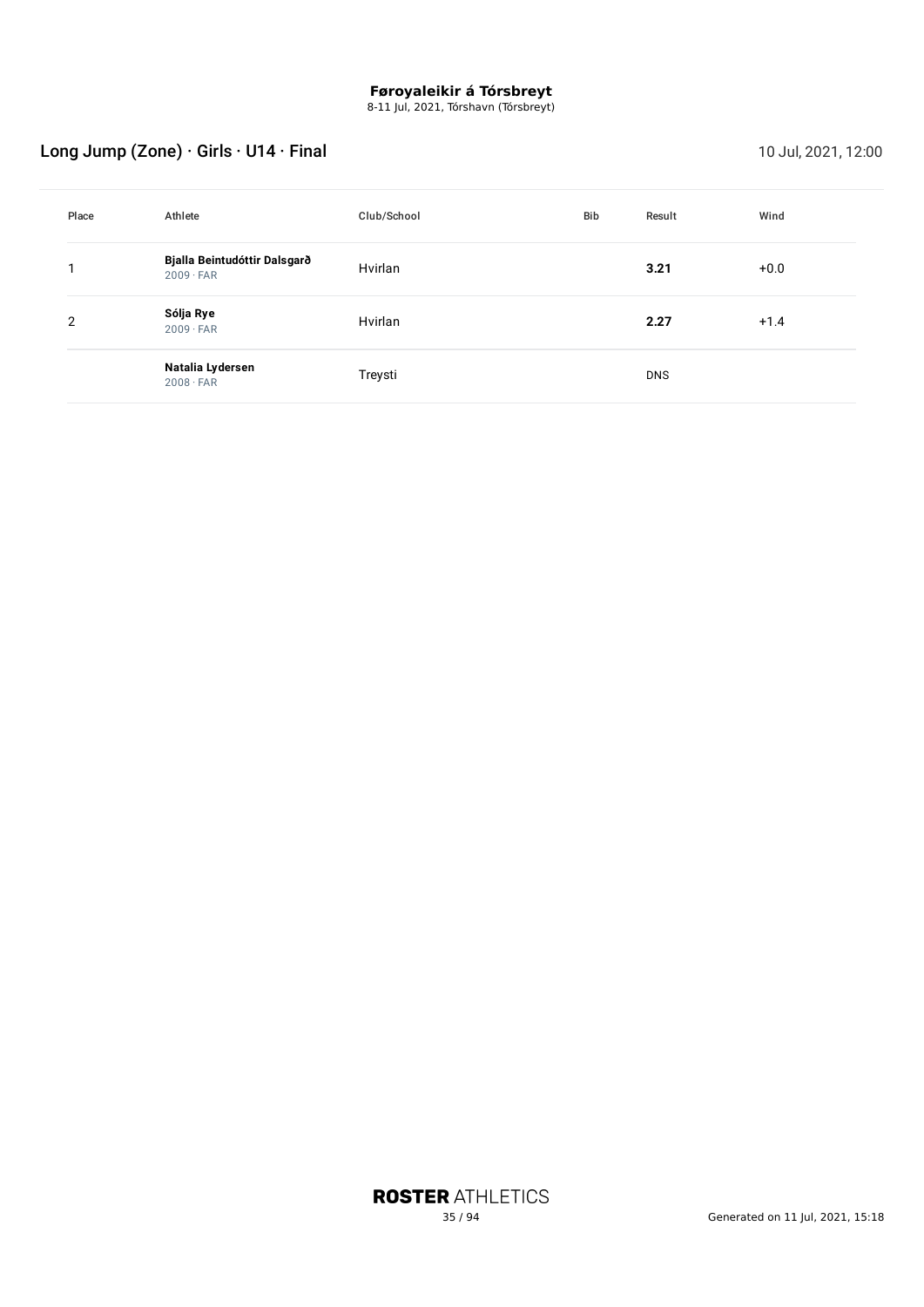8-11 Jul, 2021, Tórshavn (Tórsbreyt)

## Attempts · Long Jump (Zone) · Girls · U14 · Final

| Place | Athlete                                          | Attempts      |               |               |               |               |               |
|-------|--------------------------------------------------|---------------|---------------|---------------|---------------|---------------|---------------|
|       | Bjalla Beintudóttir Dalsgarð<br>$2009 \cdot FAR$ | $2.53 / +0.9$ | $2.98 / +2.3$ | x / NWI       | $3.16 / +2.2$ | $3.13 / +0.6$ | $3.21 / +0.0$ |
| 2     | Sólja Rye<br>$2009 \cdot FAR$                    | $1.94 / +1.2$ | 2.27/11.4     | $1.64 / +1.8$ | $1.81 / +1.0$ | $1.98 / +1.1$ | $1.93 / +0.0$ |
|       | Natalia Lydersen<br>$2008 \cdot FAR$             |               |               |               |               |               |               |

**ROSTER ATHLETICS**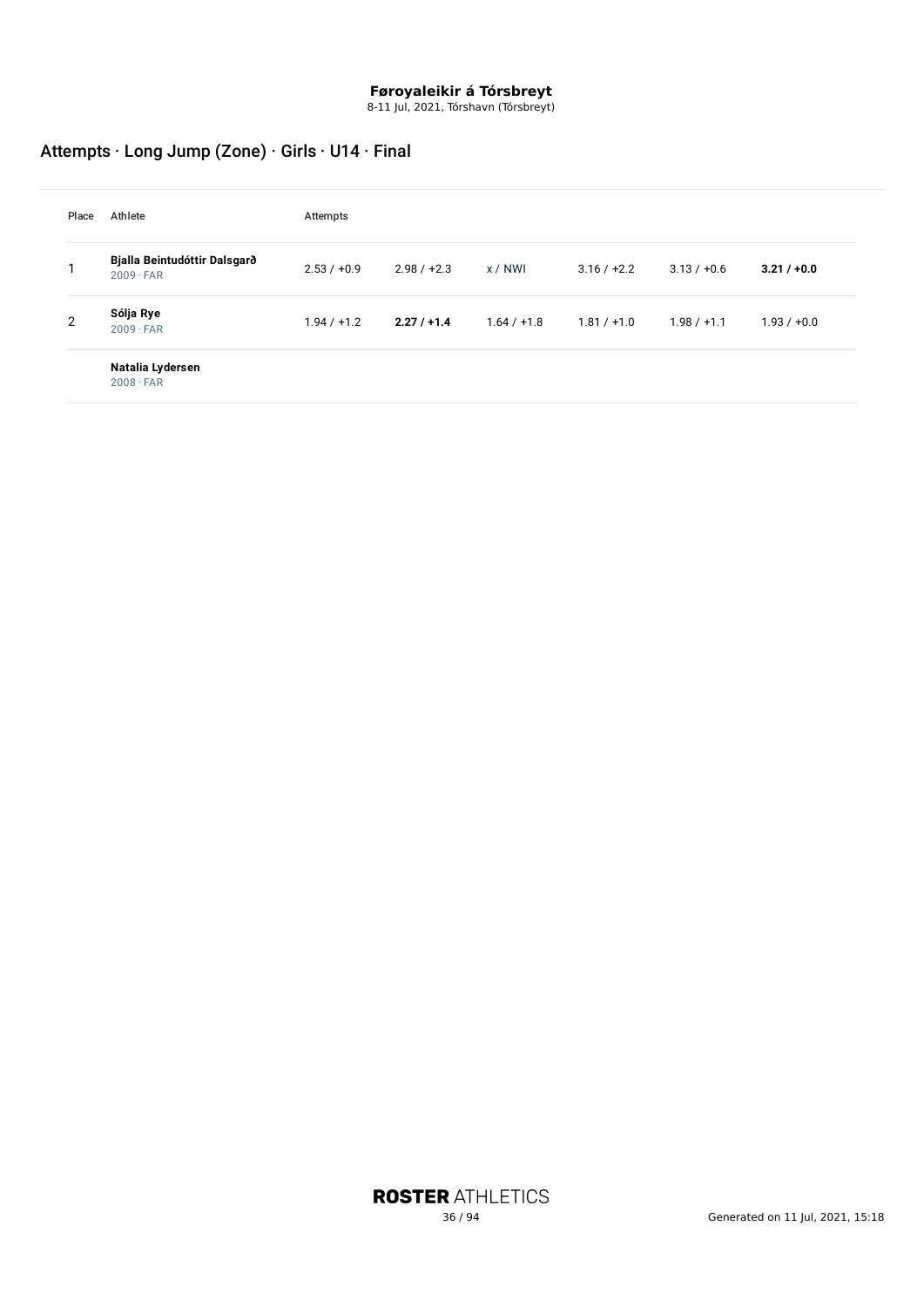8-11 Jul, 2021, Tórshavn (Tórsbreyt)

# Triple Jump · Men · Senior · Final 09 Jul, 2021, 19:00

| Place | Athlete                            | Club/School | Bib | Result | Wind   |
|-------|------------------------------------|-------------|-----|--------|--------|
|       | Miso Buha<br>$2003 \cdot FAR$      | Hvirlan     |     | 13.66  | $+0.0$ |
| 2     | Hørður Joensen<br>$2004 \cdot FAR$ | Hvirlan     |     | 9.81   | $+0.7$ |

**ROSTER ATHLETICS**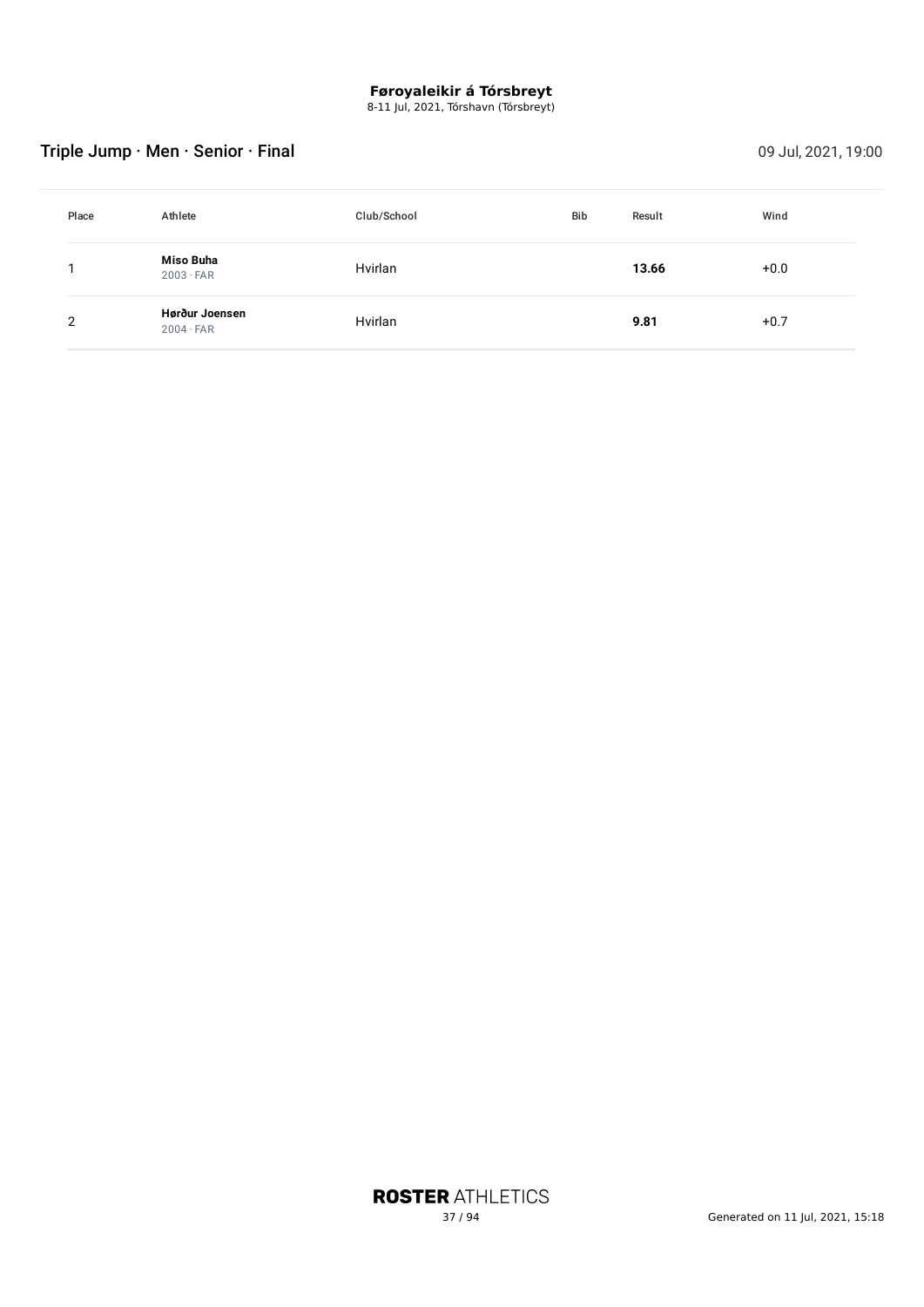8-11 Jul, 2021, Tórshavn (Tórsbreyt)

# Attempts · Triple Jump · Men · Senior · Final

| Place | Athlete                            | Attempts       |                |                |               |                |                |  |  |  |
|-------|------------------------------------|----------------|----------------|----------------|---------------|----------------|----------------|--|--|--|
|       | Miso Buha<br>$2003 \cdot FAR$      | $11.92 / +0.4$ | $13.07 / +0.1$ | $13.29 / +0.0$ | x / NWI       | $13.29 / +0.9$ | $13.66 / +0.0$ |  |  |  |
| 2     | Hørður Joensen<br>$2004 \cdot FAR$ | $9.46 / +0.6$  | x / NWI        | $9.40 / +0.0$  | $9.65 / +0.0$ | $9.81 / +0.7$  | $9.75 / +0.0$  |  |  |  |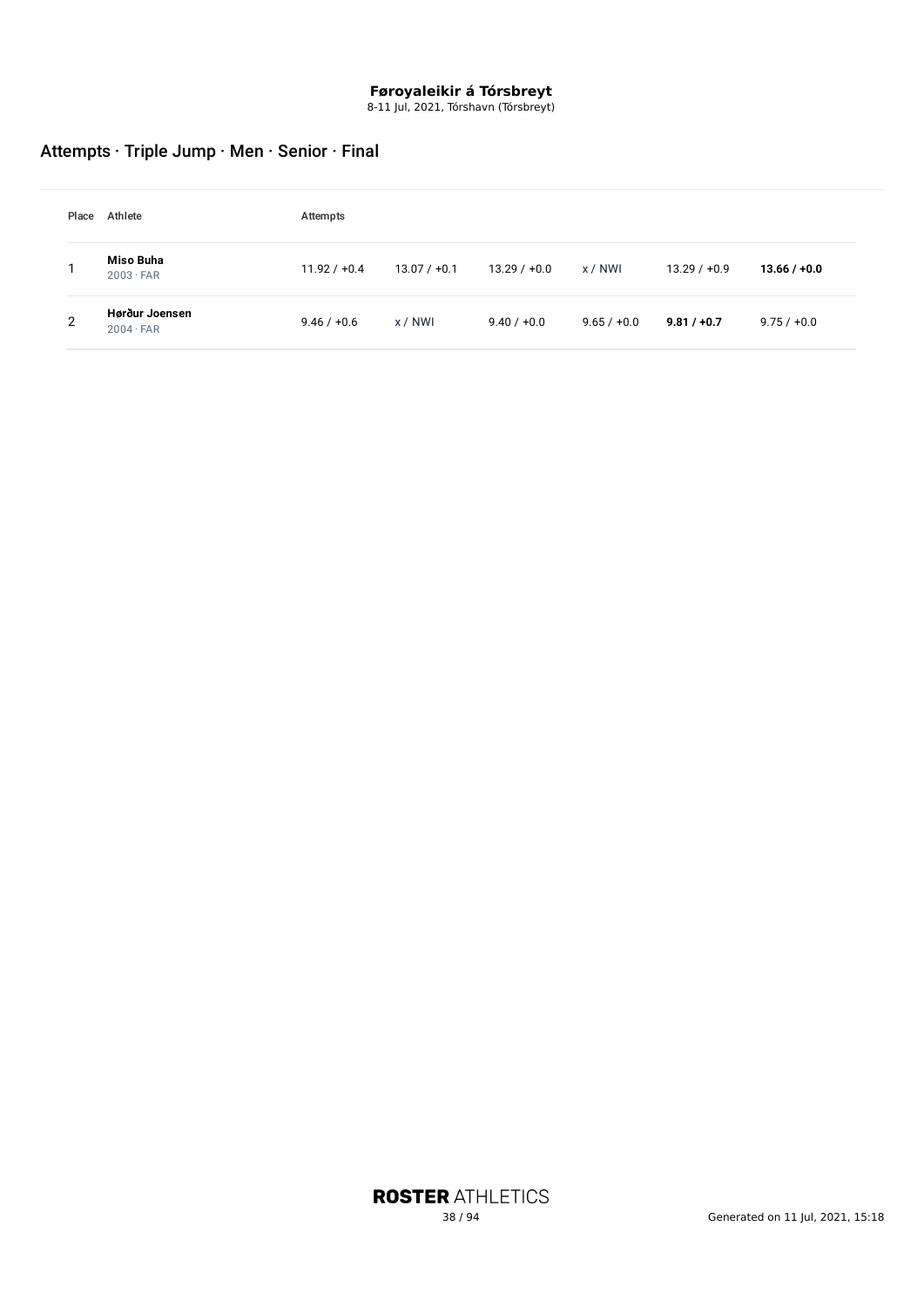8-11 Jul, 2021, Tórshavn (Tórsbreyt)

# Triple Jump · Women · Senior · Final 09 Jul, 2021, 20:25

| Place | Athlete                                            | Club/School | <b>Bib</b> | Result      | Wind   |
|-------|----------------------------------------------------|-------------|------------|-------------|--------|
|       | Margit Weihe Fríðmundsdóttir<br>$1999 \cdot FAR$   | Bragdið     |            | 10.62<br>SB | $+1.2$ |
| 2     | Bára Jógvansdóttir Glerfoss<br>$2003 \cdot FAR$    | Bragdið     |            | 10.28<br>SB | $+1.3$ |
| 3     | Teresa Fríðriksdóttir Bláhamar<br>$2001 \cdot FAR$ | Bragdið     |            | 10.07<br>PB | $+1.6$ |
|       | Arina Ludvig Michelsen<br>$2005 \cdot FAR$         | Bragdið     |            | <b>NM</b>   |        |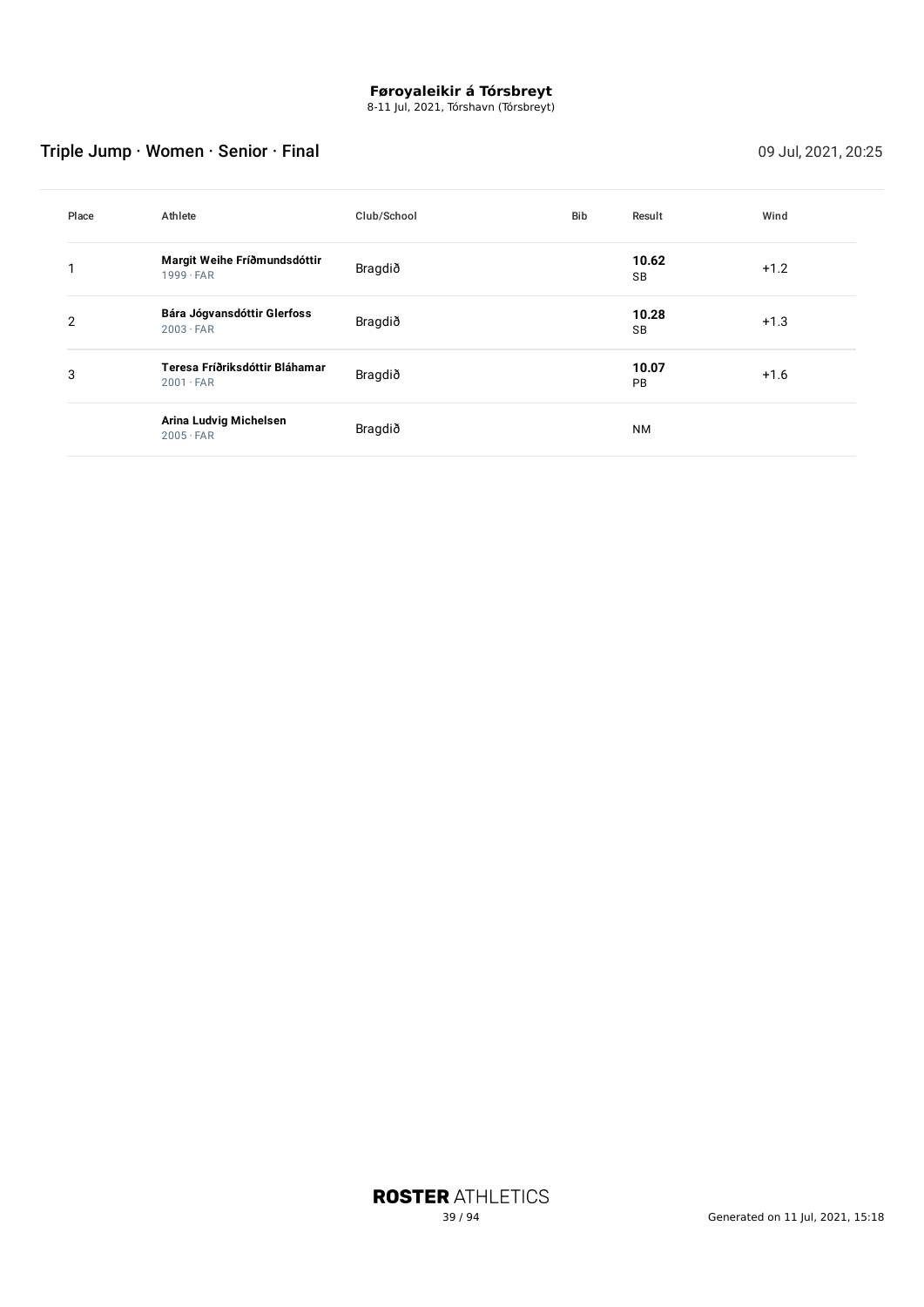8-11 Jul, 2021, Tórshavn (Tórsbreyt)

# Attempts · Triple Jump · Women · Senior · Final

| Place          | Athlete                                            | Attempts       |                |               |                |                |                |
|----------------|----------------------------------------------------|----------------|----------------|---------------|----------------|----------------|----------------|
|                | Margit Weihe Fríðmundsdóttir<br>$1999 \cdot FAR$   | $10.21 / +0.0$ | $10.47 / +1.3$ | x / N W       | x / NWI        | $9.49 / +0.8$  | $10.62 / +1.2$ |
| $\overline{2}$ | Bára Jógvansdóttir Glerfoss<br>$2003 \cdot FAR$    | x / NWI        | x / NWI        | x / N W       | $10.08 / +0.4$ | $10.20 / +0.6$ | $10.28 / +1.3$ |
| 3              | Teresa Fríðriksdóttir Bláhamar<br>$2001 \cdot FAR$ | $9.63 / +0.0$  | $9.53 / +0.5$  | $9.78 / +0.4$ | $9.65 / +0.3$  | $9.87 / +0.5$  | $10.07 / +1.6$ |
|                | Arina Ludvig Michelsen<br>$2005 \cdot FAR$         |                |                |               |                |                |                |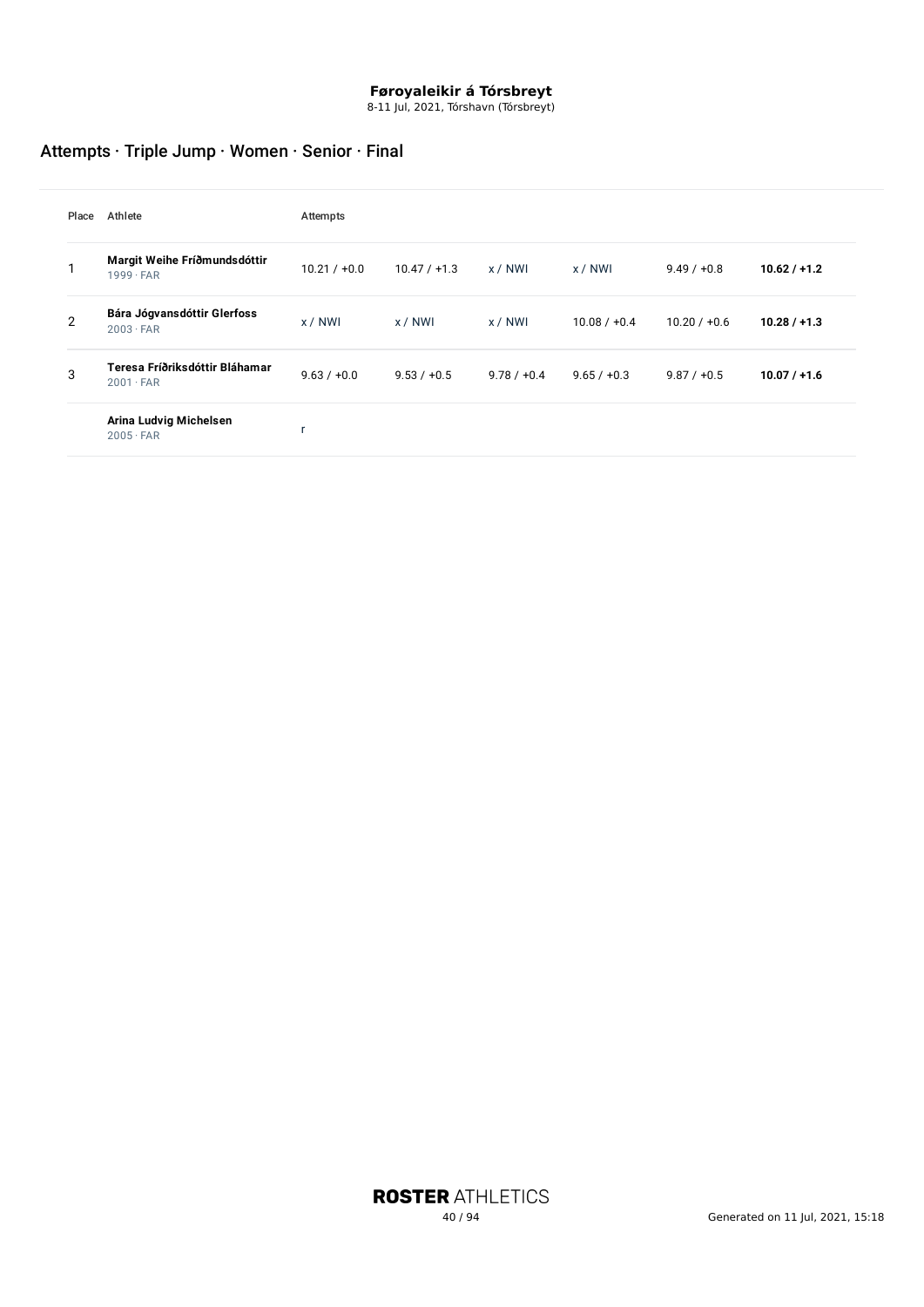8-11 Jul, 2021, Tórshavn (Tórsbreyt)

# Triple Jump (Zone) · Girls · U14 · Final 09 Jul, 2021, 20:25

| Place | Athlete                                          | Club/School | <b>Bib</b> | Result | Wind   |
|-------|--------------------------------------------------|-------------|------------|--------|--------|
|       | Bjalla Beintudóttir Dalsgarð<br>$2009 \cdot FAR$ | Hvirlan     |            | 7.27   | $+0.1$ |
| っ     | Sólja Rye<br>$2009 \cdot FAR$                    | Hvirlan     |            | 5.19   | $+0.4$ |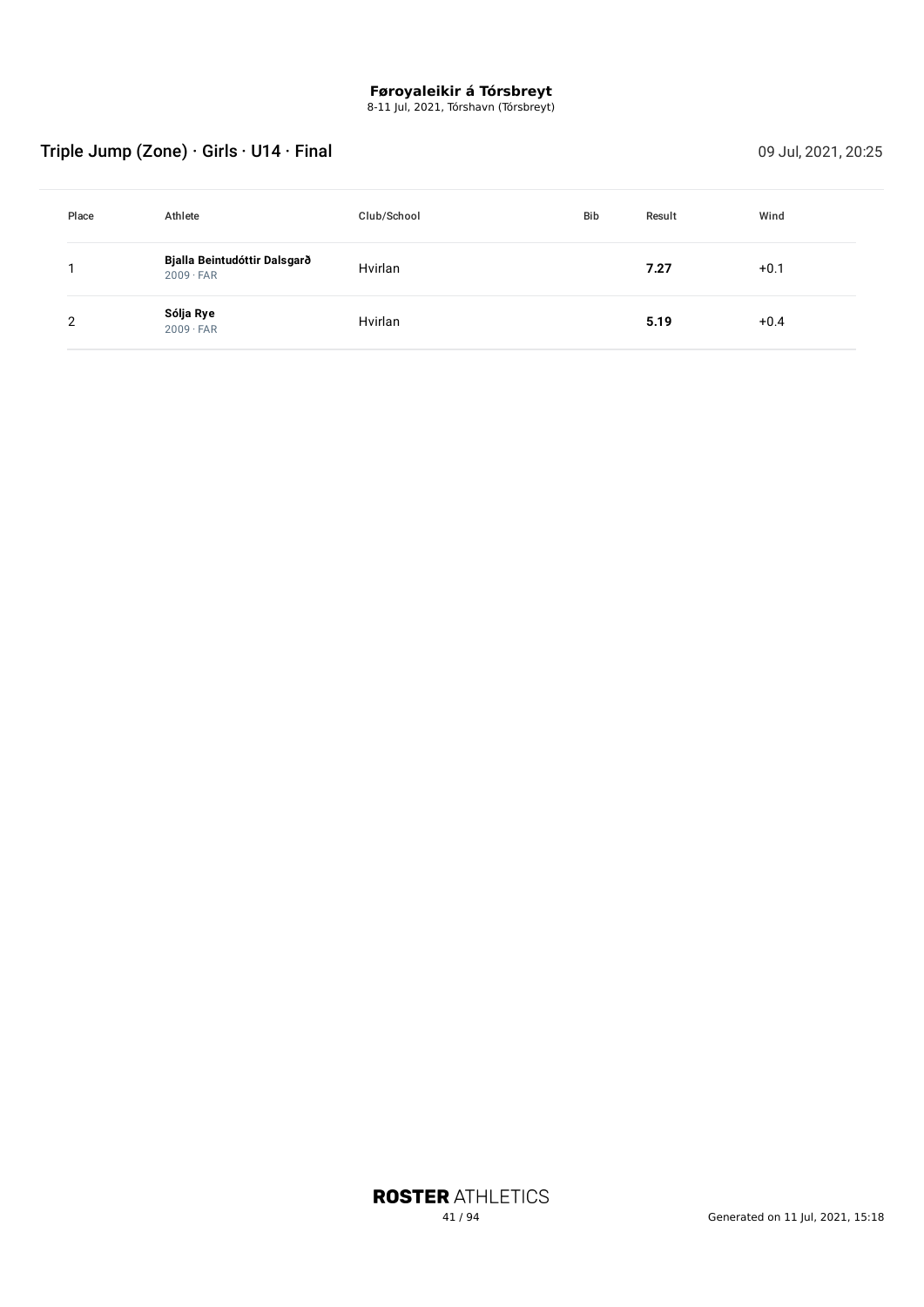8-11 Jul, 2021, Tórshavn (Tórsbreyt)

# Attempts · Triple Jump (Zone) · Girls · U14 · Final

| Place          | Athlete                                          | Attempts      |               |               |           |               |               |  |  |
|----------------|--------------------------------------------------|---------------|---------------|---------------|-----------|---------------|---------------|--|--|
|                | Bjalla Beintudóttir Dalsgarð<br>$2009 \cdot FAR$ | $7.14 / +0.0$ | $6.96 / +0.8$ | $6.56 / +0.0$ | 7.27/10.1 | $6.80 / +0.5$ | $7.17 / +0.9$ |  |  |
| $\overline{2}$ | Sólja Rye<br>$2009 \cdot FAR$                    | x / NWI       | x / NWI       | x / NWI       | x / NWI   | $5.19 / +0.4$ | x / N W1      |  |  |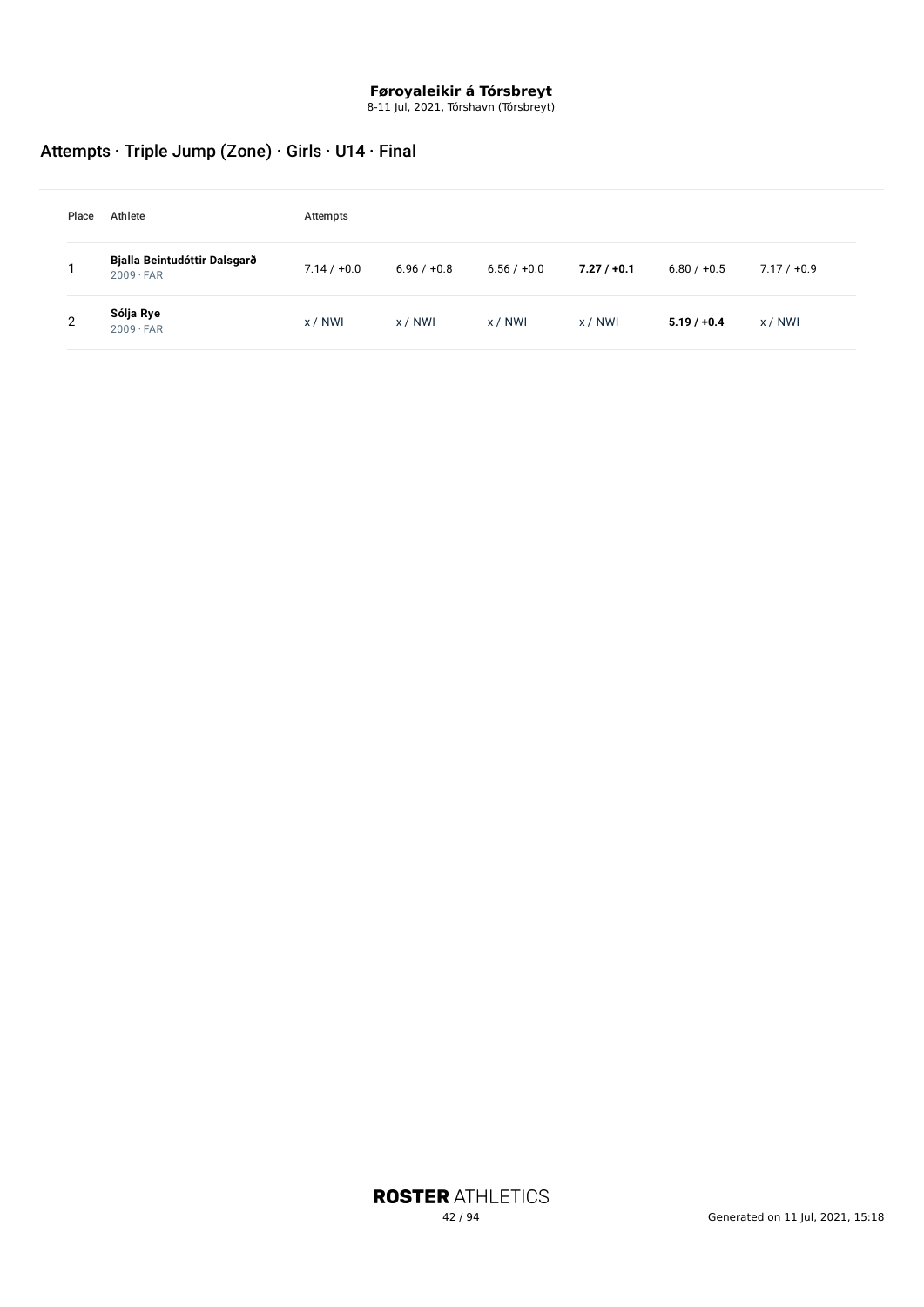8-11 Jul, 2021, Tórshavn (Tórsbreyt)

# Shot Put · Men & Boys · Multiple · Final 09 Jul, 2021, 20:20

| Place          | Athlete                                    | Age group | Club/School | Bib | Result      |
|----------------|--------------------------------------------|-----------|-------------|-----|-------------|
|                | <b>Hallur Simonsen</b><br>$1995 \cdot$ DEN | Senior    | Hvirlan     |     | 11.36<br>PB |
| $\overline{2}$ | <b>Tróndur Arge</b><br>$1994 \cdot FAR$    | Senior    | Hvirlan     |     | 10.17<br>PB |
| 3              | Hørður Joensen<br>$2004 \cdot FAR$         | Senior    | Hvirlan     |     | 7.94        |

**ROSTER ATHLETICS**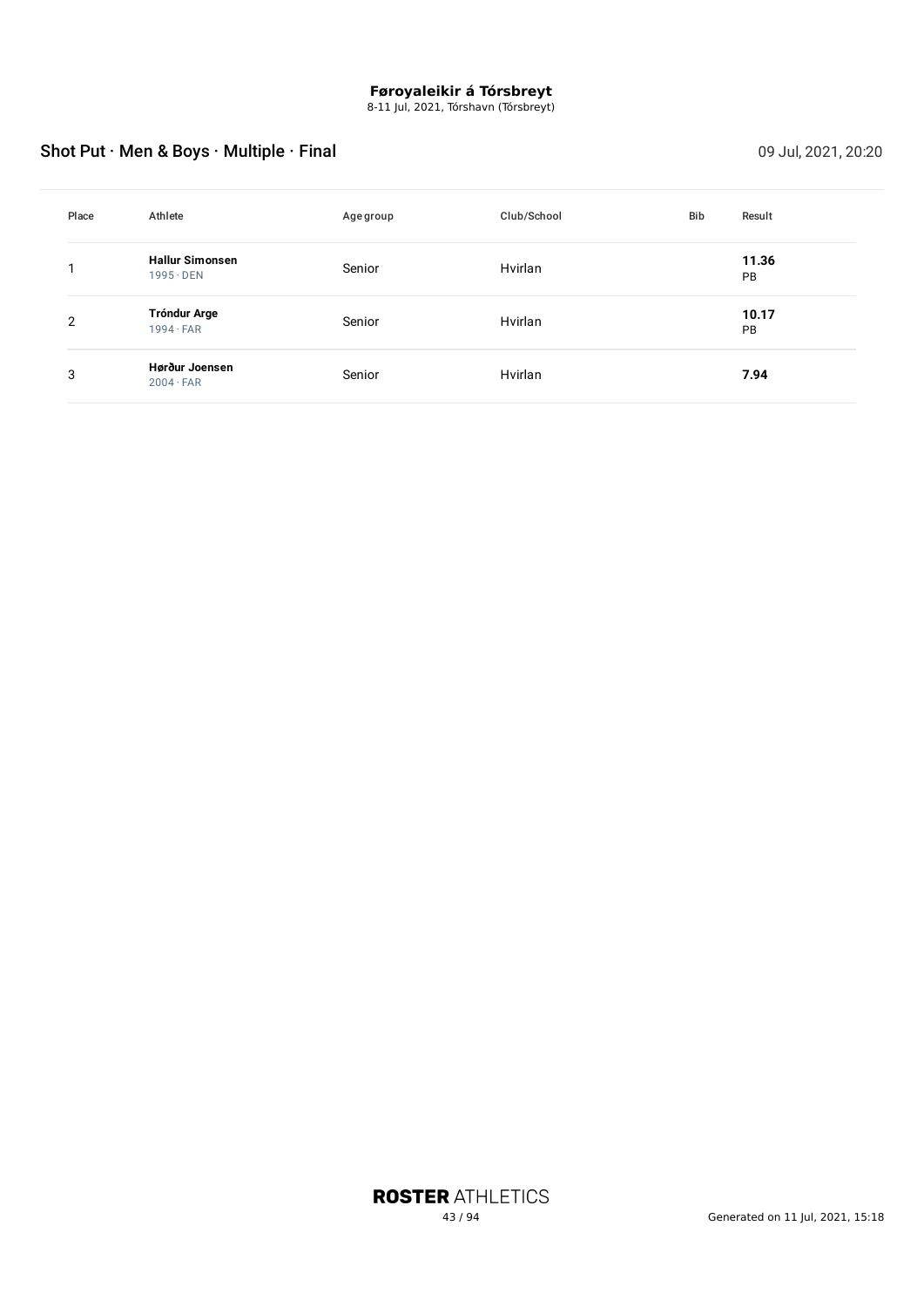8-11 Jul, 2021, Tórshavn (Tórsbreyt)

# Attempts · Shot Put · Men & Boys · Multiple · Final

| Place          | Athlete                                    | Age group | Attempts |       |       |       |       |       |
|----------------|--------------------------------------------|-----------|----------|-------|-------|-------|-------|-------|
|                | <b>Hallur Simonsen</b><br>$1995 \cdot$ DEN | Senior    | 10.72    | 11.23 | 10.71 | 11.19 | ٠     | 11.36 |
| $\overline{2}$ | <b>Tróndur Arge</b><br>$1994 \cdot FAR$    | Senior    | 9.16     | 9.33  | 9.32  | 9.82  | 10.05 | 10.17 |
| 3              | Hørður Joensen<br>$2004 \cdot FAR$         | Senior    | 7.20     | 7.87  | 7.75  | 7.94  | 7.89  | 7.48  |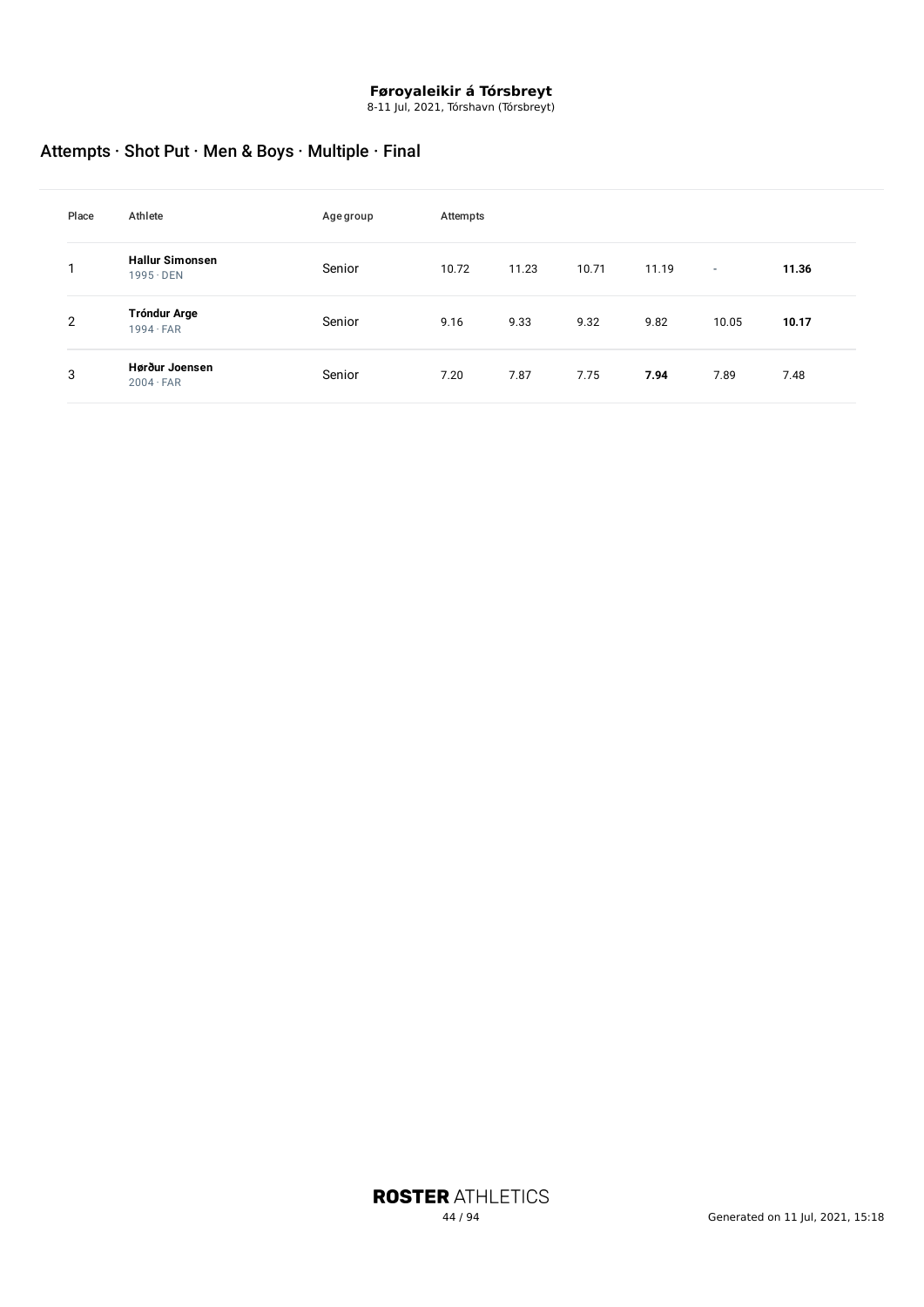8-11 Jul, 2021, Tórshavn (Tórsbreyt)

# Shot Put · Women & Girls · Multiple · Final 09 Jul, 2021, 19:35

| Place | Athlete                                          | Age group | Club/School | <b>Bib</b> | Result     |
|-------|--------------------------------------------------|-----------|-------------|------------|------------|
| 1     | Lydia Poula Simonsen<br>$2001 \cdot FAR$         | Senior    | Hvirlan     |            | 9.54       |
| 2     | <b>Elin Niclasen</b><br>$2003 \cdot FAR$         | Senior    | Hvirlan     |            | 8.66       |
| 3     | Lovisa Niclasen<br>$1977 \cdot FAR$              | Senior    | Hvirlan     |            | 8.16       |
| 4     | Guðrið Káradóttir Petersen<br>$2000 \cdot FAR$   | Senior    | Hvirlan     |            | 7.91<br>SB |
| 5     | Ai Waagstein<br>$2007 \cdot FAR$                 | U16       | Hvirlan     |            | 7.73       |
| 6     | <b>Tabita Hvannastein</b><br>$2008 \cdot FAR$    | U14       | Treysti     |            | 6.98       |
| 7     | Bjalla Beintudóttir Dalsgarð<br>$2009 \cdot FAR$ | U14       | Hvirlan     |            | 6.41       |
| 8     | Sólja Rye<br>$2009 \cdot FAR$                    | U14       | Hvirlan     |            | 3.83       |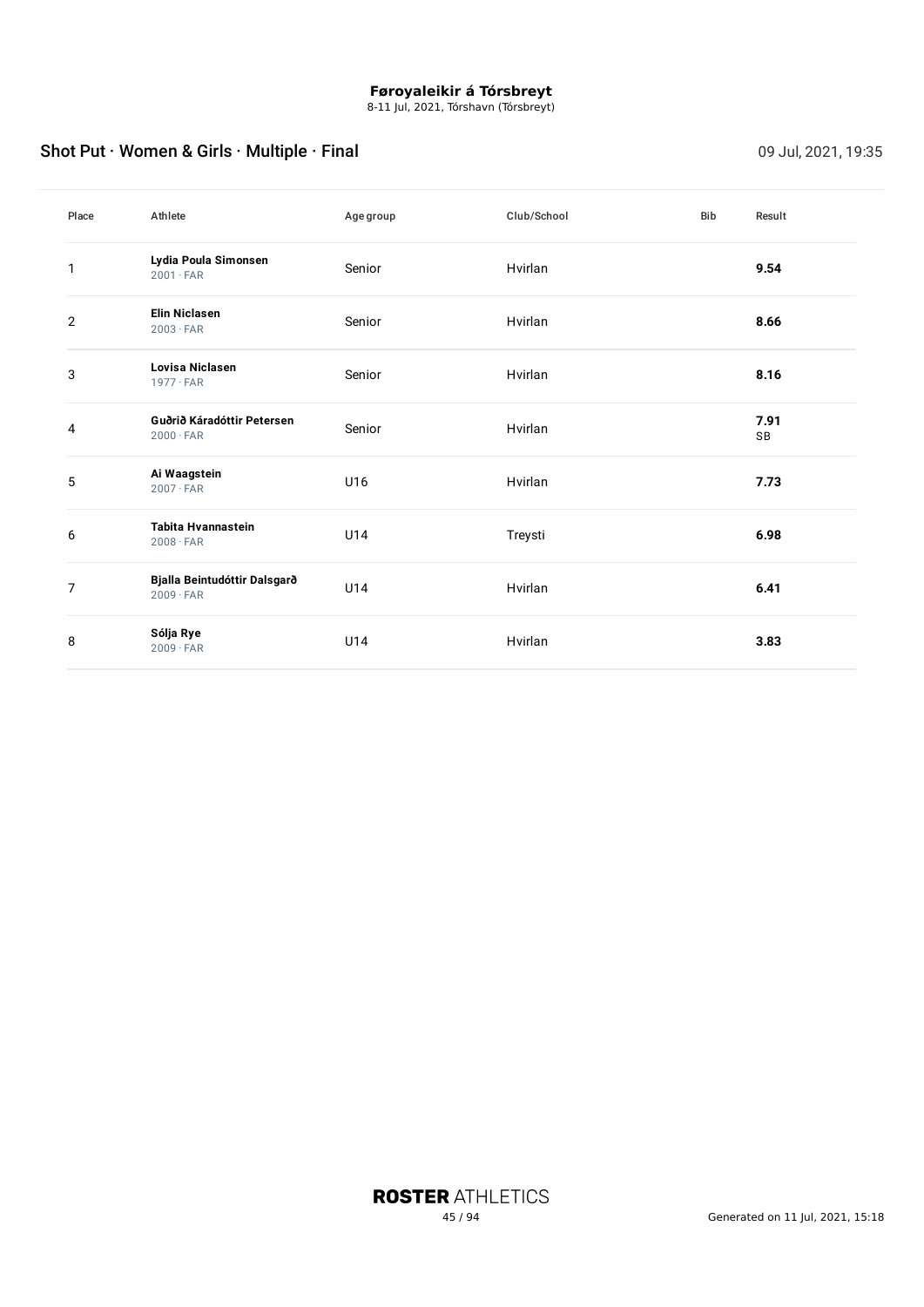8-11 Jul, 2021, Tórshavn (Tórsbreyt)

# Attempts · Shot Put · Women & Girls · Multiple · Final

| Place          | Athlete                                          | Agegroup | Attempts |      |      |      |      |                          |
|----------------|--------------------------------------------------|----------|----------|------|------|------|------|--------------------------|
| 1              | Lydia Poula Simonsen<br>$2001 \cdot FAR$         | Senior   | 9.54     | 9.14 | 8.75 | 8.37 | 9.17 | $\overline{\phantom{a}}$ |
| $\overline{2}$ | <b>Elin Niclasen</b><br>$2003 \cdot FAR$         | Senior   | 8.66     | 8.15 | 7.98 | 8.21 | 8.26 | 8.27                     |
| 3              | Lovisa Niclasen<br>$1977 \cdot FAR$              | Senior   | 7.72     | 7.61 | 7.91 | 8.16 | 7.52 | 7.54                     |
| 4              | Guðrið Káradóttir Petersen<br>$2000 \cdot FAR$   | Senior   | 7.47     | 7.38 | 7.82 | 7.91 | 7.49 | 7.70                     |
| 5              | Ai Waagstein<br>$2007 \cdot FAR$                 | U16      | 7.73     | 7.39 | 7.49 | 7.32 | 7.47 | 7.12                     |
| 6              | <b>Tabita Hvannastein</b><br>$2008 \cdot FAR$    | U14      | 6.84     | 6.59 | 6.57 | 6.21 | 6.87 | 6.98                     |
| $\overline{7}$ | Bjalla Beintudóttir Dalsgarð<br>$2009 \cdot FAR$ | U14      | 5.43     | 5.86 | 6.33 | 5.41 | 6.41 | 5.95                     |
| 8              | Sólja Rye<br>$2009 \cdot FAR$                    | U14      | 3.83     | 2.08 | 2.72 | 2.87 | 2.88 | 3.37                     |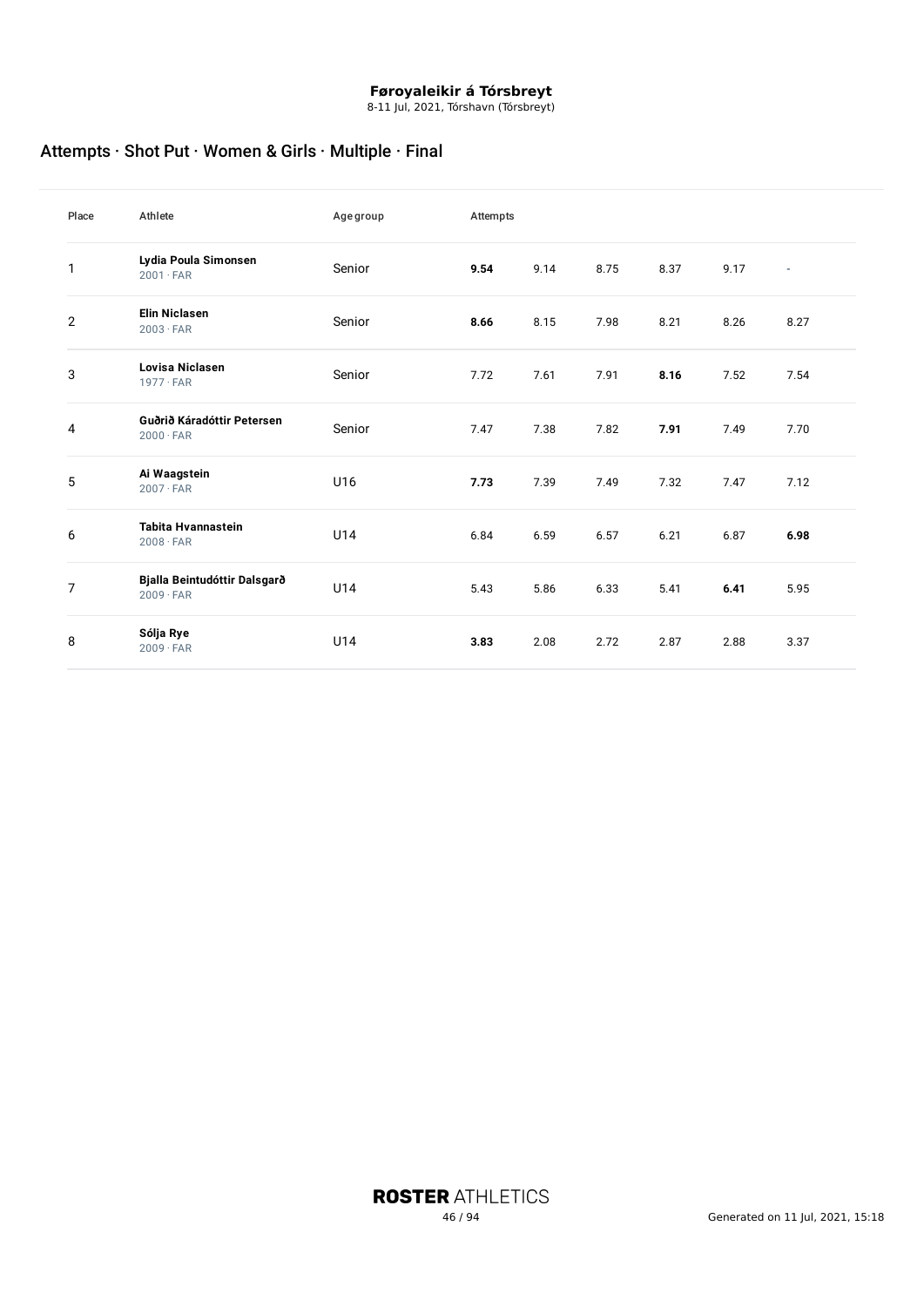8-11 Jul, 2021, Tórshavn (Tórsbreyt)

# Shot Put (2kg) · Girls · Multiple, U14 · Final 09 Jul, 2021, 19:35

| Place | Athlete                                          | Club/School | Bib | Result |
|-------|--------------------------------------------------|-------------|-----|--------|
|       | Tabita Hvannastein<br>$2008 \cdot FAR$           | Treysti     |     | 6.98   |
| 2     | Bjalla Beintudóttir Dalsgarð<br>$2009 \cdot FAR$ | Hvirlan     |     | 6.41   |
| 3     | Sólja Rye<br>$2009 \cdot FAR$                    | Hvirlan     |     | 3.83   |

**ROSTER ATHLETICS**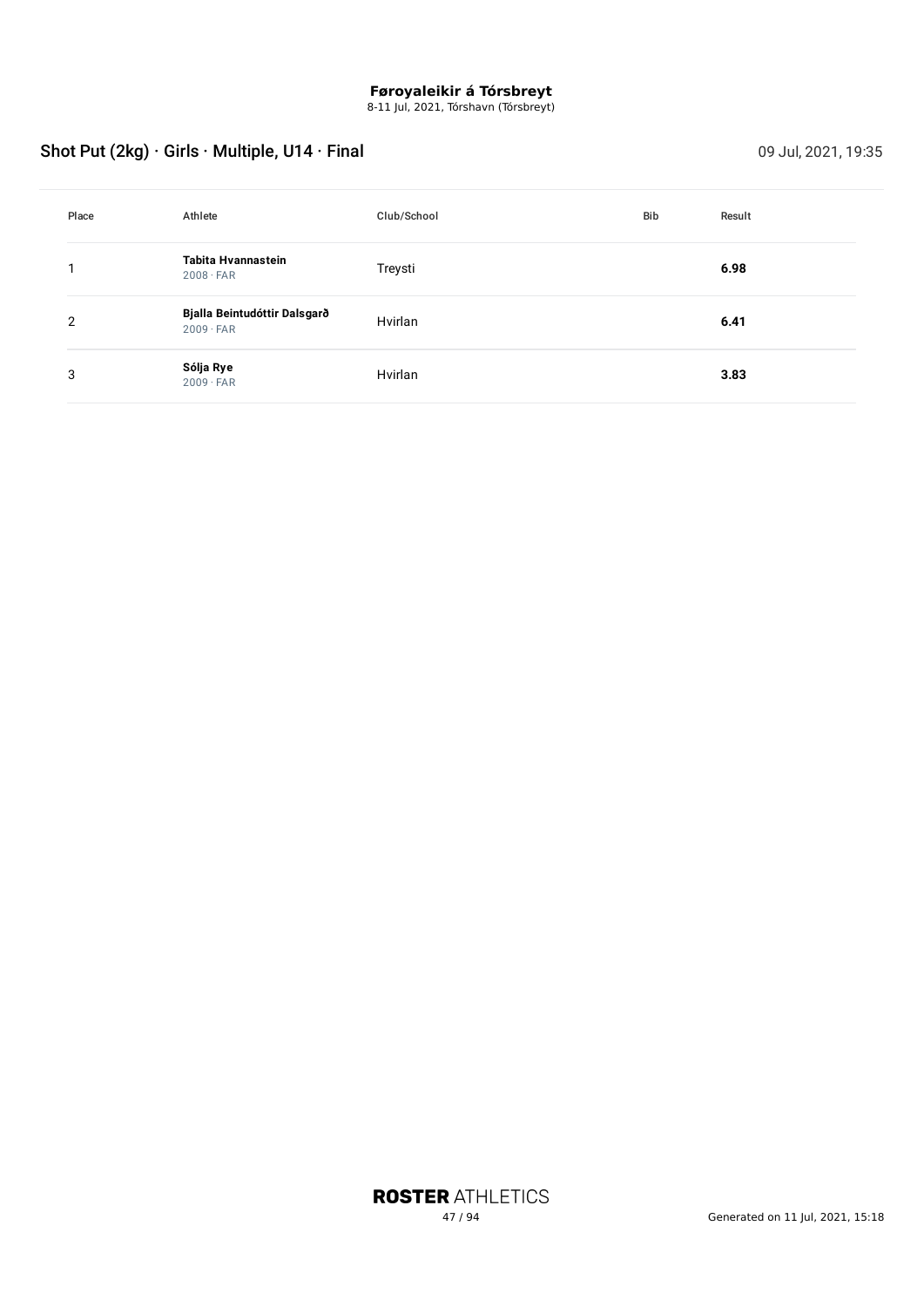8-11 Jul, 2021, Tórshavn (Tórsbreyt)

# Attempts · Shot Put (2kg) · Girls · Multiple, U14 · Final

| Place | Athlete                                          | Attempts |      |      |      |      |      |
|-------|--------------------------------------------------|----------|------|------|------|------|------|
|       | Tabita Hvannastein<br>$2008 \cdot FAR$           | 6.84     | 6.59 | 6.57 | 6.21 | 6.87 | 6.98 |
| 2     | Bjalla Beintudóttir Dalsgarð<br>$2009 \cdot FAR$ | 5.43     | 5.86 | 6.33 | 5.41 | 6.41 | 5.95 |
| 3     | Sólja Rye<br>$2009 \cdot FAR$                    | 3.83     | 2.08 | 2.72 | 2.87 | 2.88 | 3.37 |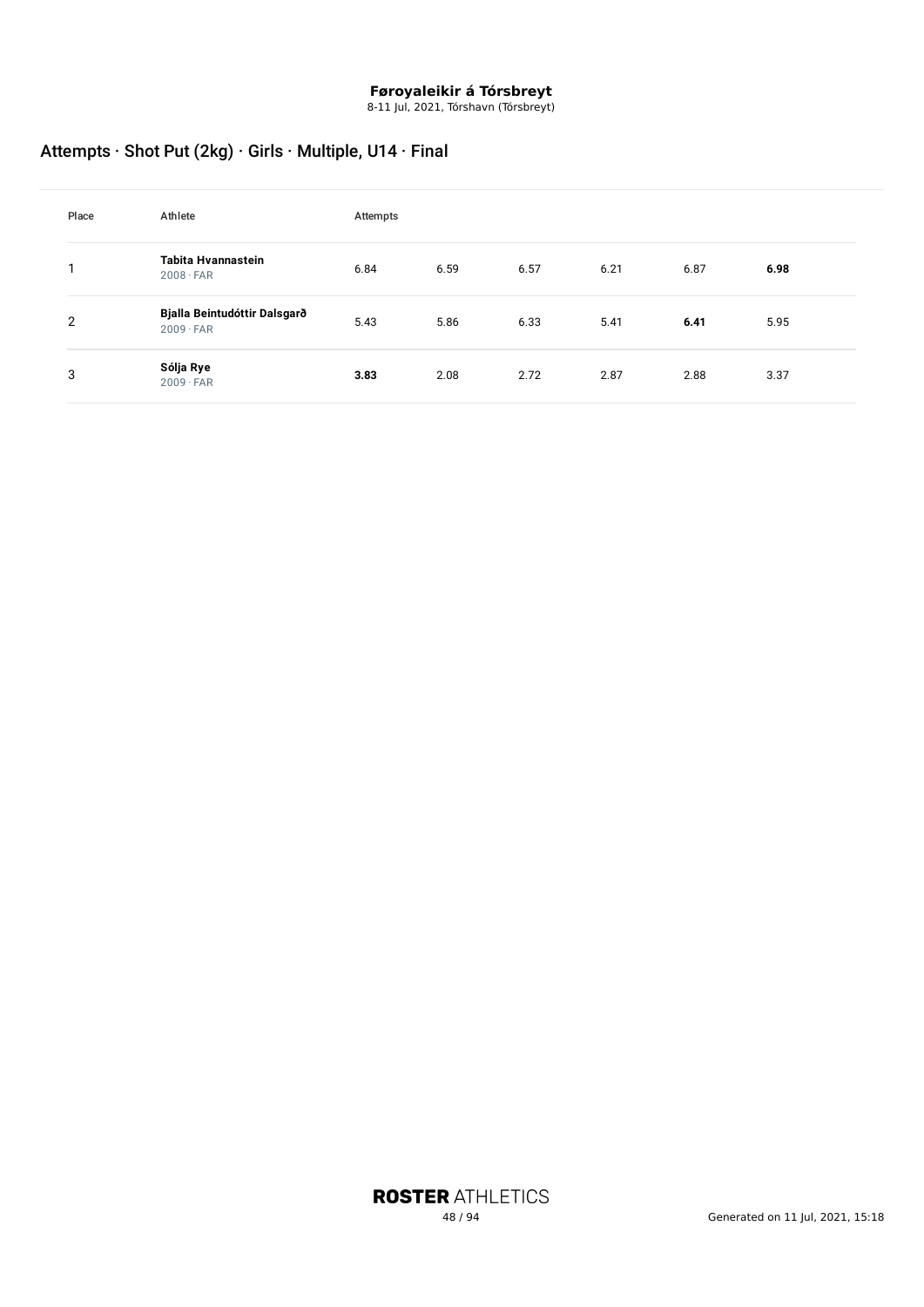8-11 Jul, 2021, Tórshavn (Tórsbreyt)

# Shot Put (3kg) · Girls · Multiple, U16 · Final 09 Jul, 2021, 19:35

| Place | Athlete                          | Club/School | <b>Bib</b> | Result |
|-------|----------------------------------|-------------|------------|--------|
|       | Ai Waagstein<br>$2007 \cdot FAR$ | Hvirlan     |            | 7.73   |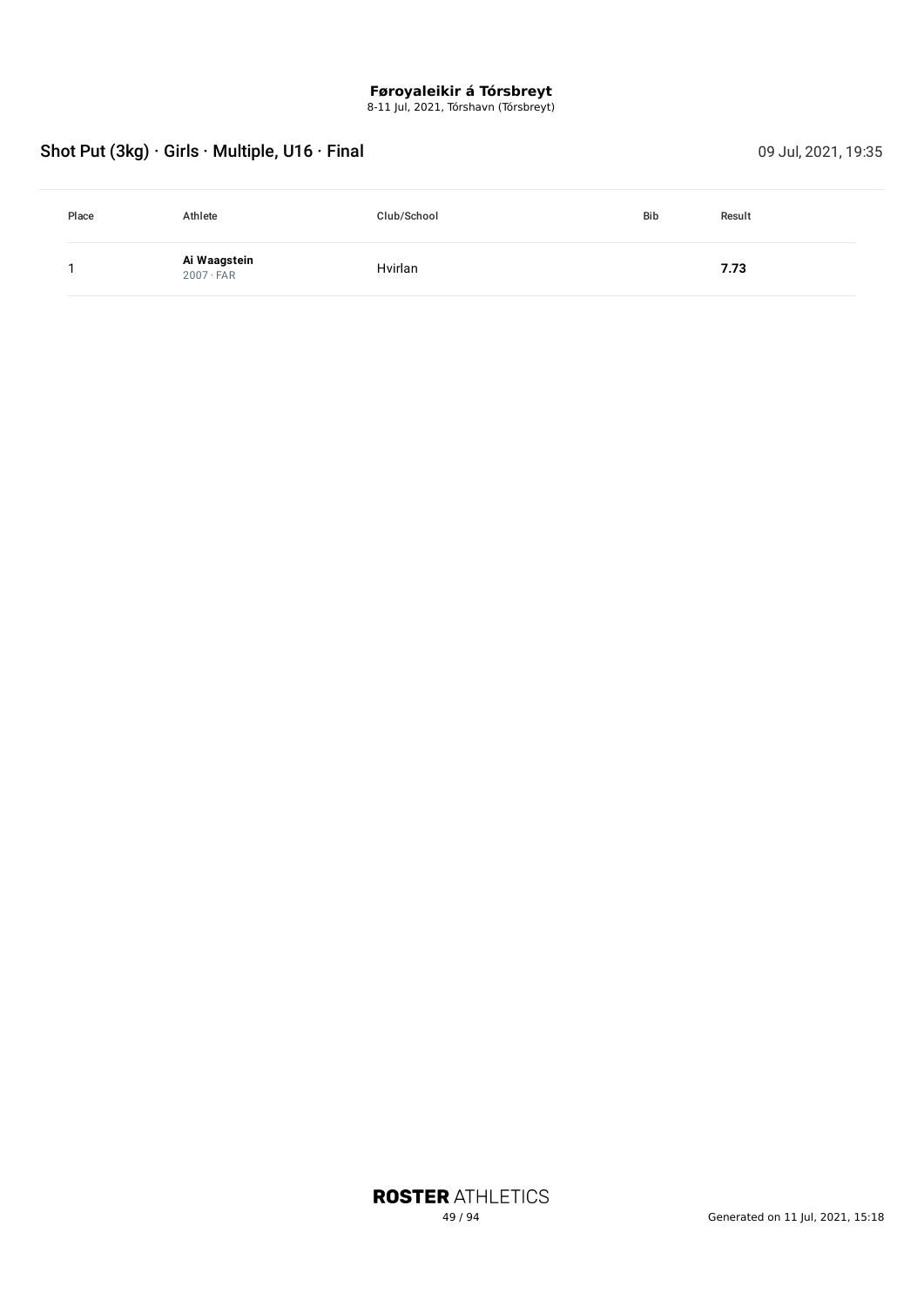8-11 Jul, 2021, Tórshavn (Tórsbreyt)

# Attempts · Shot Put (3kg) · Girls · Multiple, U16 · Final

| Place | Athlete                    | Attempts |      |      |      |      |      |
|-------|----------------------------|----------|------|------|------|------|------|
|       | Ai Waagstein<br>2007 · FAR | 7.73     | 7.39 | 7.49 | 7.32 | 7.47 | 7.12 |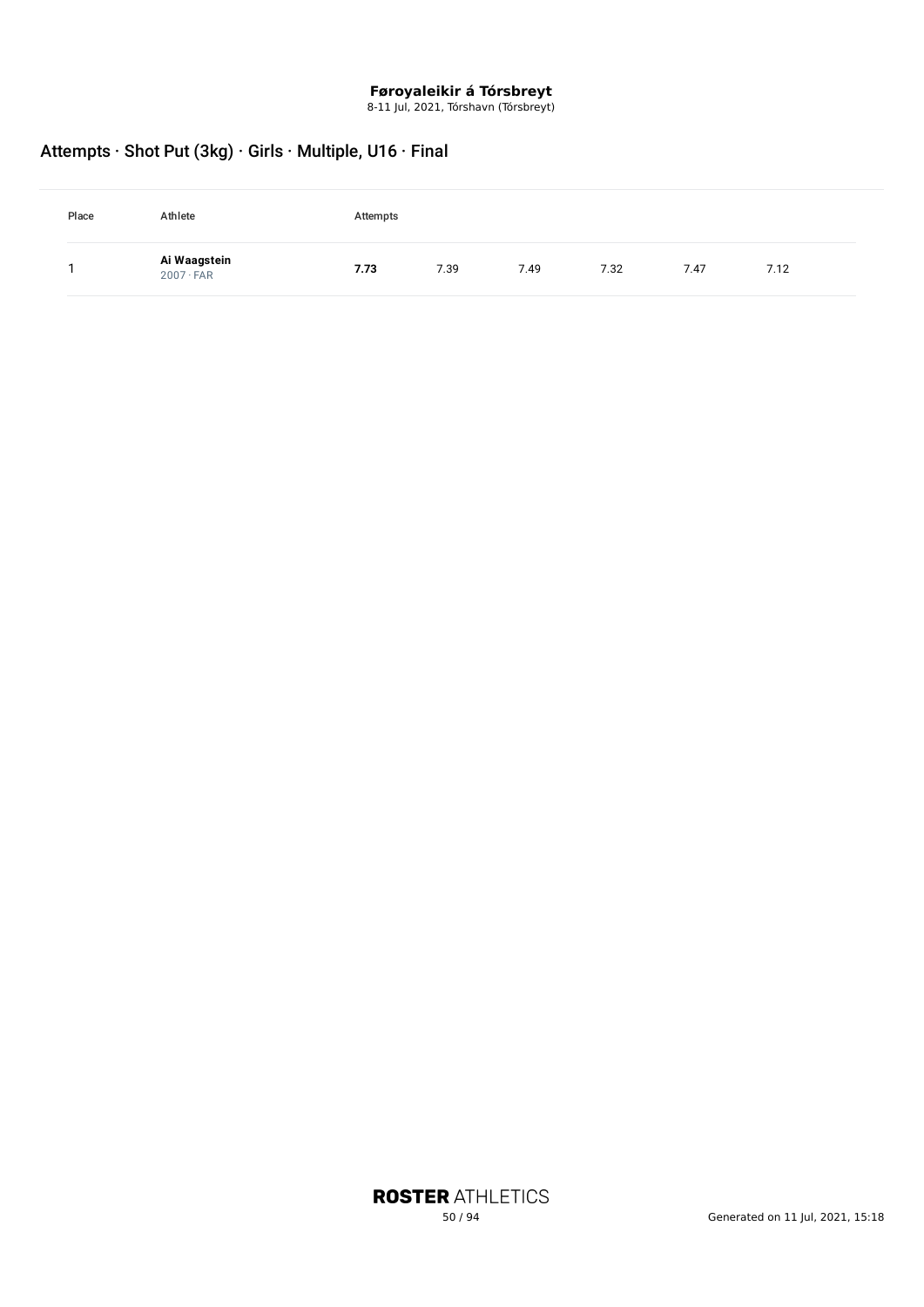8-11 Jul, 2021, Tórshavn (Tórsbreyt)

# Shot Put (4kg) · Women · Multiple, Senior · Final 09 Jul, 2021, 19:35

| Place | Athlete                                        | Club/School | Bib | Result     |
|-------|------------------------------------------------|-------------|-----|------------|
|       | Lydia Poula Simonsen<br>$2001 \cdot FAR$       | Hvirlan     |     | 9.54       |
| 2     | <b>Elin Niclasen</b><br>$2003 \cdot FAR$       | Hvirlan     |     | 8.66       |
| 3     | Lovisa Niclasen<br>$1977 \cdot FAR$            | Hvirlan     |     | 8.16       |
| 4     | Guðrið Káradóttir Petersen<br>$2000 \cdot FAR$ | Hvirlan     |     | 7.91<br>SB |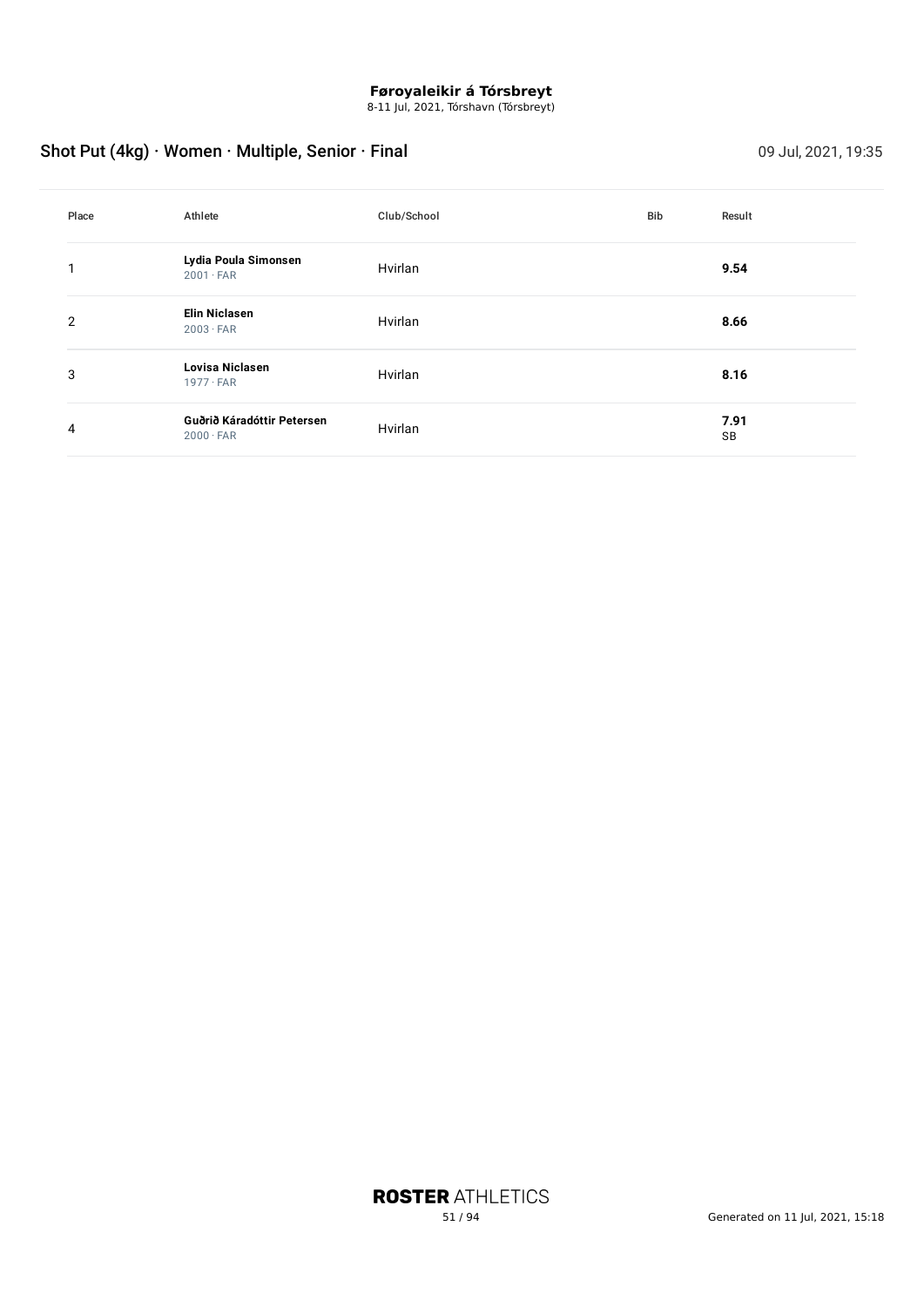8-11 Jul, 2021, Tórshavn (Tórsbreyt)

# Attempts · Shot Put (4kg) · Women · Multiple, Senior · Final

| Place          | Athlete                                        | Attempts |      |      |      |      |      |
|----------------|------------------------------------------------|----------|------|------|------|------|------|
| 1              | Lydia Poula Simonsen<br>$2001 \cdot FAR$       | 9.54     | 9.14 | 8.75 | 8.37 | 9.17 | ٠    |
| $\overline{2}$ | <b>Elin Niclasen</b><br>$2003 \cdot FAR$       | 8.66     | 8.15 | 7.98 | 8.21 | 8.26 | 8.27 |
| 3              | Lovisa Niclasen<br>$1977 \cdot FAR$            | 7.72     | 7.61 | 7.91 | 8.16 | 7.52 | 7.54 |
| 4              | Guðrið Káradóttir Petersen<br>$2000 \cdot FAR$ | 7.47     | 7.38 | 7.82 | 7.91 | 7.49 | 7.70 |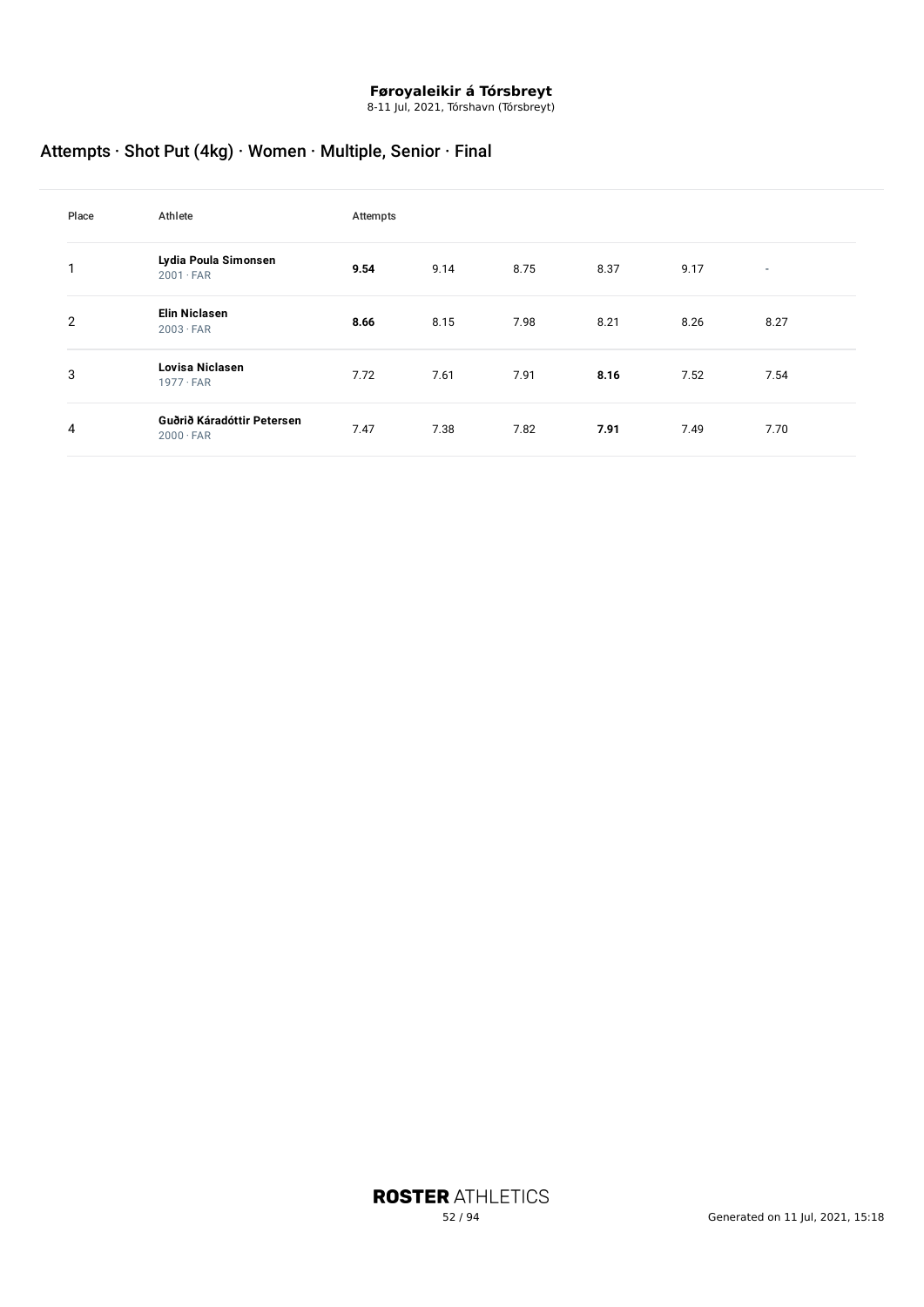8-11 Jul, 2021, Tórshavn (Tórsbreyt)

# Discus Throw · Men & Boys · Multiple · Final 10 July 2021, 11:50

| Place          | Athlete                                    | Age group | Club/School | Bib | Result      |
|----------------|--------------------------------------------|-----------|-------------|-----|-------------|
|                | <b>Tróndur Arge</b><br>$1994 \cdot FAR$    | Senior    | Hvirlan     |     | 32.27<br>PB |
| $\overline{2}$ | Heri Ziska<br>$1967 \cdot FAR$             | Senior    | Hvirlan     |     | 28.92       |
| 3              | Hørður Joensen<br>$2004 \cdot FAR$         | U18       | Hvirlan     |     | 20.16       |
|                | <b>Hallur Simonsen</b><br>$1995 \cdot$ DEN | Senior    | Hvirlan     |     | <b>DNS</b>  |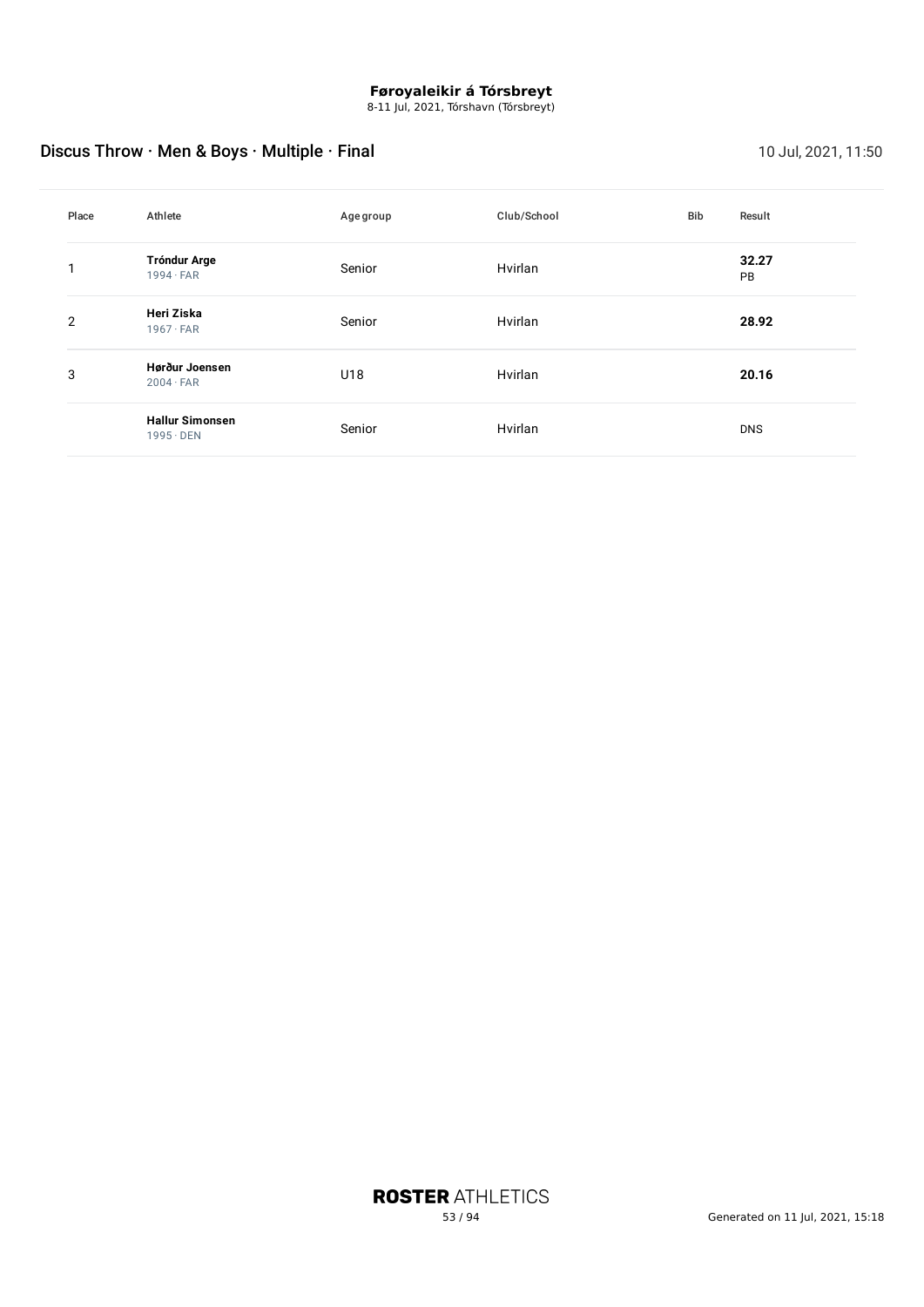8-11 Jul, 2021, Tórshavn (Tórsbreyt)

# Attempts · Discus Throw · Men & Boys · Multiple · Final

| Place          | Athlete                                    | Agegroup | Attempts |       |                           |              |       |       |
|----------------|--------------------------------------------|----------|----------|-------|---------------------------|--------------|-------|-------|
|                | <b>Tróndur Arge</b><br>$1994 \cdot FAR$    | Senior   | 29.28    | 32.27 | $\boldsymbol{\mathsf{x}}$ | $\mathsf{x}$ | 32.14 | X     |
| $\overline{2}$ | Heri Ziska<br>$1967 \cdot FAR$             | Senior   | 28.61    | 28.10 | 28.14                     | 28.05        | 28.92 | 28.36 |
| 3              | Hørður Joensen<br>$2004 \cdot FAR$         | U18      | X        | 16.67 | 20.16                     | $\mathsf{x}$ | X     | 16.99 |
|                | <b>Hallur Simonsen</b><br>$1995 \cdot$ DEN | Senior   |          |       |                           |              |       |       |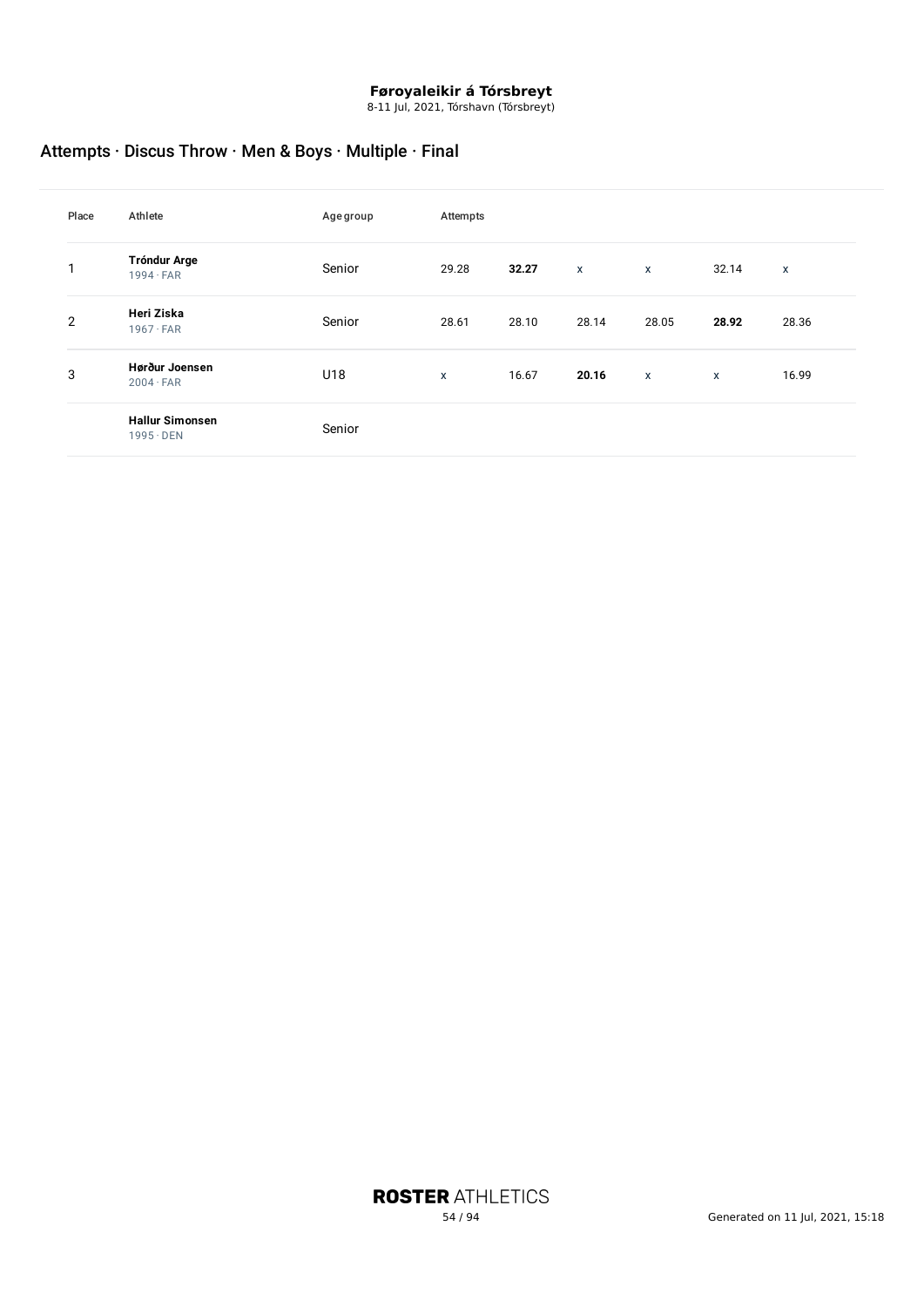8-11 Jul, 2021, Tórshavn (Tórsbreyt)

# Discus Throw (1.5kg) · Boys · Multiple, U18 · Final 10 July 2021, 11:50

| Place | Athlete                            | Club/School | Bib | Result |
|-------|------------------------------------|-------------|-----|--------|
|       | Hørður Joensen<br>$2004 \cdot FAR$ | Hvirlan     |     | 20.16  |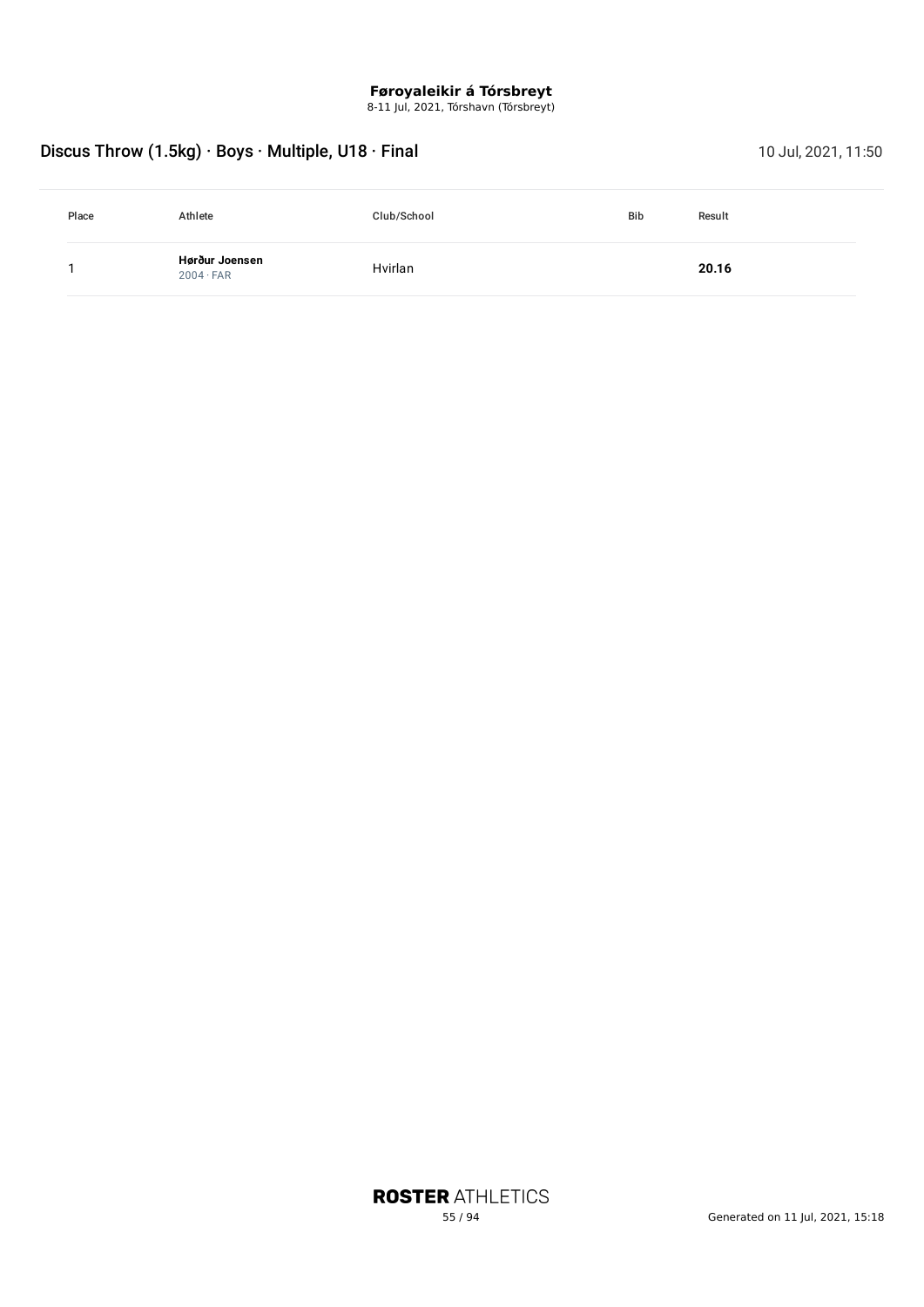8-11 Jul, 2021, Tórshavn (Tórsbreyt)

# Attempts · Discus Throw (1.5kg) · Boys · Multiple, U18 · Final

| Place | Athlete                            | Attempts   |       |                  |
|-------|------------------------------------|------------|-------|------------------|
|       | Hørður Joensen<br>$2004 \cdot FAR$ | 16.67<br>x | 20.16 | 16.99<br>$X$ $X$ |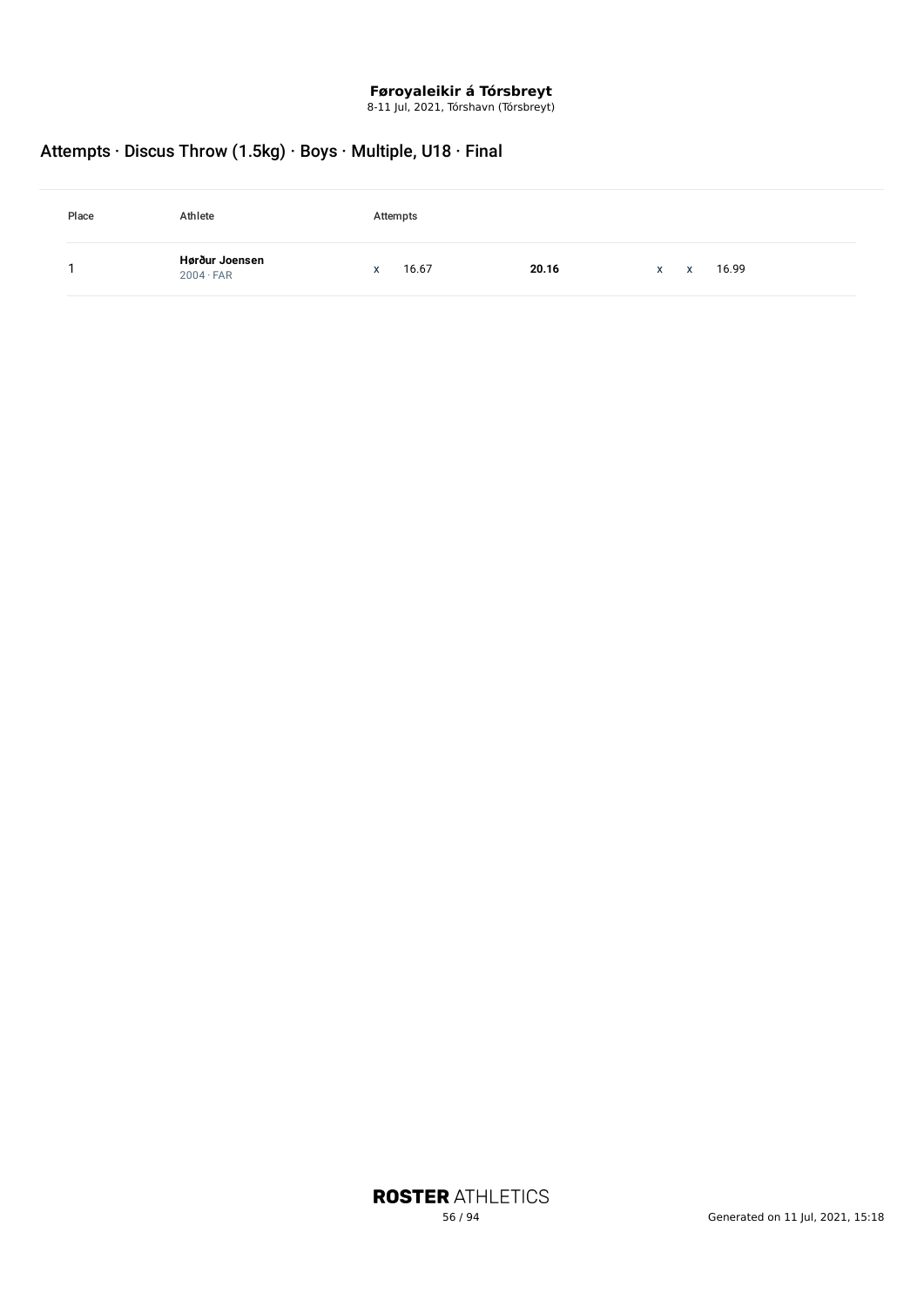8-11 Jul, 2021, Tórshavn (Tórsbreyt)

# Discus Throw (2kg) · Men · Multiple, Senior · Final 10 July 2021, 11:50

| Place | Athlete                                    | Club/School | Bib | Result      |
|-------|--------------------------------------------|-------------|-----|-------------|
|       | <b>Tróndur Arge</b><br>$1994 \cdot FAR$    | Hvirlan     |     | 32.27<br>PB |
| 2     | Heri Ziska<br>$1967 \cdot FAR$             | Hvirlan     |     | 28.92       |
|       | <b>Hallur Simonsen</b><br>$1995 \cdot$ DEN | Hvirlan     |     | <b>DNS</b>  |

**ROSTER ATHLETICS**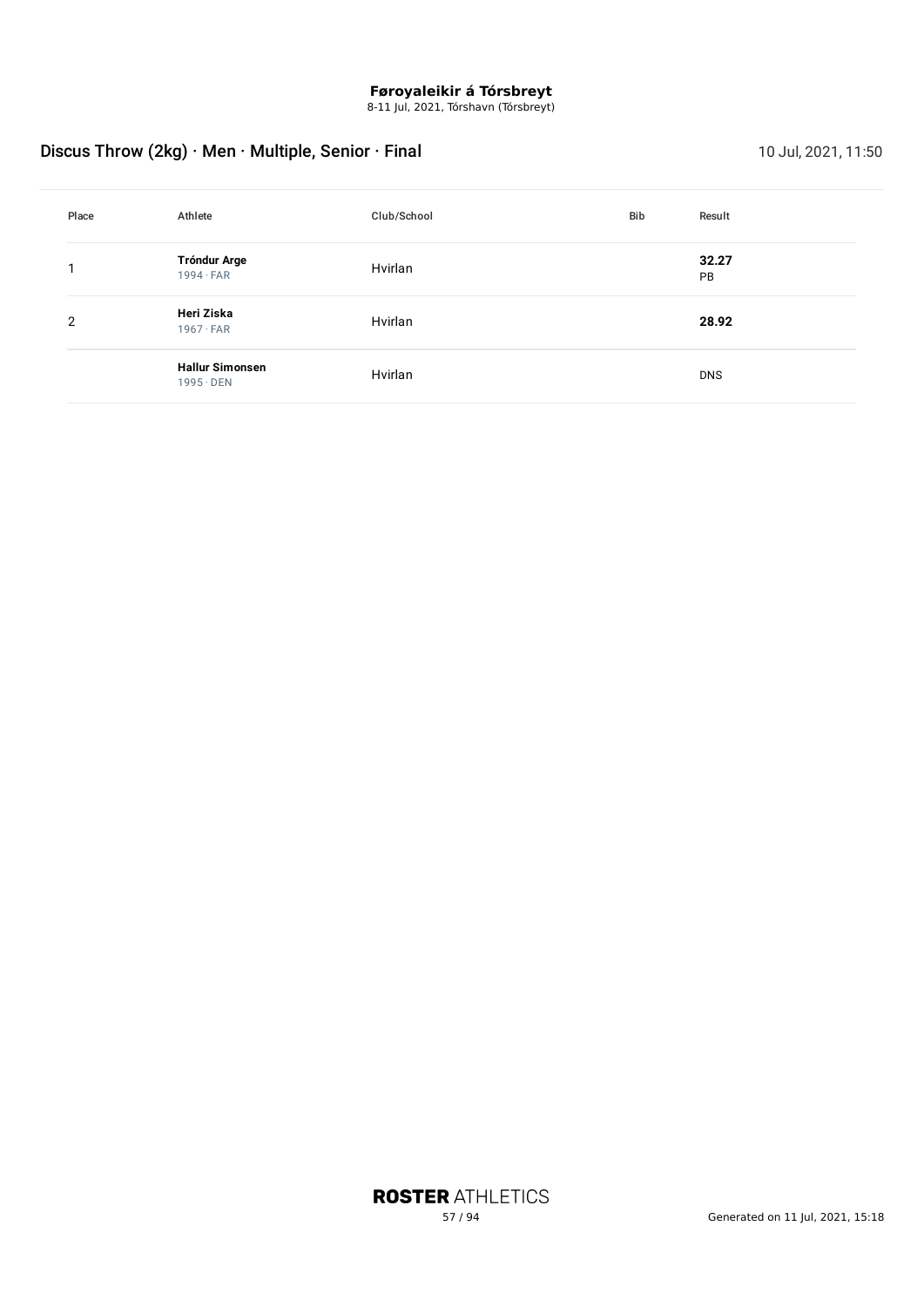8-11 Jul, 2021, Tórshavn (Tórsbreyt)

# Attempts · Discus Throw (2kg) · Men · Multiple, Senior · Final

| Place | Athlete                                    | Attempts |       |       |              |       |       |
|-------|--------------------------------------------|----------|-------|-------|--------------|-------|-------|
|       | <b>Tróndur Arge</b><br>$1994 \cdot FAR$    | 29.28    | 32.27 | X     | $\mathsf{x}$ | 32.14 | X     |
| 2     | Heri Ziska<br>$1967 \cdot FAR$             | 28.61    | 28.10 | 28.14 | 28.05        | 28.92 | 28.36 |
|       | <b>Hallur Simonsen</b><br>$1995 \cdot$ DEN |          |       |       |              |       |       |

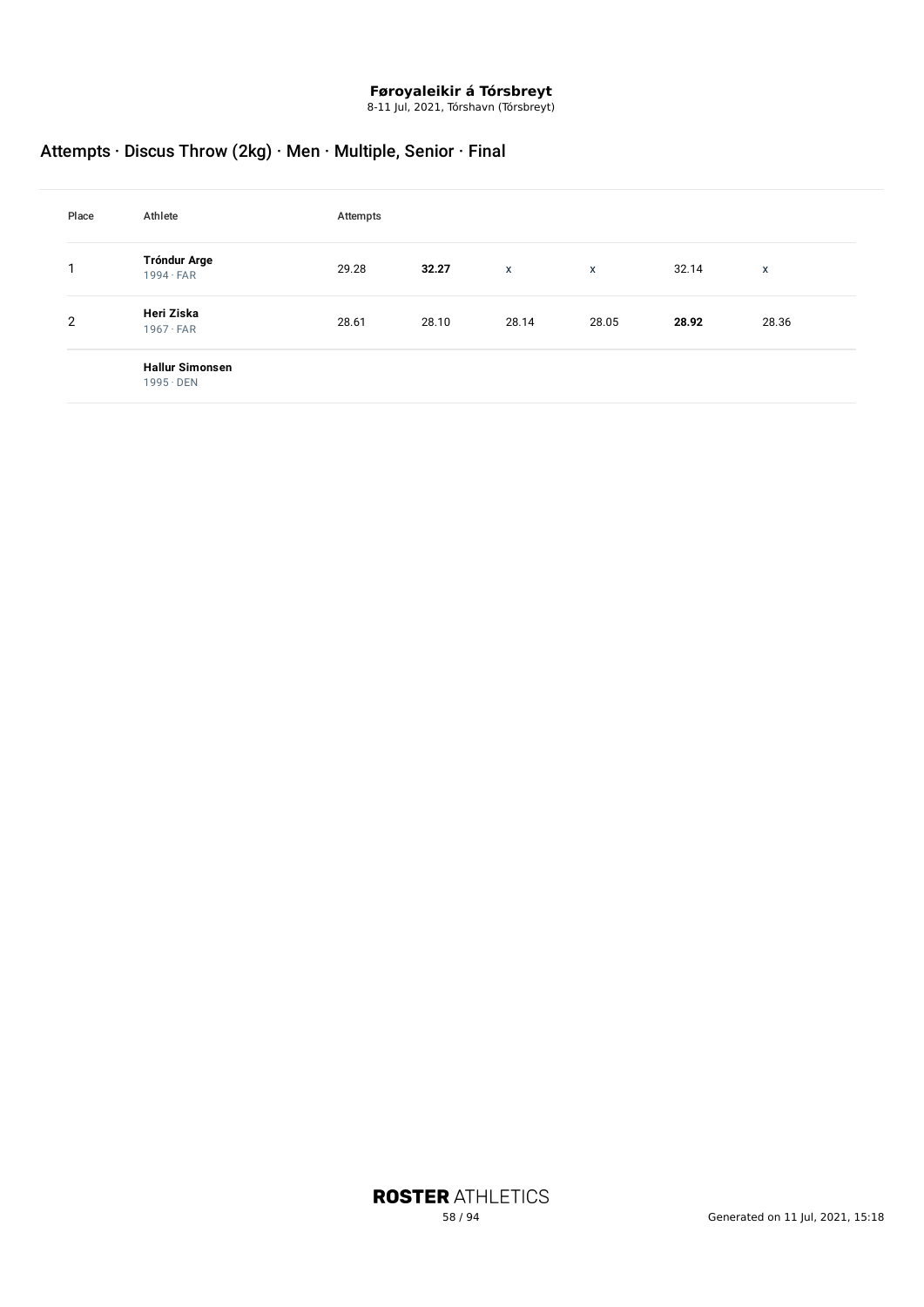8-11 Jul, 2021, Tórshavn (Tórsbreyt)

# Discus Throw · Women & Girls · Multiple · Final 10 July 2021, 11:00

| Place          | Athlete                                          | Agegroup | Club/School | Bib | Result |
|----------------|--------------------------------------------------|----------|-------------|-----|--------|
|                | Lydia Poula Simonsen<br>$2001 \cdot FAR$         | Senior   | Hvirlan     |     | 29.80  |
| $\overline{2}$ | Helena Svabo Ziska<br>$2001 \cdot FAR$           | Senior   | Hvirlan     |     | 28.45  |
| 3              | Guðrið Káradóttir Petersen<br>$2000 \cdot FAR$   | Senior   | Hvirlan     |     | 27.33  |
| 4              | <b>Elin Niclasen</b><br>$2003 \cdot FAR$         | Senior   | Hvirlan     |     | 22.79  |
| 5              | Ai Waagstein<br>$2007 \cdot FAR$                 | U16      | Hvirlan     |     | 19.10  |
| 6              | Bjalla Beintudóttir Dalsgarð<br>$2009 \cdot FAR$ | U14      | Hvirlan     |     | 15.29  |
| 7              | Sólja Rye<br>$2009 \cdot FAR$                    | U14      | Hvirlan     |     | 5.12   |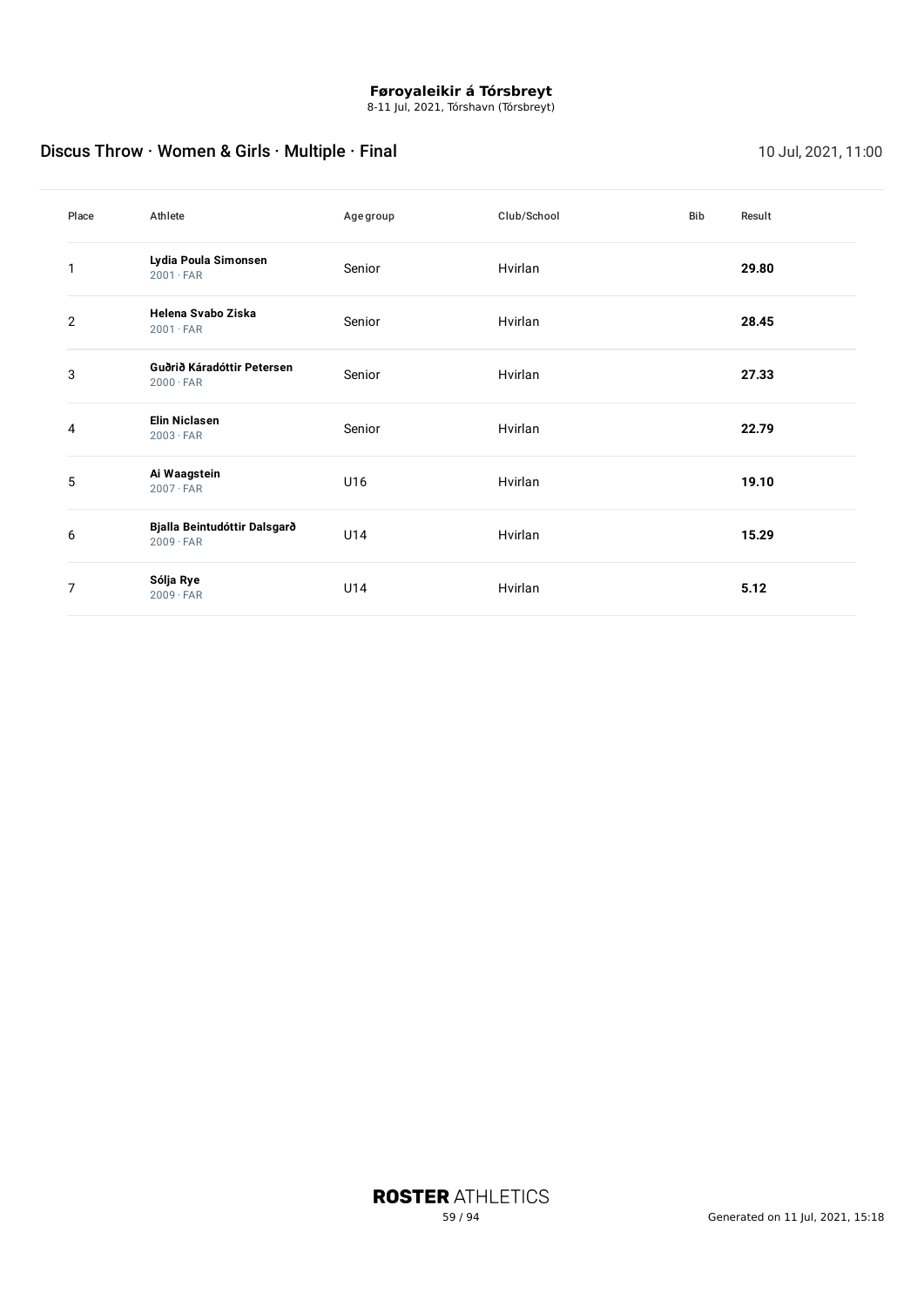8-11 Jul, 2021, Tórshavn (Tórsbreyt)

# Attempts · Discus Throw · Women & Girls · Multiple · Final

| Place          | Athlete                                          | Agegroup | Attempts     |              |              |              |              |       |
|----------------|--------------------------------------------------|----------|--------------|--------------|--------------|--------------|--------------|-------|
| 1              | Lydia Poula Simonsen<br>$2001 \cdot FAR$         | Senior   | $\mathsf{x}$ | 29.11        | $\mathsf{x}$ | $\mathsf{x}$ | 29.80        | 24.71 |
| $\overline{2}$ | Helena Svabo Ziska<br>$2001 \cdot FAR$           | Senior   | 21.06        | 26.42        | 26.82        | 26.95        | X            | 28.45 |
| 3              | Guðrið Káradóttir Petersen<br>$2000 \cdot FAR$   | Senior   | $\mathsf{x}$ | 21.74        | 26.63        | $\mathsf{x}$ | $\mathsf{x}$ | 27.33 |
| 4              | <b>Elin Niclasen</b><br>$2003 \cdot FAR$         | Senior   | 21.82        | $\mathsf{x}$ | X            | X            | 22.79        | 22.76 |
| 5              | Ai Waagstein<br>$2007 \cdot FAR$                 | U16      | $\mathsf{x}$ | 16.56        | X            | X            | 17.14        | 19.10 |
| 6              | Bjalla Beintudóttir Dalsgarð<br>$2009 \cdot FAR$ | U14      | 12.81        | 10.56        | 15.29        | X            | $\mathsf{x}$ | 10.26 |
| 7              | Sólja Rye<br>$2009 \cdot FAR$                    | U14      | 4.55         | 5.12         | 4.28         | 4.77         | 2.93         | 3.50  |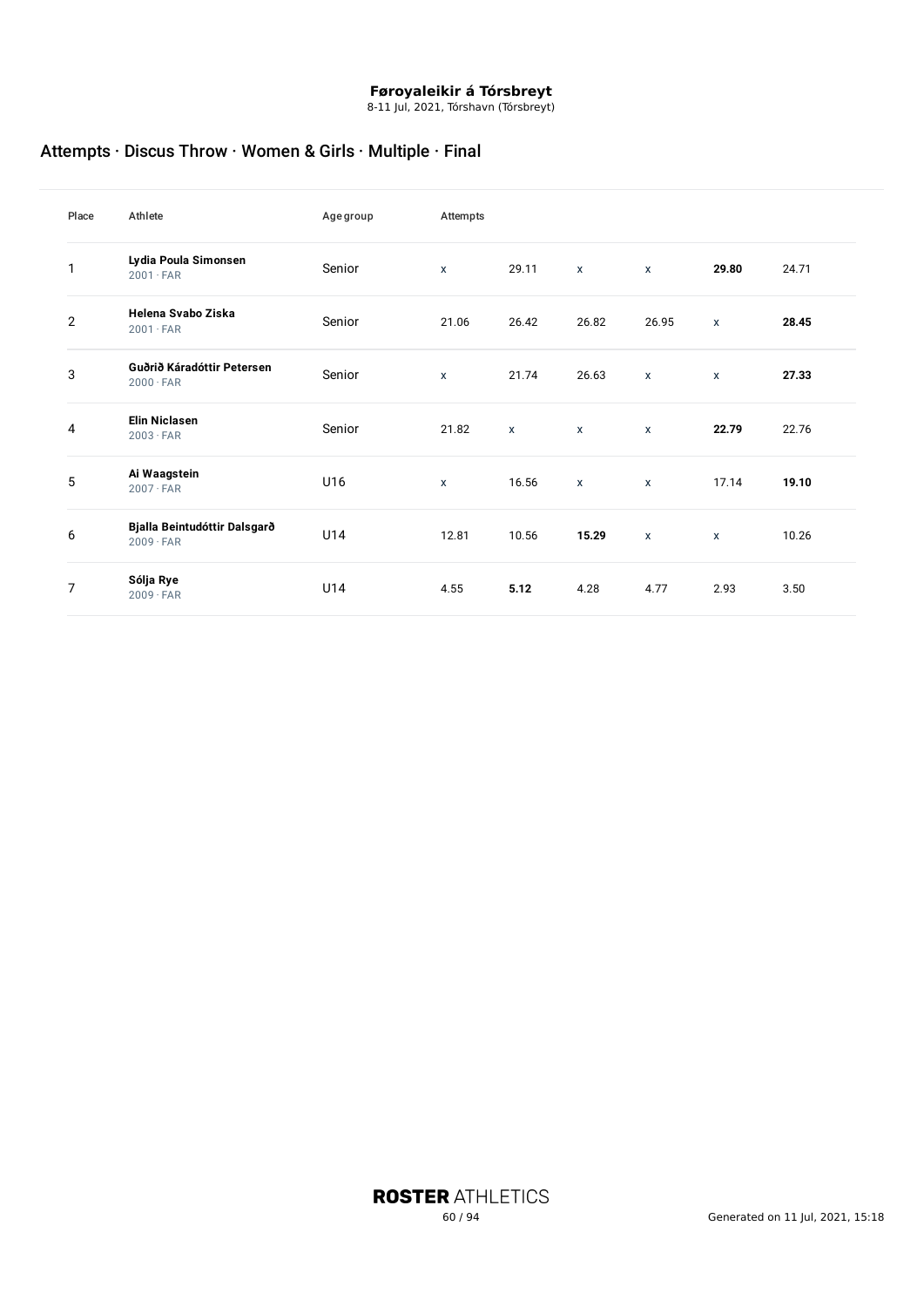8-11 Jul, 2021, Tórshavn (Tórsbreyt)

# Discus Throw (0.75kg) · Girls · Multiple, U14 · Final 10 July 2021, 11:00

| Place | Athlete                                          | Club/School | <b>Bib</b> | Result |
|-------|--------------------------------------------------|-------------|------------|--------|
|       | Bjalla Beintudóttir Dalsgarð<br>$2009 \cdot FAR$ | Hvirlan     |            | 15.29  |
| 2     | Sólja Rye<br>$2009 \cdot FAR$                    | Hvirlan     |            | 5.12   |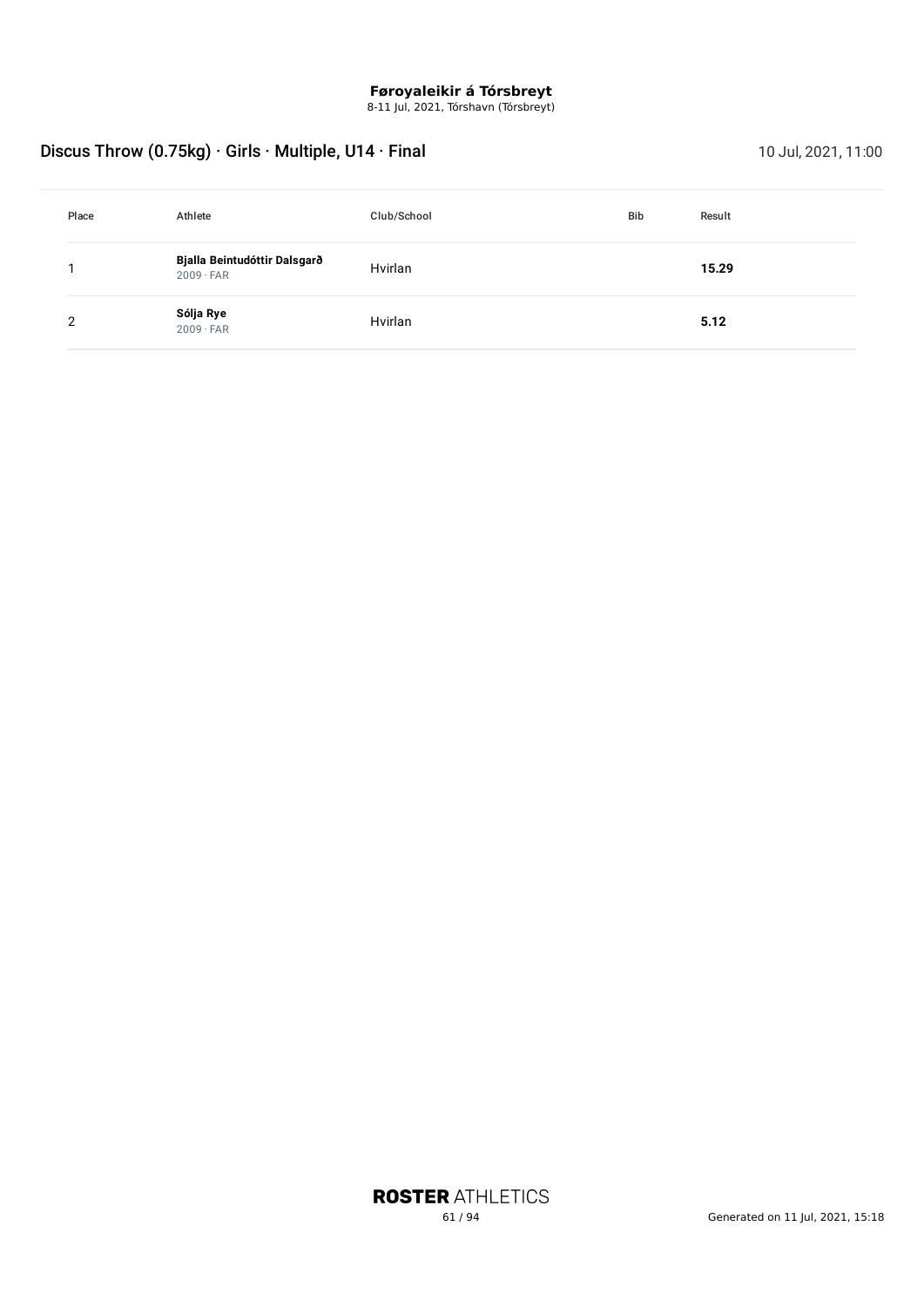8-11 Jul, 2021, Tórshavn (Tórsbreyt)

# Attempts · Discus Throw (0.75kg) · Girls · Multiple, U14 · Final

| Place | Athlete                                          | Attempts |       |       |              |      |       |
|-------|--------------------------------------------------|----------|-------|-------|--------------|------|-------|
|       | Bjalla Beintudóttir Dalsgarð<br>$2009 \cdot FAR$ | 12.81    | 10.56 | 15.29 | $\mathsf{x}$ | X    | 10.26 |
| າ     | Sólja Rye<br>$2009 \cdot FAR$                    | 4.55     | 5.12  | 4.28  | 4.77         | 2.93 | 3.50  |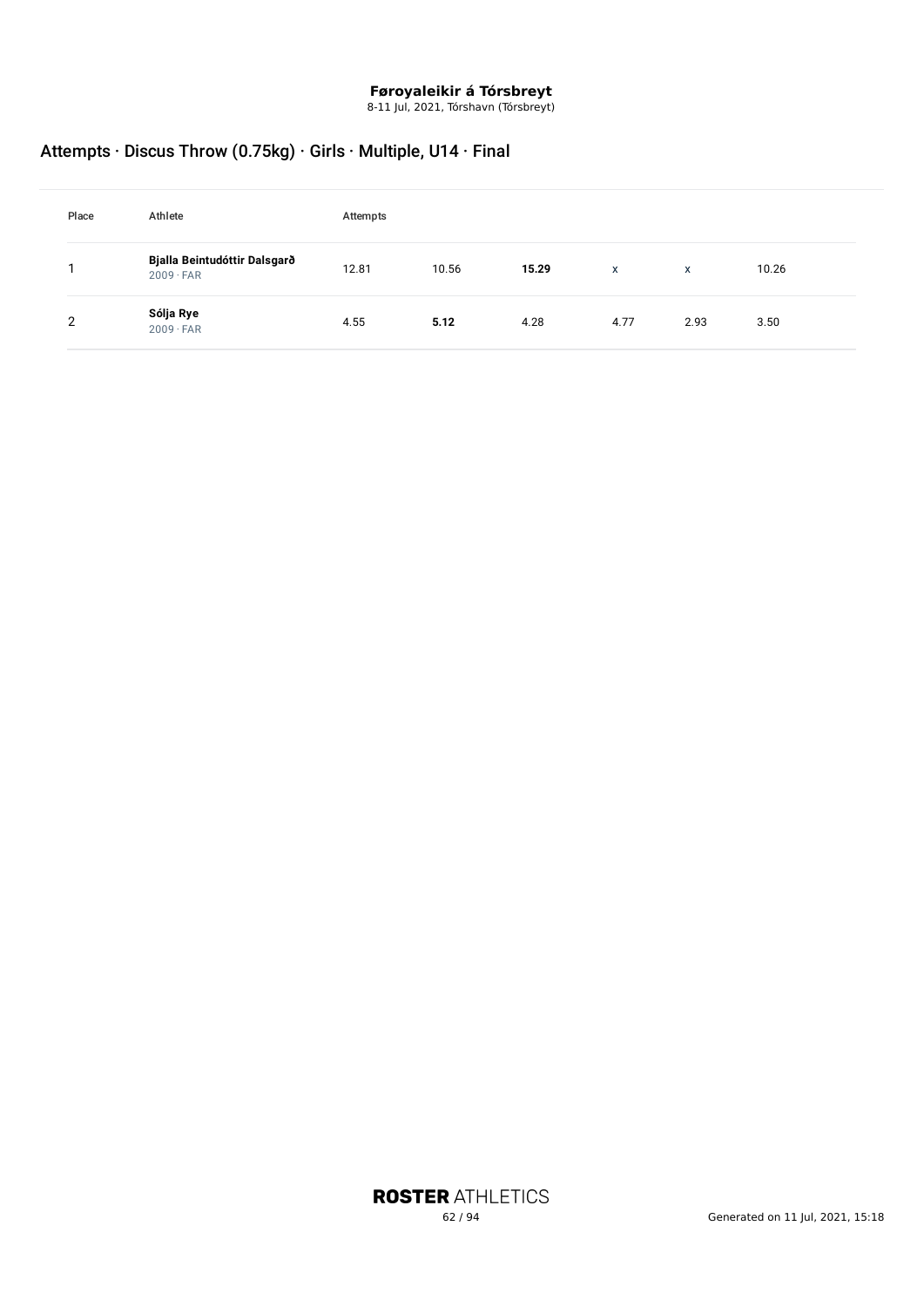8-11 Jul, 2021, Tórshavn (Tórsbreyt)

# Discus Throw (0.75kg) · Girls · Multiple, U16 · Final 10 July 2021, 11:00

| Place | Athlete                          | Club/School | <b>Bib</b> | Result |
|-------|----------------------------------|-------------|------------|--------|
|       | Ai Waagstein<br>$2007 \cdot FAR$ | Hvirlan     |            | 19.10  |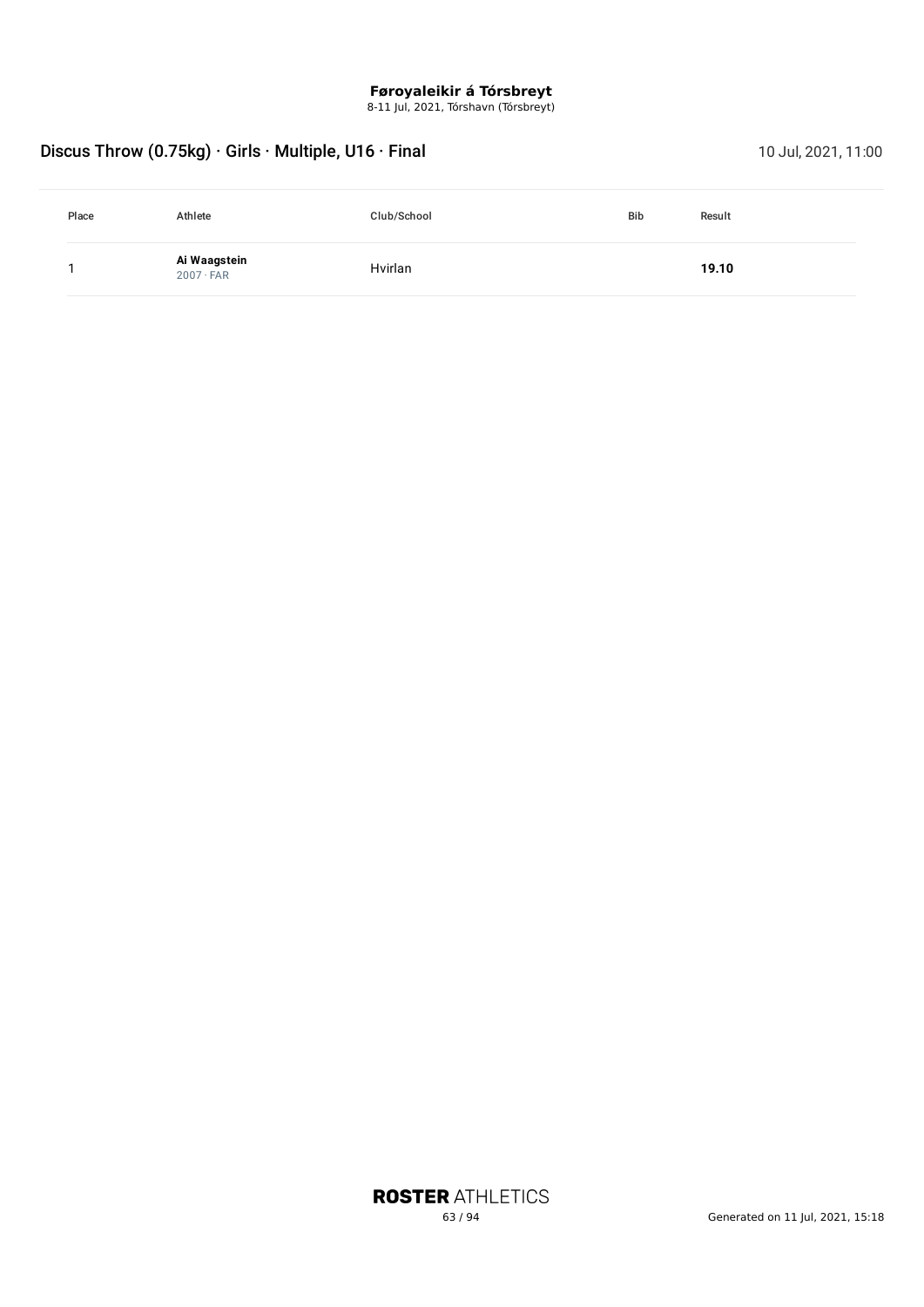8-11 Jul, 2021, Tórshavn (Tórsbreyt)

# Attempts · Discus Throw (0.75kg) · Girls · Multiple, U16 · Final

| Place | Athlete                          | Attempts           |                             |       |
|-------|----------------------------------|--------------------|-----------------------------|-------|
|       | Ai Waagstein<br>$2007 \cdot FAR$ | 16.56<br>$\lambda$ | 17.14<br>X.<br>$\mathsf{X}$ | 19.10 |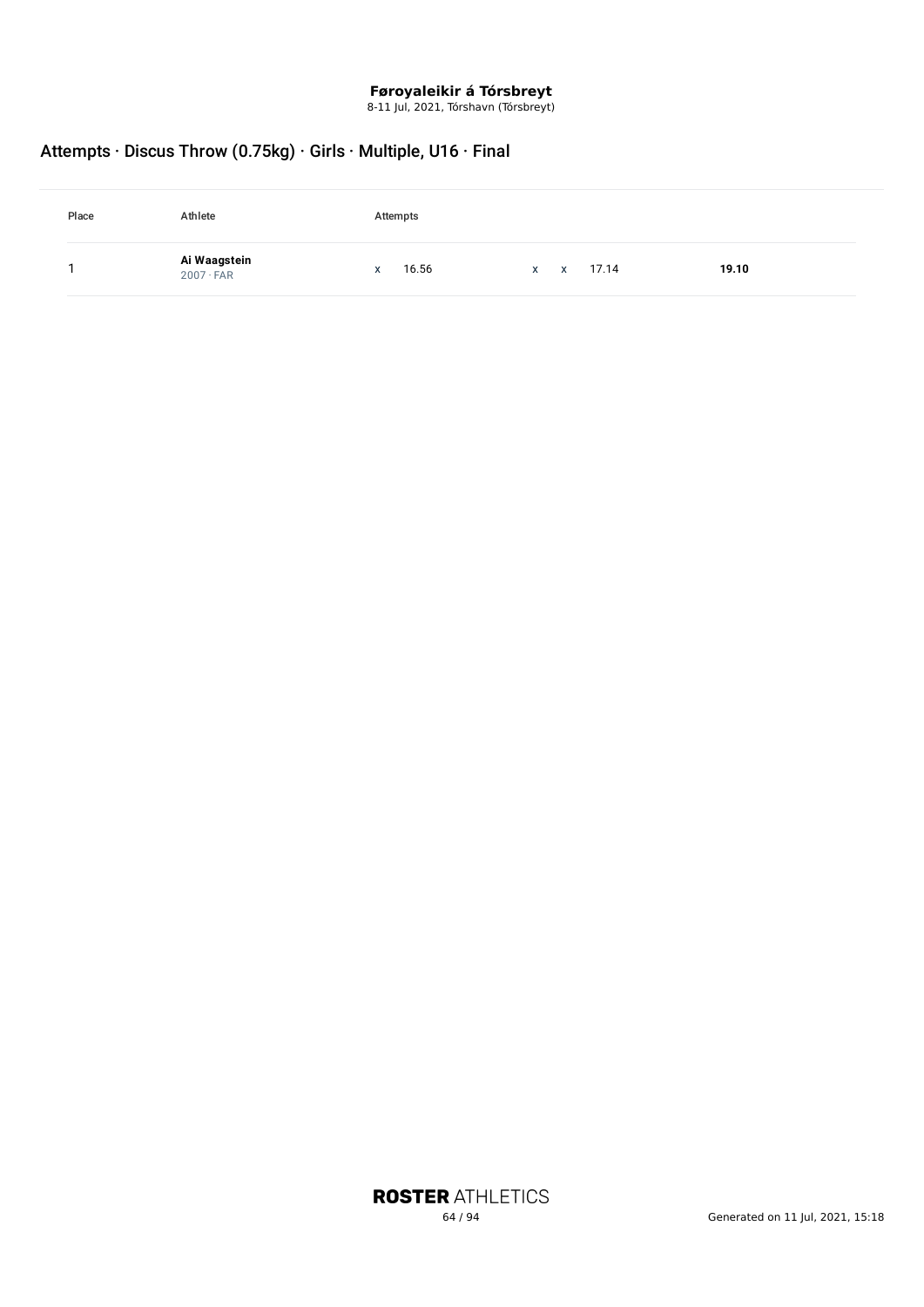8-11 Jul, 2021, Tórshavn (Tórsbreyt)

# Discus Throw (1kg) · Women · Multiple, Senior · Final 10 July 2021, 11:00

| Place          | Athlete                                        | Club/School | Bib | Result |
|----------------|------------------------------------------------|-------------|-----|--------|
|                | Lydia Poula Simonsen<br>$2001 \cdot FAR$       | Hvirlan     |     | 29.80  |
| $\overline{2}$ | Helena Svabo Ziska<br>$2001 \cdot FAR$         | Hvirlan     |     | 28.45  |
| 3              | Guðrið Káradóttir Petersen<br>$2000 \cdot FAR$ | Hvirlan     |     | 27.33  |
| 4              | <b>Elin Niclasen</b><br>$2003 \cdot FAR$       | Hvirlan     |     | 22.79  |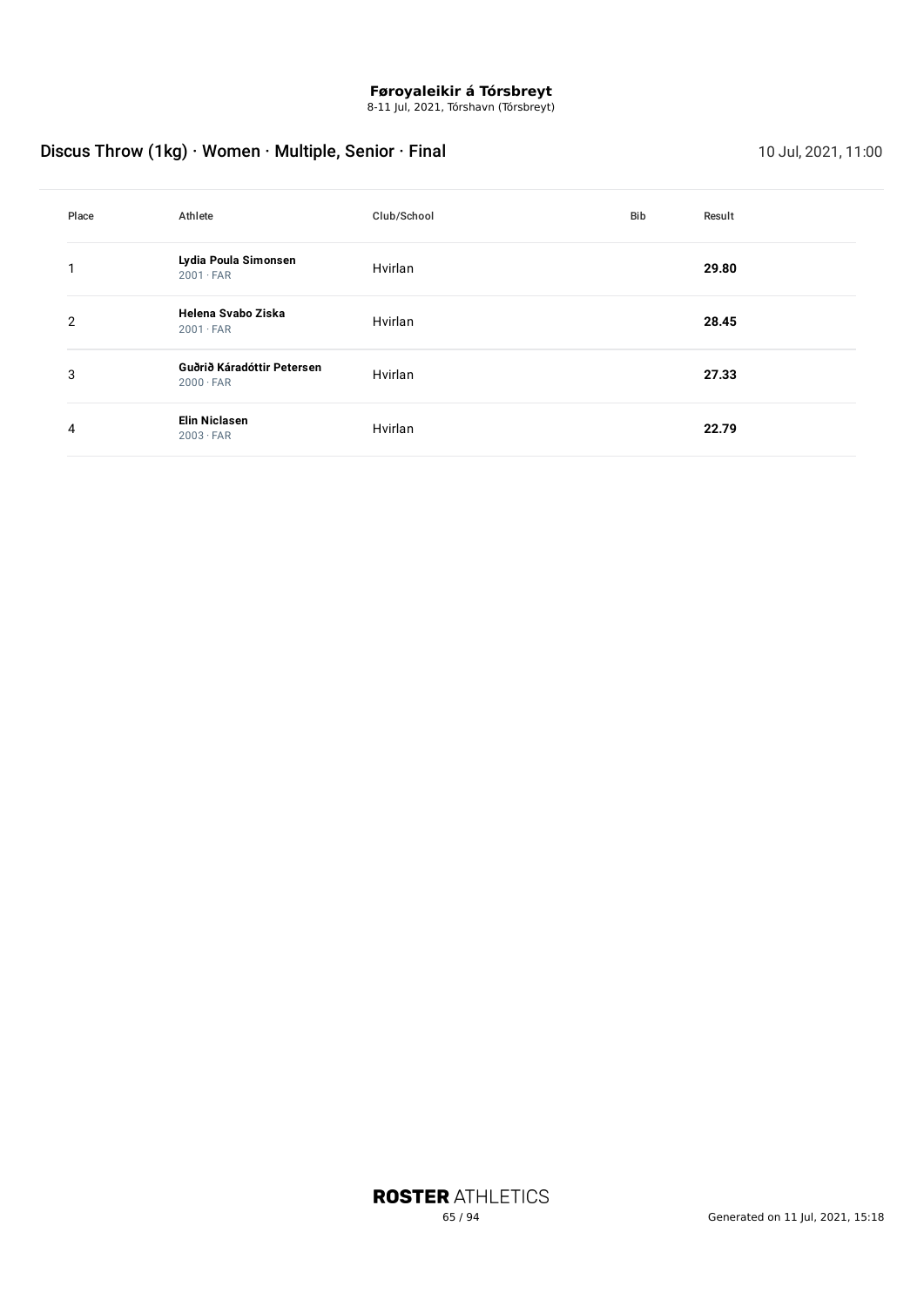8-11 Jul, 2021, Tórshavn (Tórsbreyt)

# Attempts · Discus Throw (1kg) · Women · Multiple, Senior · Final

| Place          | Athlete                                        | Attempts |       |              |              |              |       |
|----------------|------------------------------------------------|----------|-------|--------------|--------------|--------------|-------|
|                | Lydia Poula Simonsen<br>$2001 \cdot FAR$       | x        | 29.11 | $\mathsf{x}$ | X            | 29.80        | 24.71 |
| $\overline{2}$ | Helena Svabo Ziska<br>$2001 \cdot FAR$         | 21.06    | 26.42 | 26.82        | 26.95        | $\mathsf{x}$ | 28.45 |
| 3              | Guðrið Káradóttir Petersen<br>$2000 \cdot FAR$ | X        | 21.74 | 26.63        | $\mathsf{x}$ | $\mathsf{x}$ | 27.33 |
| 4              | <b>Elin Niclasen</b><br>$2003 \cdot FAR$       | 21.82    | X     | X            | X            | 22.79        | 22.76 |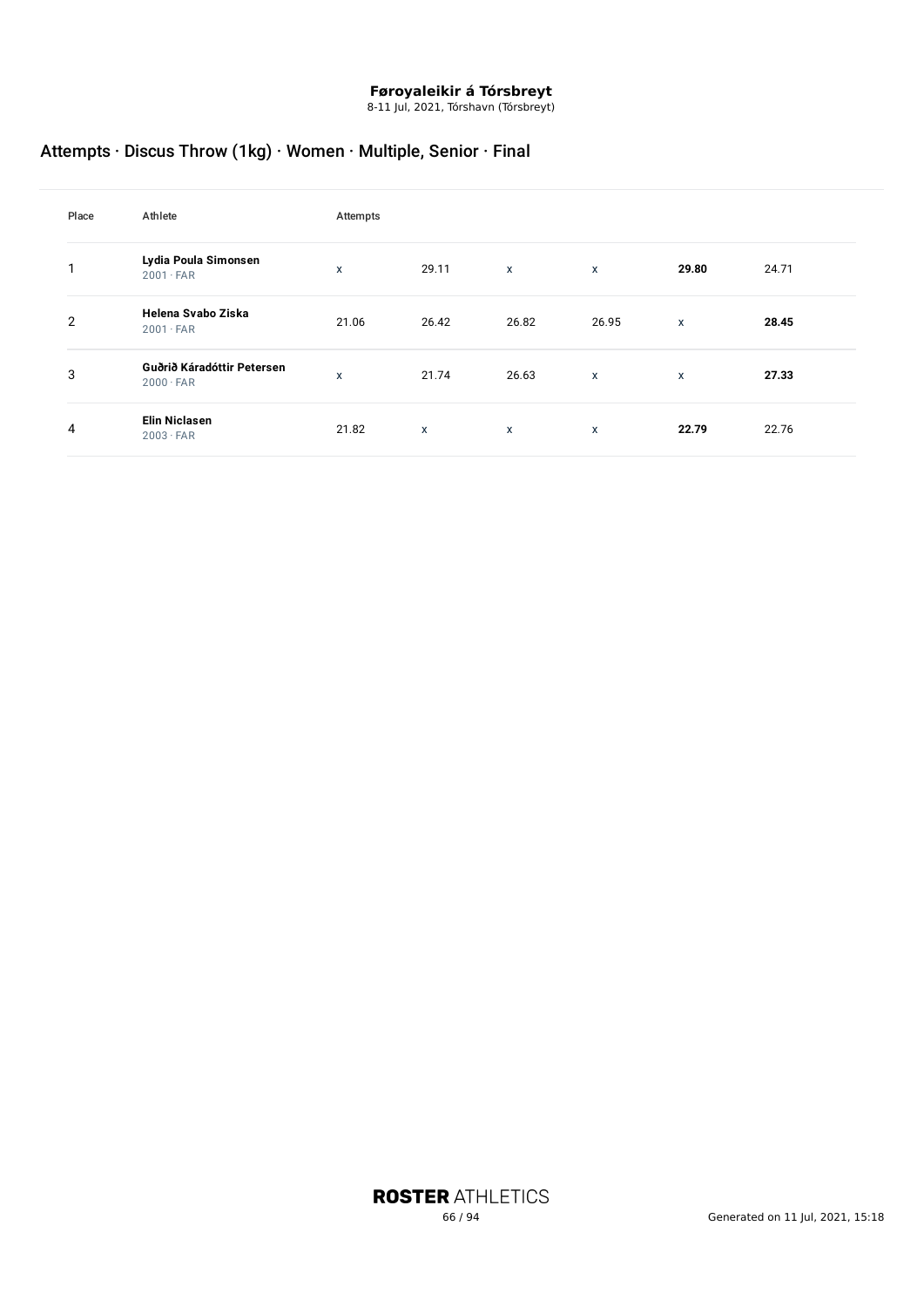8-11 Jul, 2021, Tórshavn (Tórsbreyt)

# Hammer Throw · Men & Boys · Multiple · Final 08 Jul, 2021, 18:45

| Place          | Athlete                                    | Agegroup | Club/School | <b>Bib</b> | Result      |
|----------------|--------------------------------------------|----------|-------------|------------|-------------|
|                | Heri Ziska<br>$1967 \cdot FAR$             | Senior   | Hvirlan     |            | 30.89       |
| $\overline{2}$ | <b>Hallur Simonsen</b><br>$1995 \cdot$ DEN | Senior   | Hvirlan     |            | 29.17<br>PB |
| 3              | <b>Tróndur Arge</b><br>$1994 \cdot FAR$    | Senior   | Hvirlan     |            | 27.73<br>PB |
| 4              | Hørður Joensen<br>$2004 \cdot FAR$         | Senior   | Hvirlan     |            | 16.68       |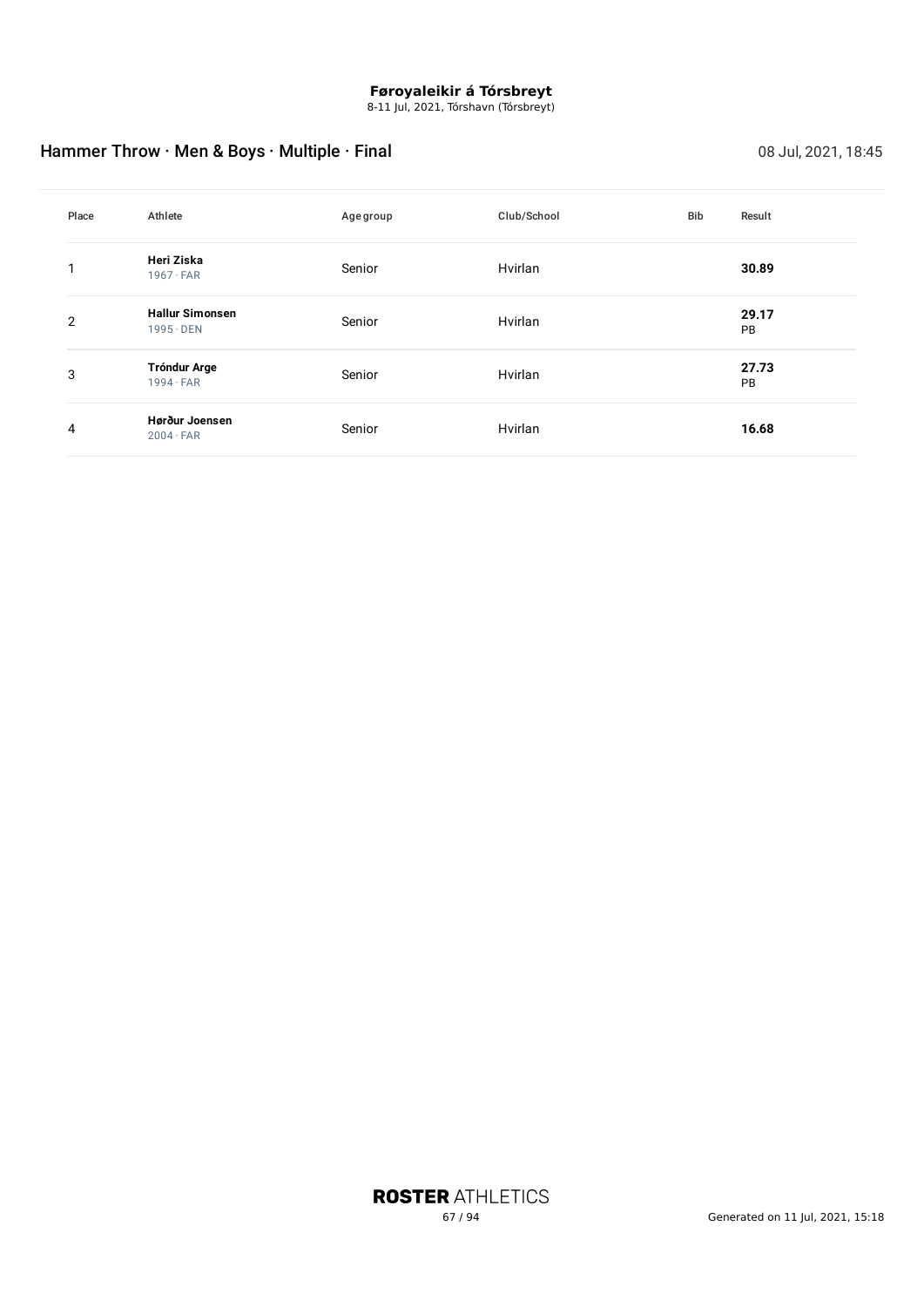8-11 Jul, 2021, Tórshavn (Tórsbreyt)

# Attempts · Hammer Throw · Men & Boys · Multiple · Final

| Place | Athlete                                    | Agegroup | Attempts     |                           |       |       |              |       |
|-------|--------------------------------------------|----------|--------------|---------------------------|-------|-------|--------------|-------|
| 1     | Heri Ziska<br>$1967 \cdot FAR$             | Senior   | 29.85        | 28.99                     | 29.28 | 30.89 | $\mathsf{x}$ | 28.86 |
| 2     | <b>Hallur Simonsen</b><br>$1995 \cdot$ DEN | Senior   | 25.15        | 26.68                     | 27.63 | 13.77 | 29.17        | 27.83 |
| 3     | <b>Tróndur Arge</b><br>$1994 \cdot FAR$    | Senior   | 26.98        | 26.90                     | 26.46 | 27.73 | 26.16        | 25.87 |
| 4     | Hørður Joensen<br>$2004 \cdot FAR$         | Senior   | $\mathsf{x}$ | $\boldsymbol{\mathsf{x}}$ | 14.82 | 15.32 | 15.43        | 16.68 |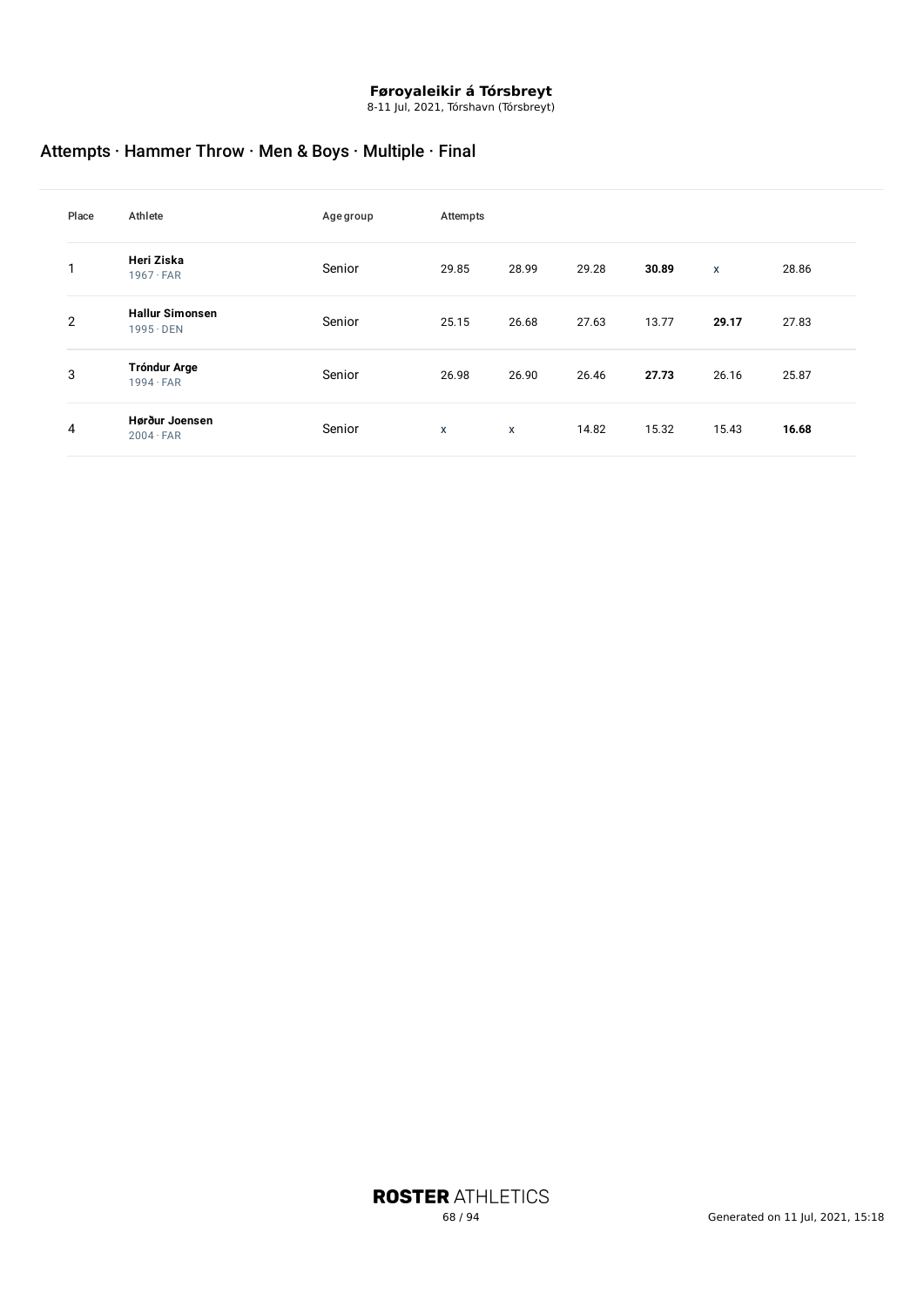8-11 Jul, 2021, Tórshavn (Tórsbreyt)

# Hammer Throw (7.26kg) · Men · Multiple, Senior · Final 08 Jul, 2021, 18:45

| Place | Athlete                                    | Club/School | Bib | Result      |
|-------|--------------------------------------------|-------------|-----|-------------|
|       | Heri Ziska<br>$1967 \cdot FAR$             | Hvirlan     |     | 30.89       |
| 2     | <b>Hallur Simonsen</b><br>$1995 \cdot$ DEN | Hvirlan     |     | 29.17<br>PB |
| 3     | <b>Tróndur Arge</b><br>$1994 \cdot FAR$    | Hvirlan     |     | 27.73<br>PB |
| 4     | Hørður Joensen<br>$2004 \cdot FAR$         | Hvirlan     |     | 16.68       |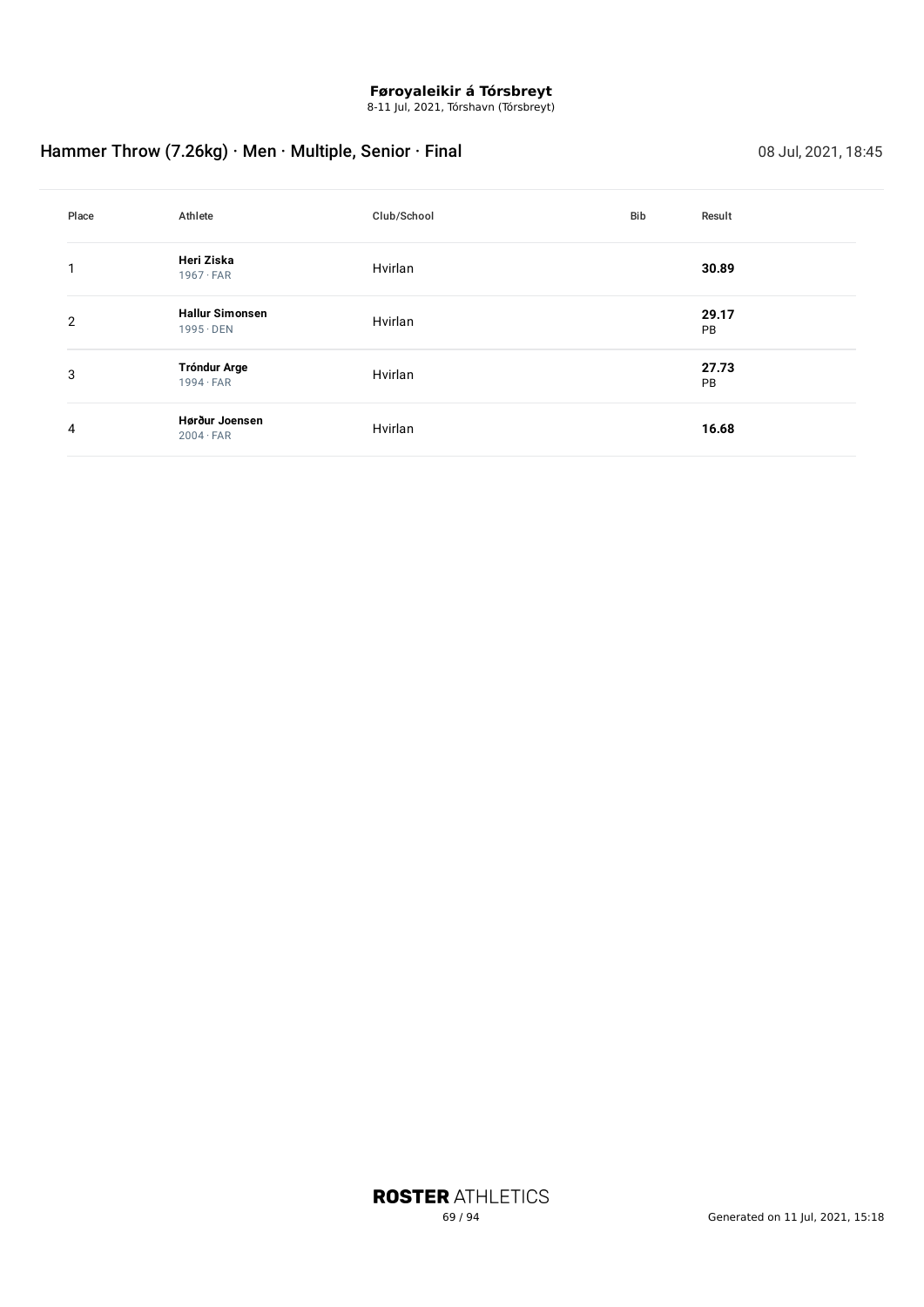8-11 Jul, 2021, Tórshavn (Tórsbreyt)

# Attempts · Hammer Throw (7.26kg) · Men · Multiple, Senior · Final

| Place          | Athlete                                    | Attempts |       |       |       |       |       |
|----------------|--------------------------------------------|----------|-------|-------|-------|-------|-------|
| 1              | Heri Ziska<br>$1967 \cdot FAR$             | 29.85    | 28.99 | 29.28 | 30.89 | X     | 28.86 |
| $\overline{2}$ | <b>Hallur Simonsen</b><br>$1995 \cdot$ DEN | 25.15    | 26.68 | 27.63 | 13.77 | 29.17 | 27.83 |
| 3              | <b>Tróndur Arge</b><br>$1994 \cdot FAR$    | 26.98    | 26.90 | 26.46 | 27.73 | 26.16 | 25.87 |
| 4              | Hørður Joensen<br>$2004 \cdot FAR$         | x        | X     | 14.82 | 15.32 | 15.43 | 16.68 |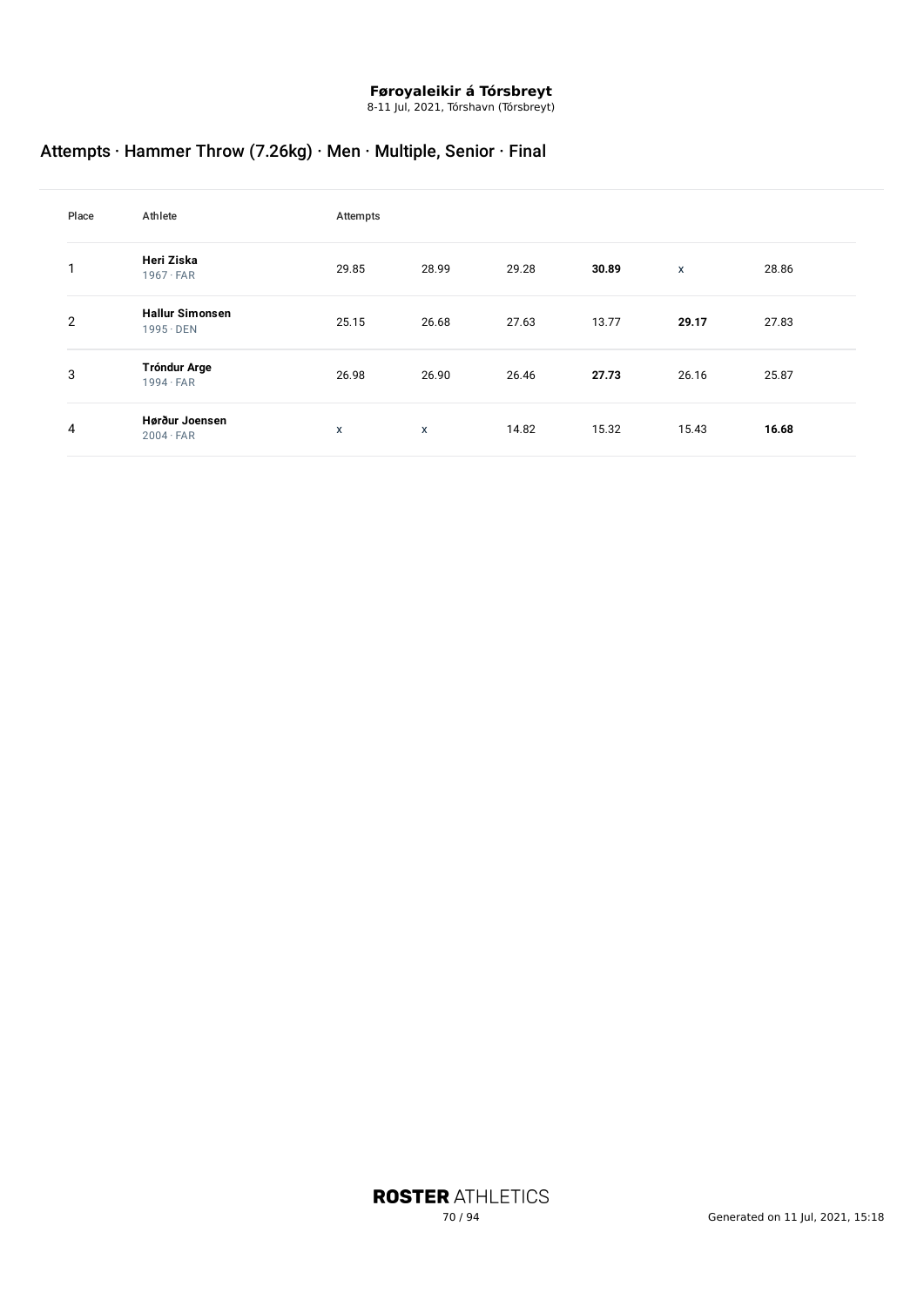8-11 Jul, 2021, Tórshavn (Tórsbreyt)

# Hammer Throw · Women & Girls · Multiple · Final 08 Jul, 2021, 18:45

| Place          | Athlete                                        | Agegroup | Club/School | <b>Bib</b> | Result      |
|----------------|------------------------------------------------|----------|-------------|------------|-------------|
|                | Guðrið Káradóttir Petersen<br>$2000 \cdot FAR$ | Senior   | Hvirlan     |            | 41.44       |
| $\overline{2}$ | Elin Niclasen<br>$2003 \cdot FAR$              | Senior   | Hvirlan     |            | 20.76<br>PB |
| 3              | Ai Waagstein<br>$2007 \cdot FAR$               | Senior   | Hvirlan     |            | 16.08       |

**ROSTER ATHLETICS**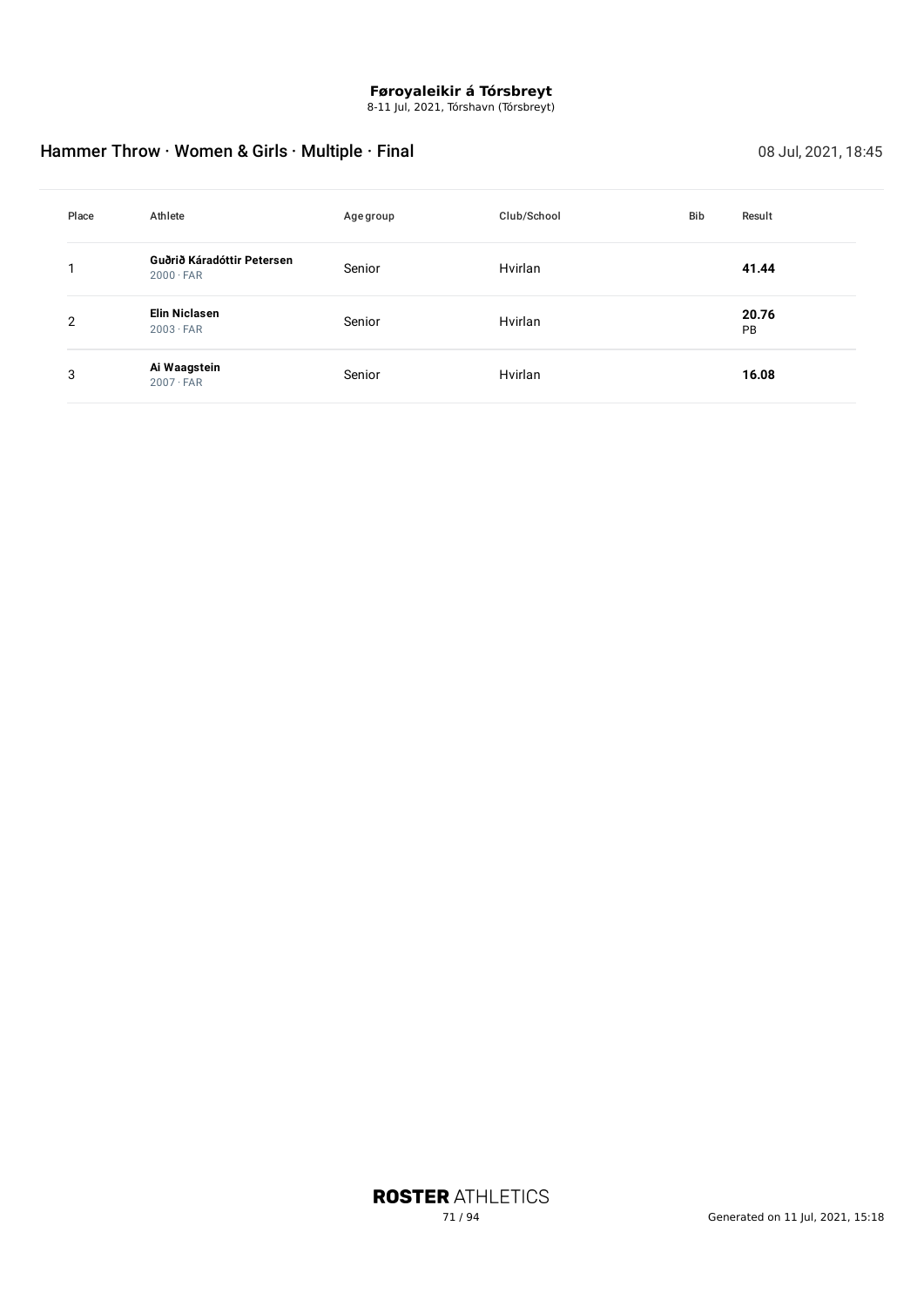8-11 Jul, 2021, Tórshavn (Tórsbreyt)

# Attempts · Hammer Throw · Women & Girls · Multiple · Final

| Place | Athlete                                        | Age group | Attempts |       |       |              |       |       |
|-------|------------------------------------------------|-----------|----------|-------|-------|--------------|-------|-------|
|       | Guðrið Káradóttir Petersen<br>$2000 \cdot FAR$ | Senior    | 39.98    | 40.13 | 41.44 | 39.65        | 37.63 | 40.77 |
| 2     | <b>Elin Niclasen</b><br>$2003 \cdot FAR$       | Senior    | 16.25    | 19.83 | 20.52 | 19.69        | 18.92 | 20.76 |
| 3     | Ai Waagstein<br>$2007 \cdot FAR$               | Senior    | 16.08    | X     | 12.29 | $\mathsf{x}$ | X     | 9.42  |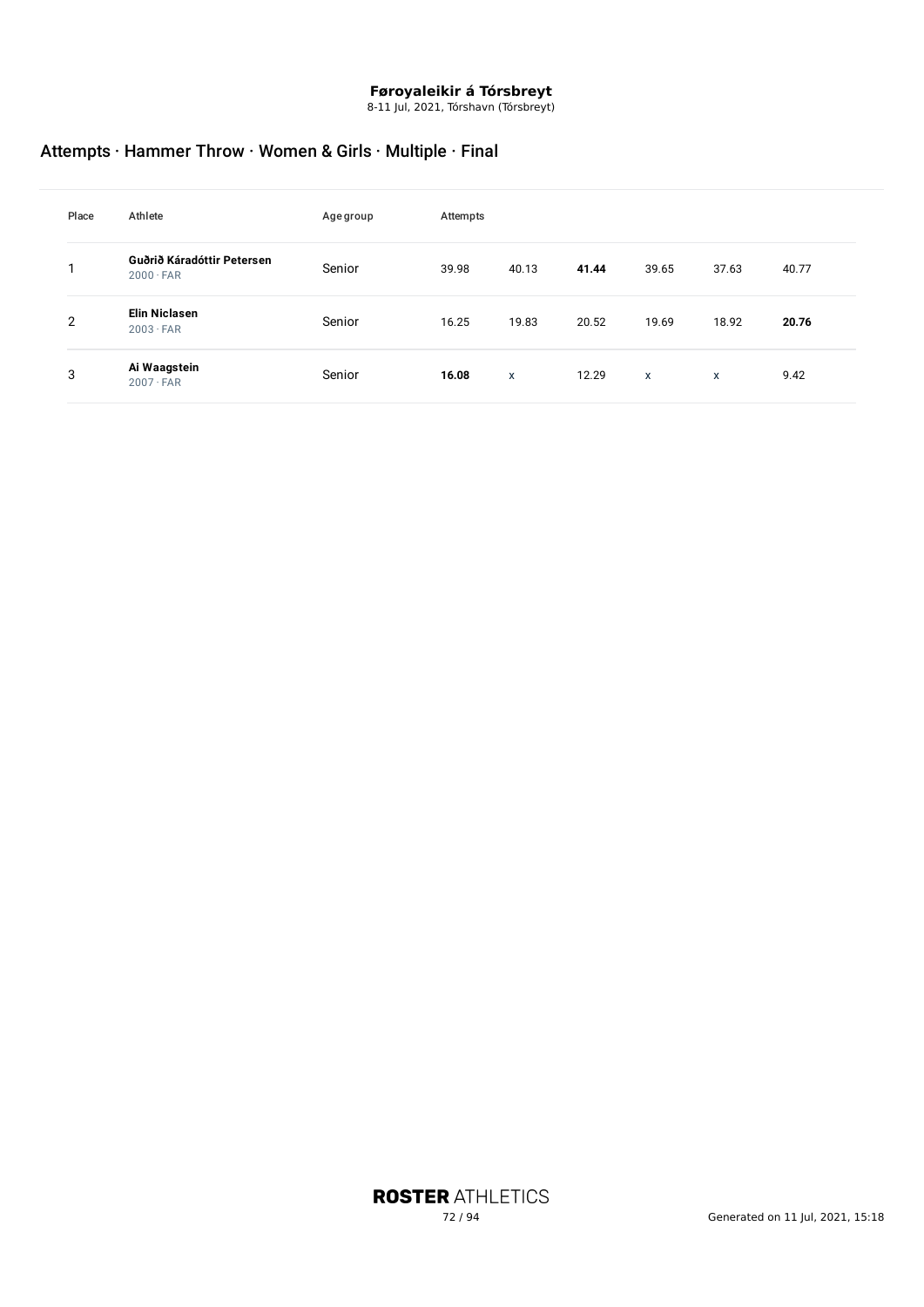8-11 Jul, 2021, Tórshavn (Tórsbreyt)

# Hammer Throw (4kg) · Women · Multiple, Senior · Final 08 Jul, 2021, 18:45

| Place | Athlete                                        | Club/School | Bib | Result             |
|-------|------------------------------------------------|-------------|-----|--------------------|
|       | Guðrið Káradóttir Petersen<br>$2000 \cdot FAR$ | Hvirlan     |     | 41.44              |
| 2     | <b>Elin Niclasen</b><br>$2003 \cdot FAR$       | Hvirlan     |     | 20.76<br><b>PB</b> |
| 3     | Ai Waagstein<br>$2007 \cdot FAR$               | Hvirlan     |     | 16.08              |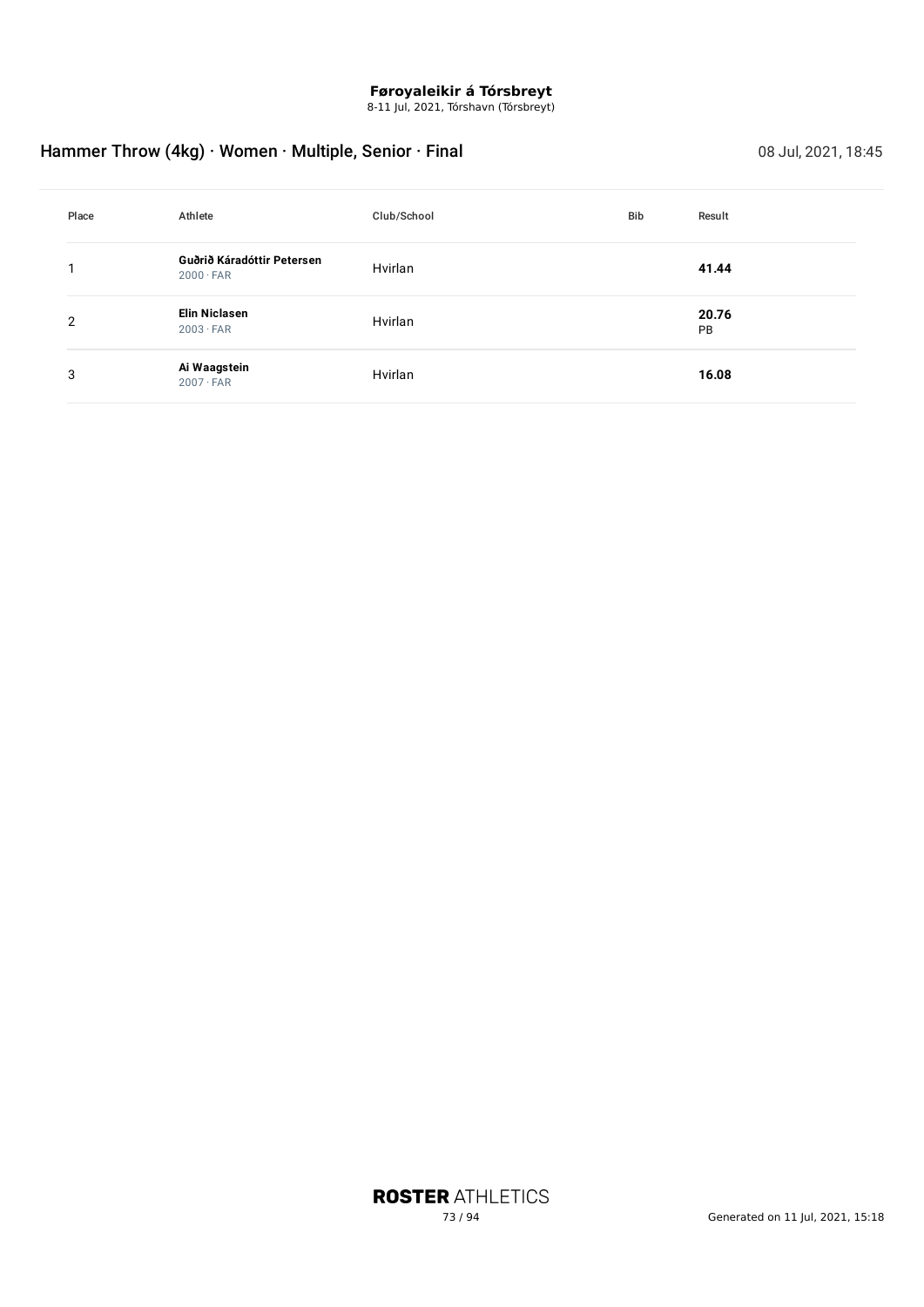8-11 Jul, 2021, Tórshavn (Tórsbreyt)

# Attempts · Hammer Throw (4kg) · Women · Multiple, Senior · Final

| Place | Athlete                                        | Attempts |       |       |              |       |       |
|-------|------------------------------------------------|----------|-------|-------|--------------|-------|-------|
|       | Guðrið Káradóttir Petersen<br>$2000 \cdot FAR$ | 39.98    | 40.13 | 41.44 | 39.65        | 37.63 | 40.77 |
| 2     | <b>Elin Niclasen</b><br>$2003 \cdot FAR$       | 16.25    | 19.83 | 20.52 | 19.69        | 18.92 | 20.76 |
| 3     | Ai Waagstein<br>$2007 \cdot FAR$               | 16.08    | X     | 12.29 | $\mathsf{x}$ | X     | 9.42  |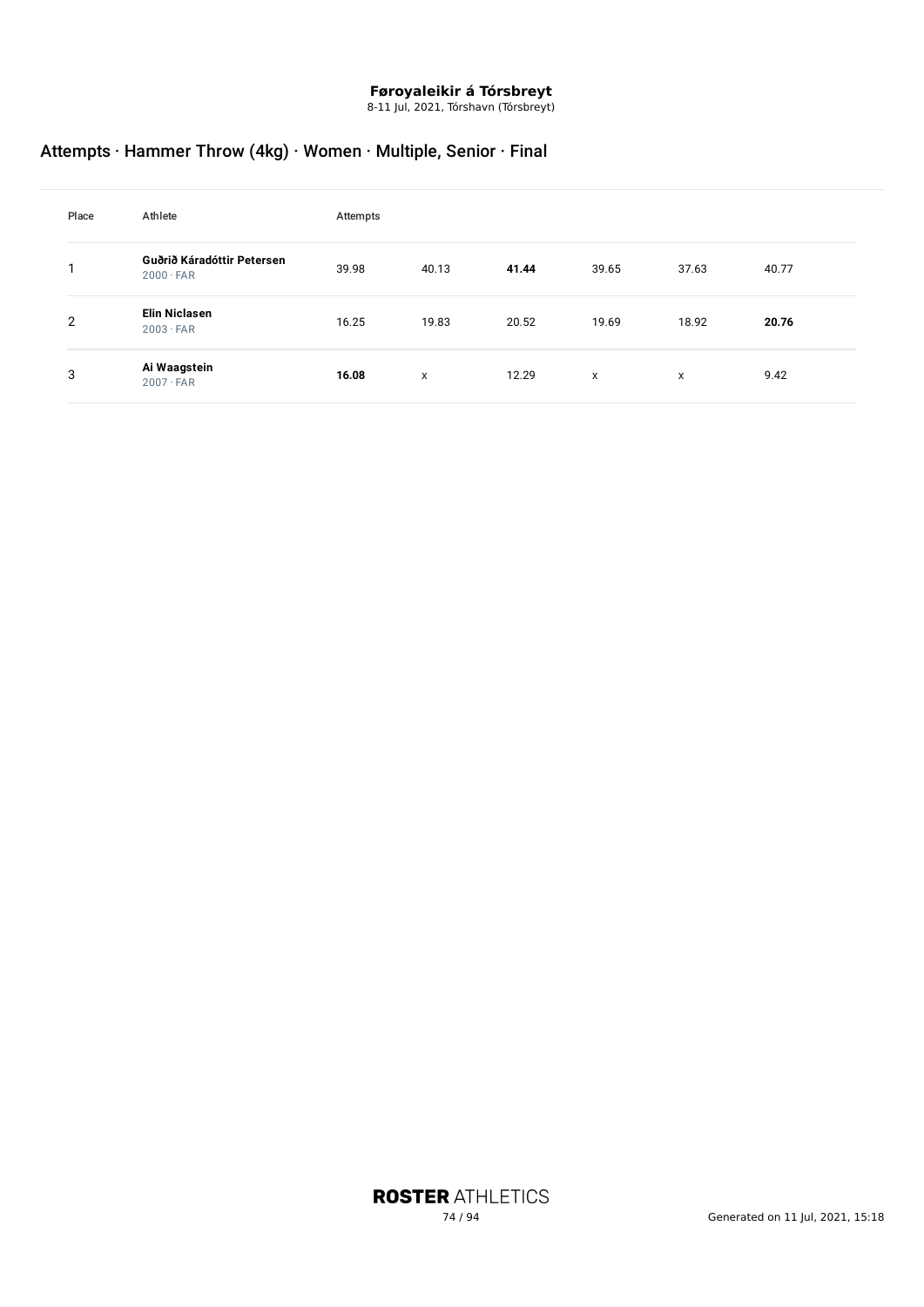8-11 Jul, 2021, Tórshavn (Tórsbreyt)

# Hammer Throw · Mixed Adults & Youth · Multiple · Final 08 Jul, 2021, 18:45

| Place | Athlete                                          | Agegroup | Club/School | <b>Bib</b> | Result             |
|-------|--------------------------------------------------|----------|-------------|------------|--------------------|
|       | O Guðrið Káradóttir Petersen<br>$2000 \cdot FAR$ | Senior   | Hvirlan     |            | 41.44              |
| 2     | ් Heri Ziska<br>$1967 \cdot FAR$                 | Senior   | Hvirlan     |            | 30.89              |
| 3     | ් Hallur Simonsen<br>$1995 \cdot$ DEN            | Senior   | Hvirlan     |            | 29.17<br>PB        |
| 4     | <b><i>C</i></b> Tróndur Arge<br>$1994 \cdot FAR$ | Senior   | Hvirlan     |            | 27.73<br><b>PB</b> |
| 5     | <b>Q</b> Elin Niclasen<br>$2003 \cdot FAR$       | Senior   | Hvirlan     |            | 20.76<br><b>PB</b> |
| 6     | C Hørður Joensen<br>$2004 \cdot FAR$             | Senior   | Hvirlan     |            | 16.68              |
| 7     | O Ai Waagstein<br>$2007 \cdot FAR$               | Senior   | Hvirlan     |            | 16.08              |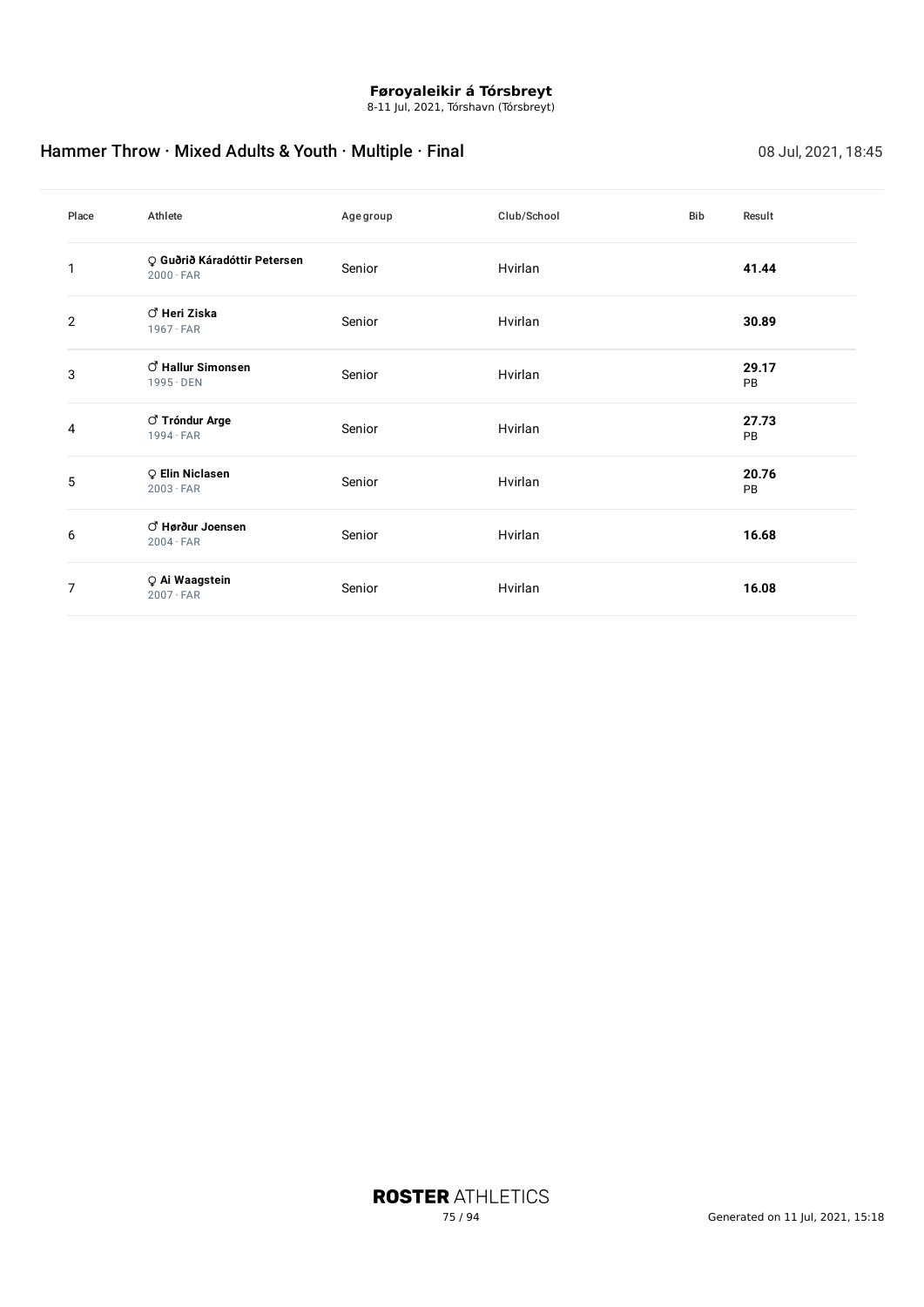8-11 Jul, 2021, Tórshavn (Tórsbreyt)

# Attempts · Hammer Throw · Mixed Adults & Youth · Multiple · Final

| Place          | Athlete                                                | Agegroup | Attempts     |              |       |       |       |       |  |
|----------------|--------------------------------------------------------|----------|--------------|--------------|-------|-------|-------|-------|--|
| 1              | O Guðrið Káradóttir Petersen<br>$2000 \cdot FAR$       | Senior   | 39.98        | 40.13        | 41.44 | 39.65 | 37.63 | 40.77 |  |
| $\overline{2}$ | ් Heri Ziska<br>$1967 \cdot FAR$                       | Senior   | 29.85        | 28.99        | 29.28 | 30.89 | X     | 28.86 |  |
| 3              | $\circlearrowleft$ Hallur Simonsen<br>$1995 \cdot$ DEN | Senior   | 25.15        | 26.68        | 27.63 | 13.77 | 29.17 | 27.83 |  |
| 4              | <b><i>C</i></b> Tróndur Arge<br>$1994 \cdot FAR$       | Senior   | 26.98        | 26.90        | 26.46 | 27.73 | 26.16 | 25.87 |  |
| 5              | <b>Q</b> Elin Niclasen<br>$2003 \cdot FAR$             | Senior   | 16.25        | 19.83        | 20.52 | 19.69 | 18.92 | 20.76 |  |
| 6              | ් Hørður Joensen<br>$2004 \cdot FAR$                   | Senior   | $\mathsf{x}$ | $\mathsf{x}$ | 14.82 | 15.32 | 15.43 | 16.68 |  |
| 7              | O Ai Waagstein<br>$2007 \cdot FAR$                     | Senior   | 16.08        | X            | 12.29 | X     | X     | 9.42  |  |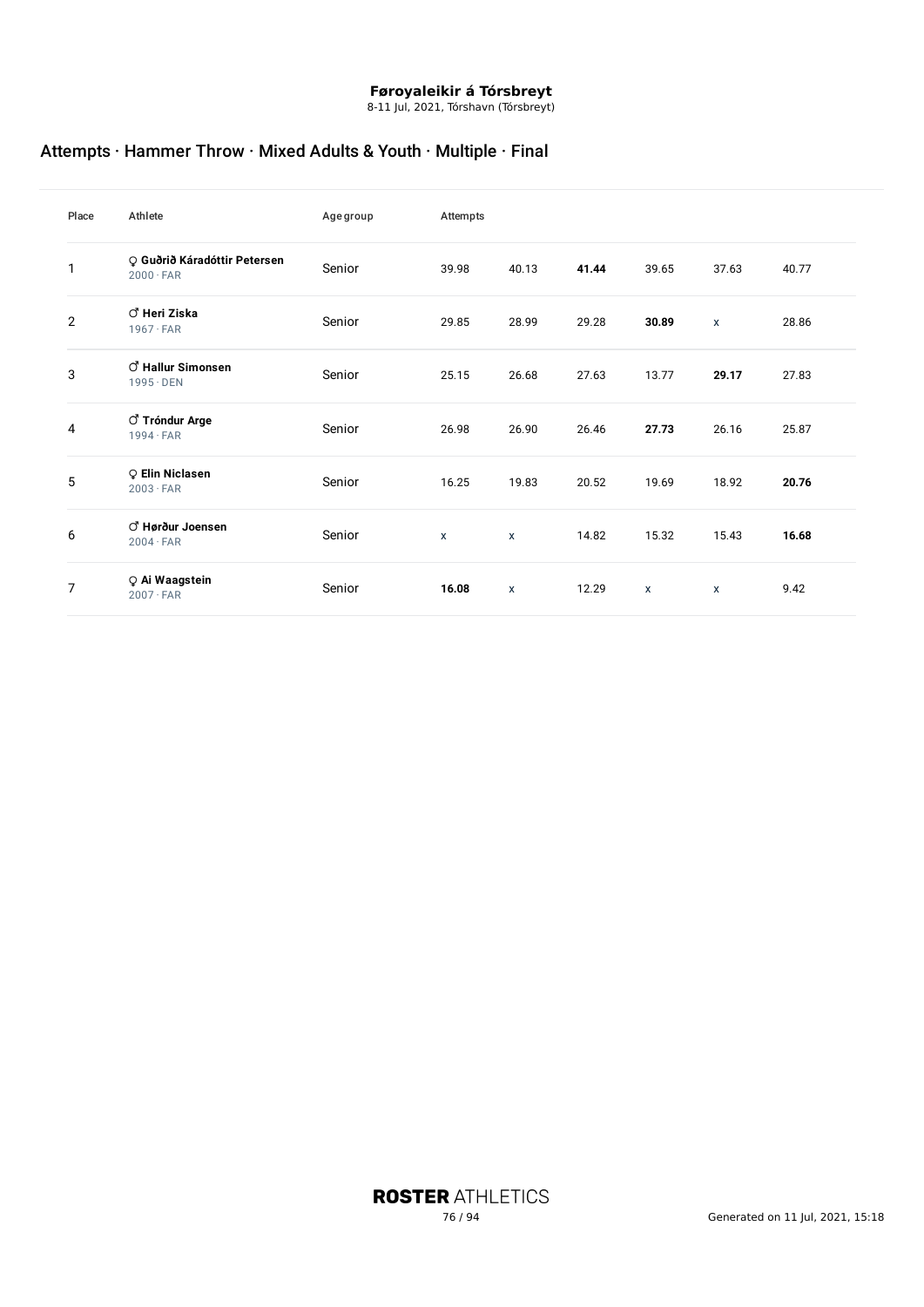8-11 Jul, 2021, Tórshavn (Tórsbreyt)

# Javelin Throw · Men & Boys · Multiple · Final 11 July 2021, 14:05

| Place | Athlete                                        | Agegroup | Club/School | <b>Bib</b> | Result      |
|-------|------------------------------------------------|----------|-------------|------------|-------------|
| 1     | <b>Tróndur Arge</b><br>$1994 \cdot FAR$        | Senior   | Hvirlan     |            | 41.26       |
| 2     | Andreas Bjarnastein Antoft<br>$2002 \cdot FAR$ | Senior   | Bragdið     |            | 35.88       |
| 3     | Hørður Joensen<br>$2004 \cdot FAR$             | Senior   | Hvirlan     |            | 28.93       |
| 4     | Jónas Gunnleivsson Isaksen<br>$2005 \cdot FAR$ | Senior   | Bragdið     |            | 27.27       |
| 5     | <b>Sveinur Silvurstein</b><br>$2002 \cdot FAR$ | Senior   | Bragdið     |            | 26.91<br>PB |
| 6     | Óðin Jógvansson Glerfoss<br>$2008 \cdot FAR$   | U14      | Bragdið     |            | 25.41       |
| 7     | <b>Arni Bartal Joensen</b><br>$2008 \cdot FAR$ | U14      | Hvirlan     |            | 19.43       |
|       | <b>Hallur Simonsen</b><br>$1995 \cdot$ DEN     | Senior   | Hvirlan     |            | <b>DNS</b>  |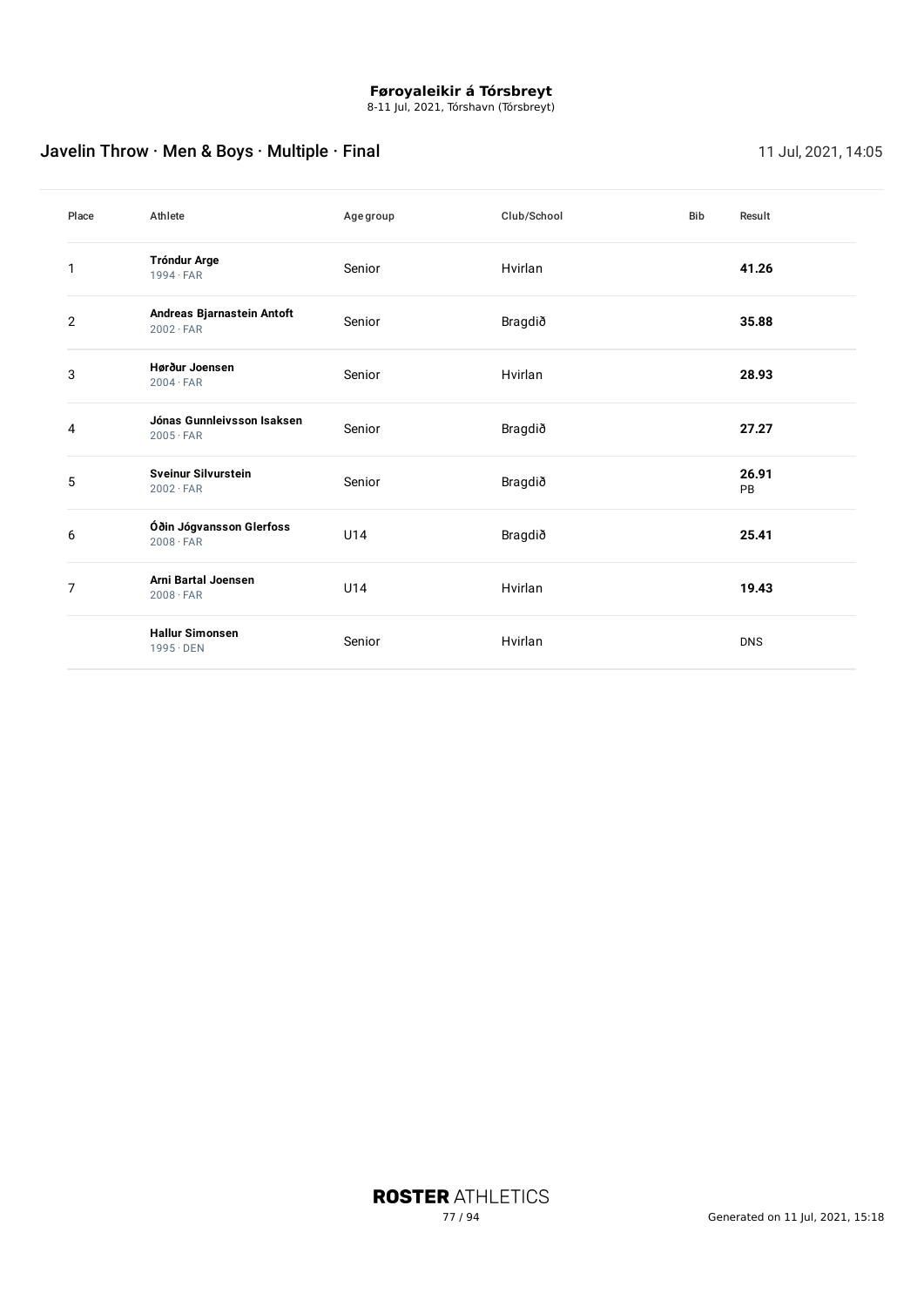8-11 Jul, 2021, Tórshavn (Tórsbreyt)

# Attempts · Javelin Throw · Men & Boys · Multiple · Final

| Place        | Athlete                                        | Agegroup | Attempts |       |       |              |              |              |
|--------------|------------------------------------------------|----------|----------|-------|-------|--------------|--------------|--------------|
| 1            | <b>Tróndur Arge</b><br>$1994 \cdot FAR$        | Senior   | 40.74    | 36.55 | 41.26 | 40.04        | $\mathsf{r}$ |              |
| $\mathbf{2}$ | Andreas Bjarnastein Antoft<br>$2002 \cdot FAR$ | Senior   | 31.40    | 35.88 | 33.26 | $\mathsf{X}$ | $\mathsf{r}$ |              |
| 3            | Hørður Joensen<br>$2004 \cdot FAR$             | Senior   | 28.93    | 25.58 | 25.85 | 20.67        | 21.71        | 20.61        |
| 4            | Jónas Gunnleivsson Isaksen<br>$2005 \cdot FAR$ | Senior   | 25.83    | 27.27 | 26.13 | 27.05        | 24.73        | T.           |
| 5            | <b>Sveinur Silvurstein</b><br>$2002 \cdot FAR$ | Senior   | 26.91    | r     |       |              |              |              |
| 6            | Óðin Jógvansson Glerfoss<br>$2008 \cdot FAR$   | U14      | 23.52    | 23.90 | 25.41 | 23.43        | 23.10        | $\mathsf{r}$ |
| 7            | <b>Arni Bartal Joensen</b><br>$2008 \cdot FAR$ | U14      | 11.92    | 19.43 | 16.33 | 17.54        | 15.85        | X            |
|              | <b>Hallur Simonsen</b><br>$1995 \cdot$ DEN     | Senior   |          |       |       |              |              |              |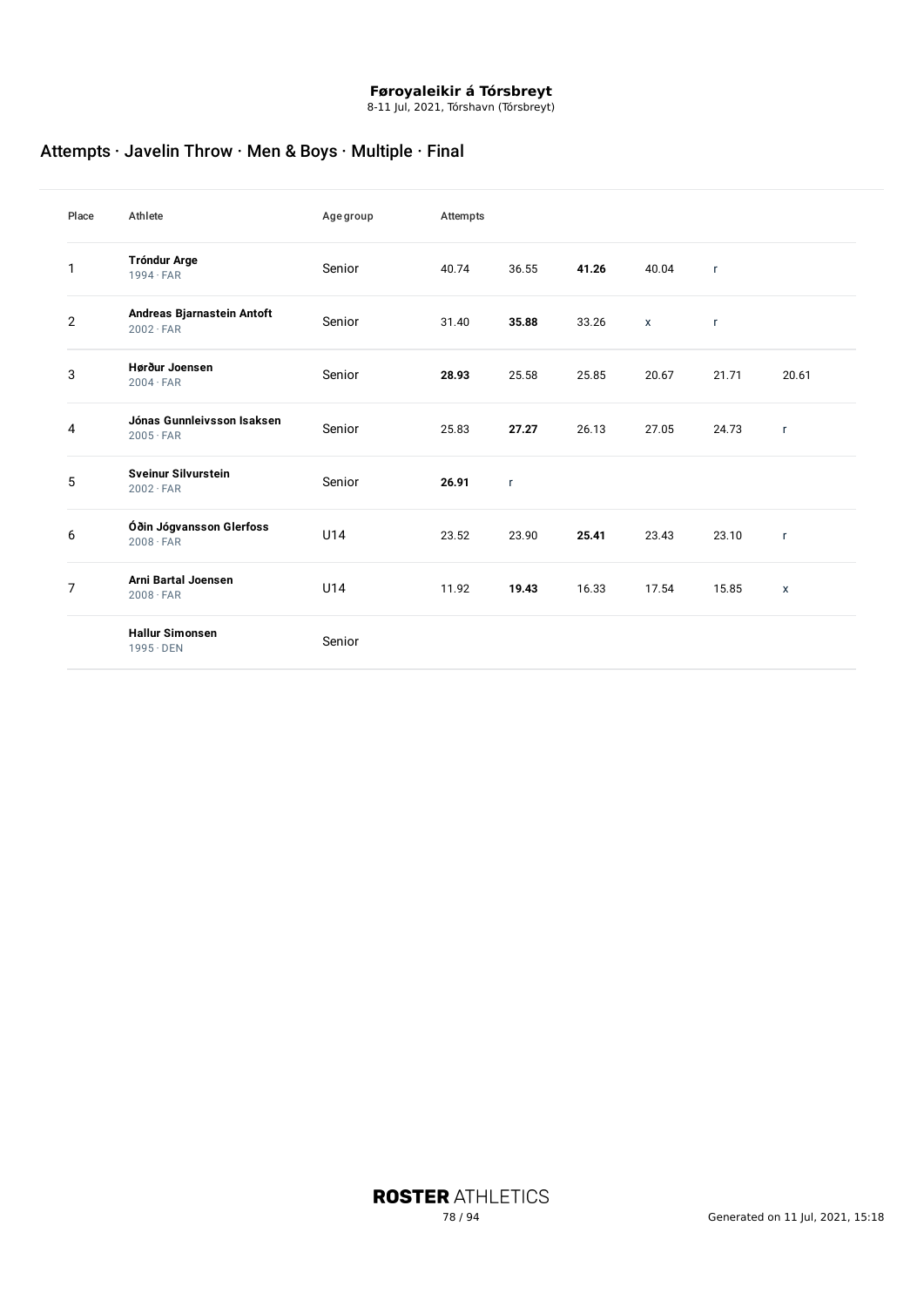8-11 Jul, 2021, Tórshavn (Tórsbreyt)

# Javelin Throw (400g) · Boys · Multiple, U14 · Final 11 July 2021, 14:05

| Place | Athlete                                      | Club/School | <b>Bib</b> | Result |
|-------|----------------------------------------------|-------------|------------|--------|
|       | Óðin Jógvansson Glerfoss<br>$2008 \cdot FAR$ | Bragdið     |            | 25.41  |
| າ     | Arni Bartal Joensen<br>$2008 \cdot FAR$      | Hvirlan     |            | 19.43  |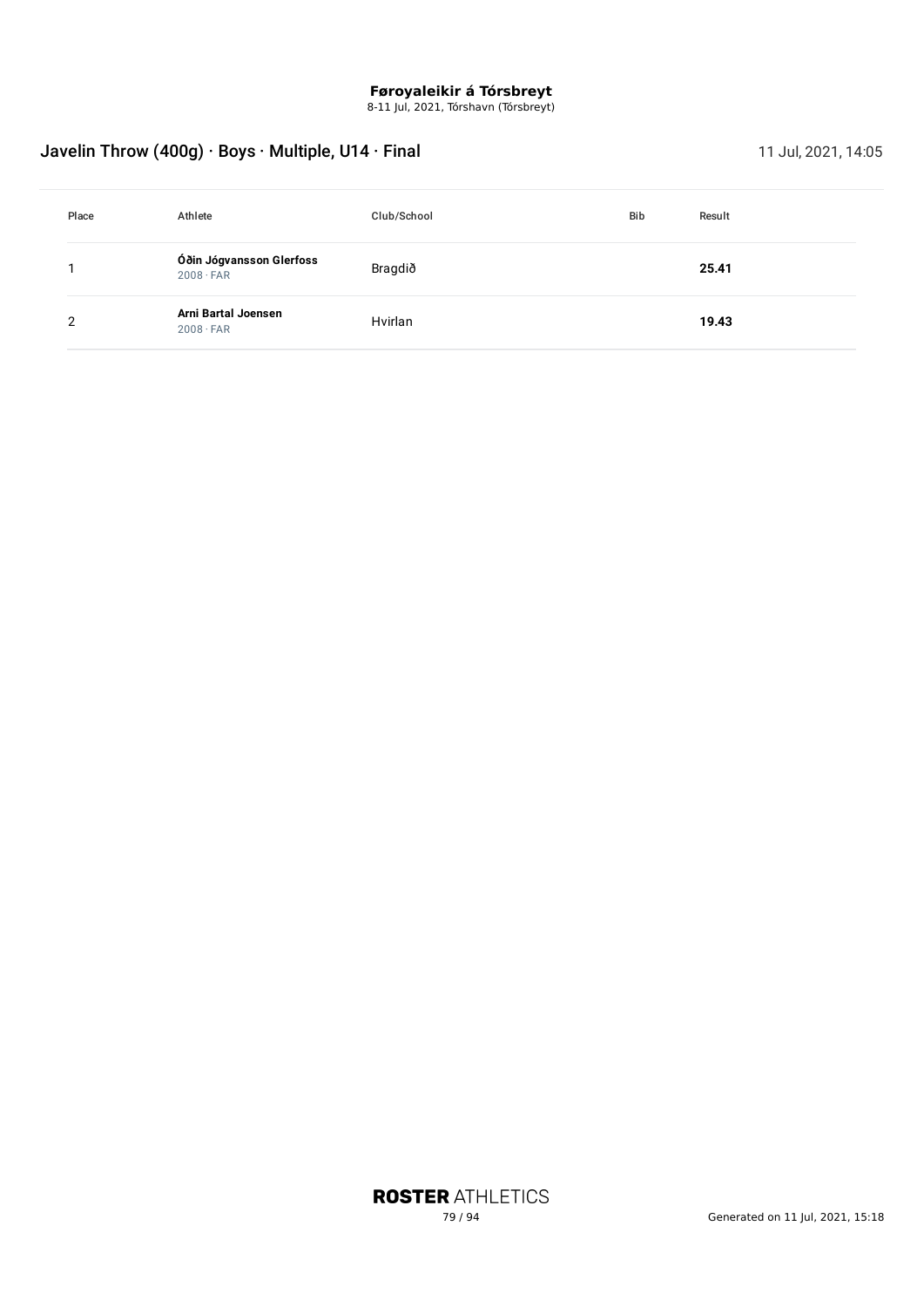8-11 Jul, 2021, Tórshavn (Tórsbreyt)

# Attempts · Javelin Throw (400g) · Boys · Multiple, U14 · Final

| Place | Athlete                                        | Attempts |       |       |       |       |   |
|-------|------------------------------------------------|----------|-------|-------|-------|-------|---|
|       | Óðin Jógvansson Glerfoss<br>$2008 \cdot FAR$   | 23.52    | 23.90 | 25.41 | 23.43 | 23.10 |   |
| 2     | <b>Arni Bartal Joensen</b><br>$2008 \cdot FAR$ | 11.92    | 19.43 | 16.33 | 17.54 | 15.85 | x |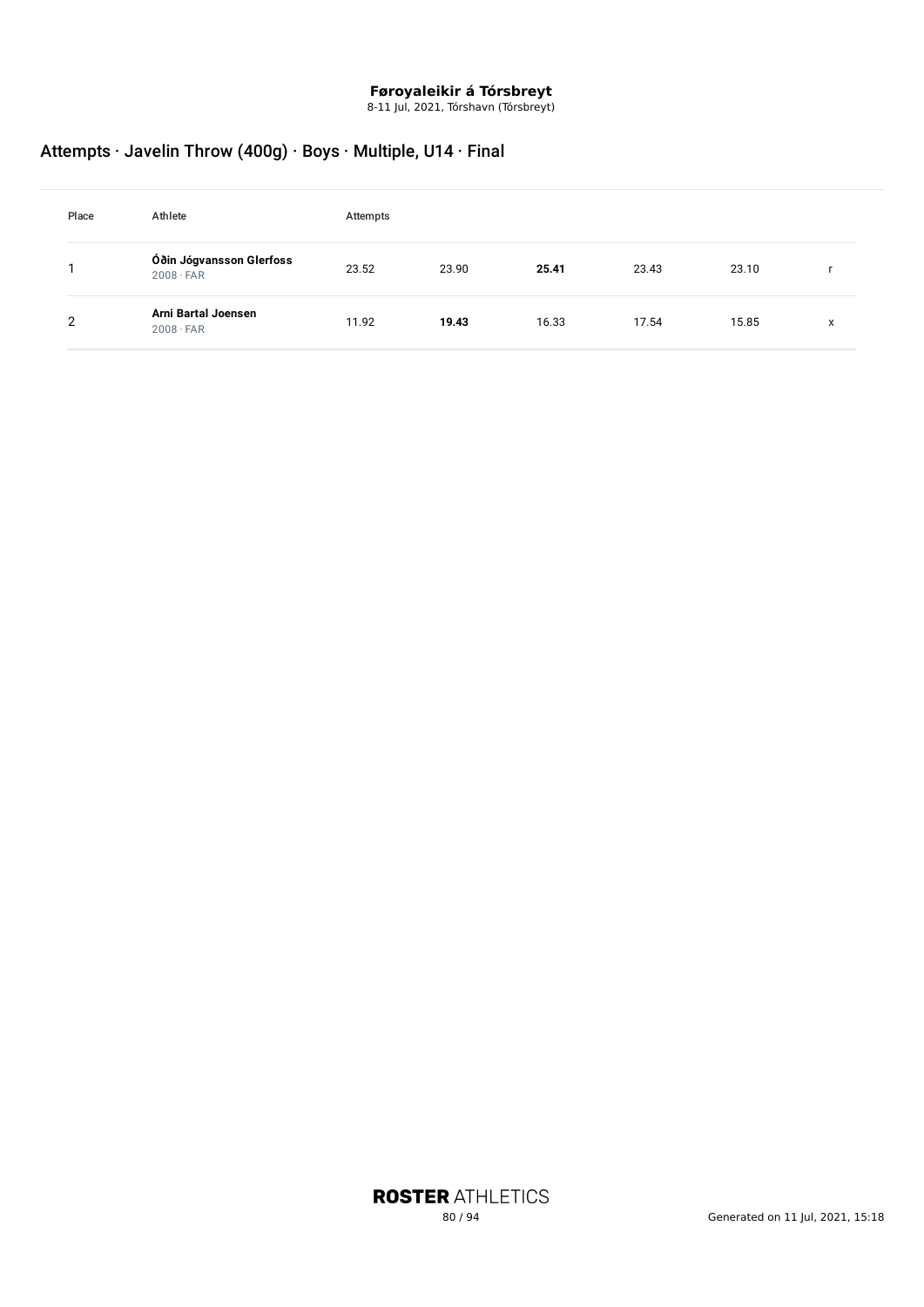8-11 Jul, 2021, Tórshavn (Tórsbreyt)

# Javelin Throw (800g) · Men · Multiple, Senior · Final 11 July 2021, 14:05

| Place | Athlete                                        | Club/School | Bib | Result      |
|-------|------------------------------------------------|-------------|-----|-------------|
|       | <b>Tróndur Arge</b><br>$1994 \cdot FAR$        | Hvirlan     |     | 41.26       |
| 2     | Andreas Bjarnastein Antoft<br>$2002 \cdot FAR$ | Bragdið     |     | 35.88       |
| 3     | Hørður Joensen<br>$2004 \cdot FAR$             | Hvirlan     |     | 28.93       |
| 4     | Jónas Gunnleivsson Isaksen<br>$2005 \cdot FAR$ | Bragdið     |     | 27.27       |
| 5     | <b>Sveinur Silvurstein</b><br>$2002 \cdot FAR$ | Bragdið     |     | 26.91<br>PB |
|       | <b>Hallur Simonsen</b><br>$1995 \cdot$ DEN     | Hvirlan     |     | <b>DNS</b>  |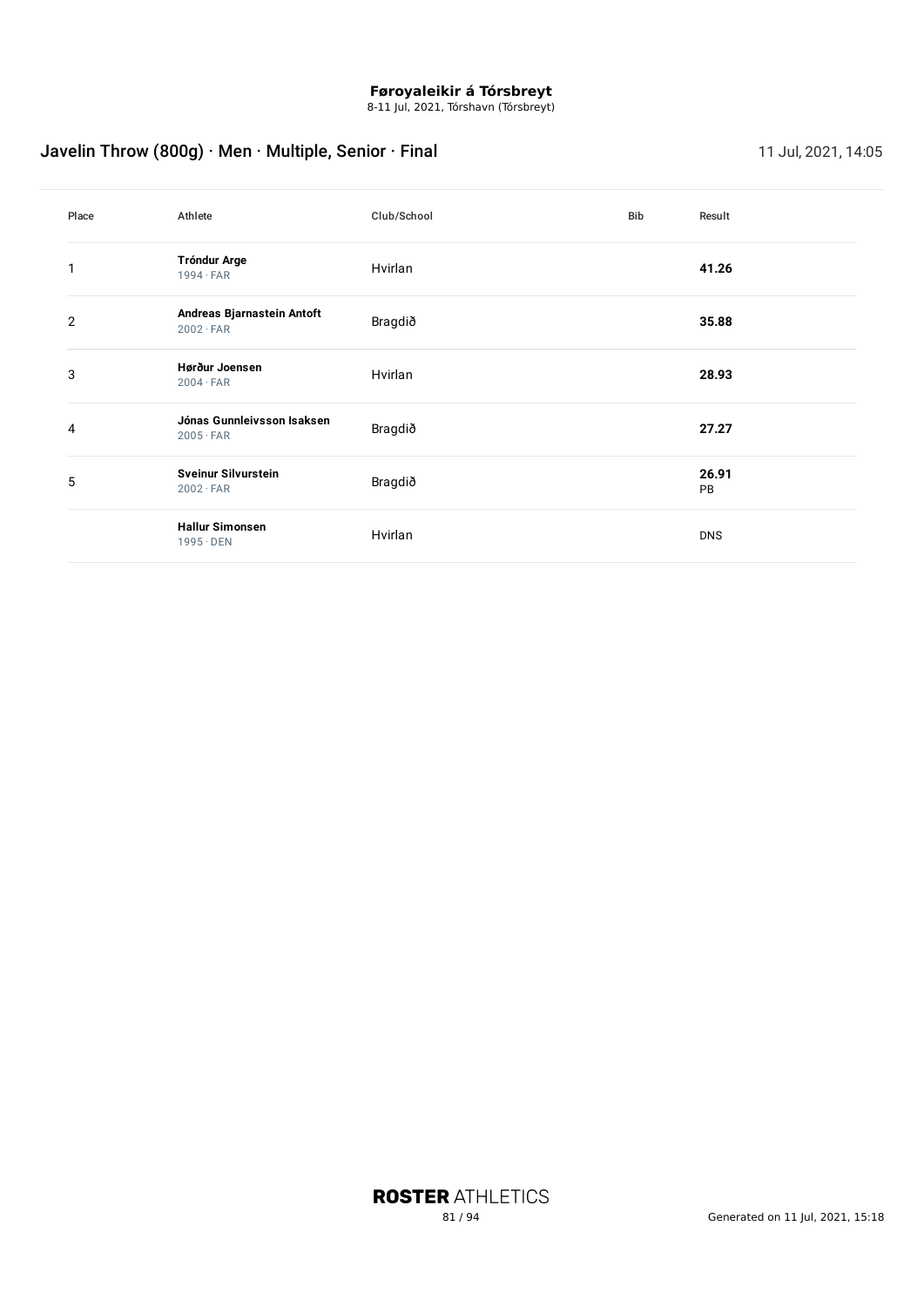8-11 Jul, 2021, Tórshavn (Tórsbreyt)

# Attempts · Javelin Throw (800g) · Men · Multiple, Senior · Final

| Place          | Athlete                                        | Attempts |              |       |                           |       |              |  |
|----------------|------------------------------------------------|----------|--------------|-------|---------------------------|-------|--------------|--|
| 1              | <b>Tróndur Arge</b><br>$1994 \cdot FAR$        | 40.74    | 36.55        | 41.26 | 40.04                     | r     |              |  |
| $\overline{2}$ | Andreas Bjarnastein Antoft<br>$2002 \cdot FAR$ | 31.40    | 35.88        | 33.26 | $\boldsymbol{\mathsf{x}}$ | r.    |              |  |
| 3              | Hørður Joensen<br>$2004 \cdot FAR$             | 28.93    | 25.58        | 25.85 | 20.67                     | 21.71 | 20.61        |  |
| 4              | Jónas Gunnleivsson Isaksen<br>$2005 \cdot FAR$ | 25.83    | 27.27        | 26.13 | 27.05                     | 24.73 | $\mathsf{r}$ |  |
| 5              | <b>Sveinur Silvurstein</b><br>$2002 \cdot FAR$ | 26.91    | $\mathsf{r}$ |       |                           |       |              |  |
|                | <b>Hallur Simonsen</b><br>$1995 \cdot$ DEN     |          |              |       |                           |       |              |  |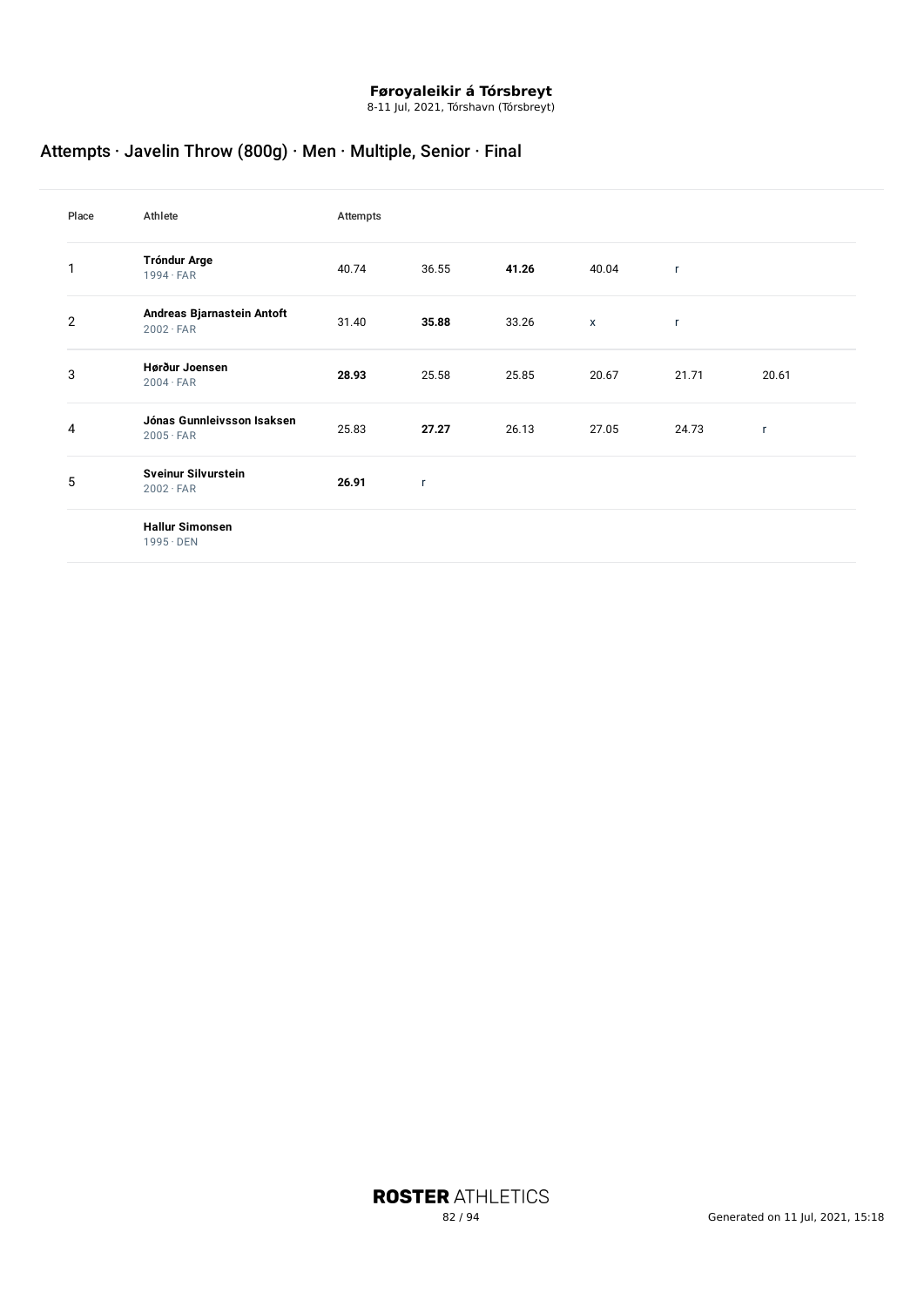8-11 Jul, 2021, Tórshavn (Tórsbreyt)

# Javelin Throw · Women & Girls · Multiple · Final 11 July 2021, 13:20

| Place          | Athlete                                          | Agegroup | Club/School | <b>Bib</b> | Result      |
|----------------|--------------------------------------------------|----------|-------------|------------|-------------|
|                | <b>Elin Niclasen</b><br>$2003 \cdot FAR$         | Senior   | Hvirlan     |            | 34.37<br>SB |
| $\overline{2}$ | Margit Weihe Fríðmundsdóttir<br>$1999 \cdot FAR$ | Senior   | Bragdið     |            | 24.62       |
| 3              | Ai Waagstein<br>$2007 \cdot FAR$                 | U16      | Hvirlan     |            | 24.60       |
| 4              | Natalia Lydersen<br>$2008 \cdot FAR$             | U14      | Treysti     |            | 14.45       |
| 5              | Bjalla Beintudóttir Dalsgarð<br>$2009 \cdot FAR$ | U14      | Hvirlan     |            | 9.73        |
| 6              | Sólja Rye<br>$2009 \cdot FAR$                    | U14      | Hvirlan     |            | 5.51        |
|                | Guðrið Káradóttir Petersen<br>$2000 \cdot FAR$   | Senior   | Hvirlan     |            | <b>DNS</b>  |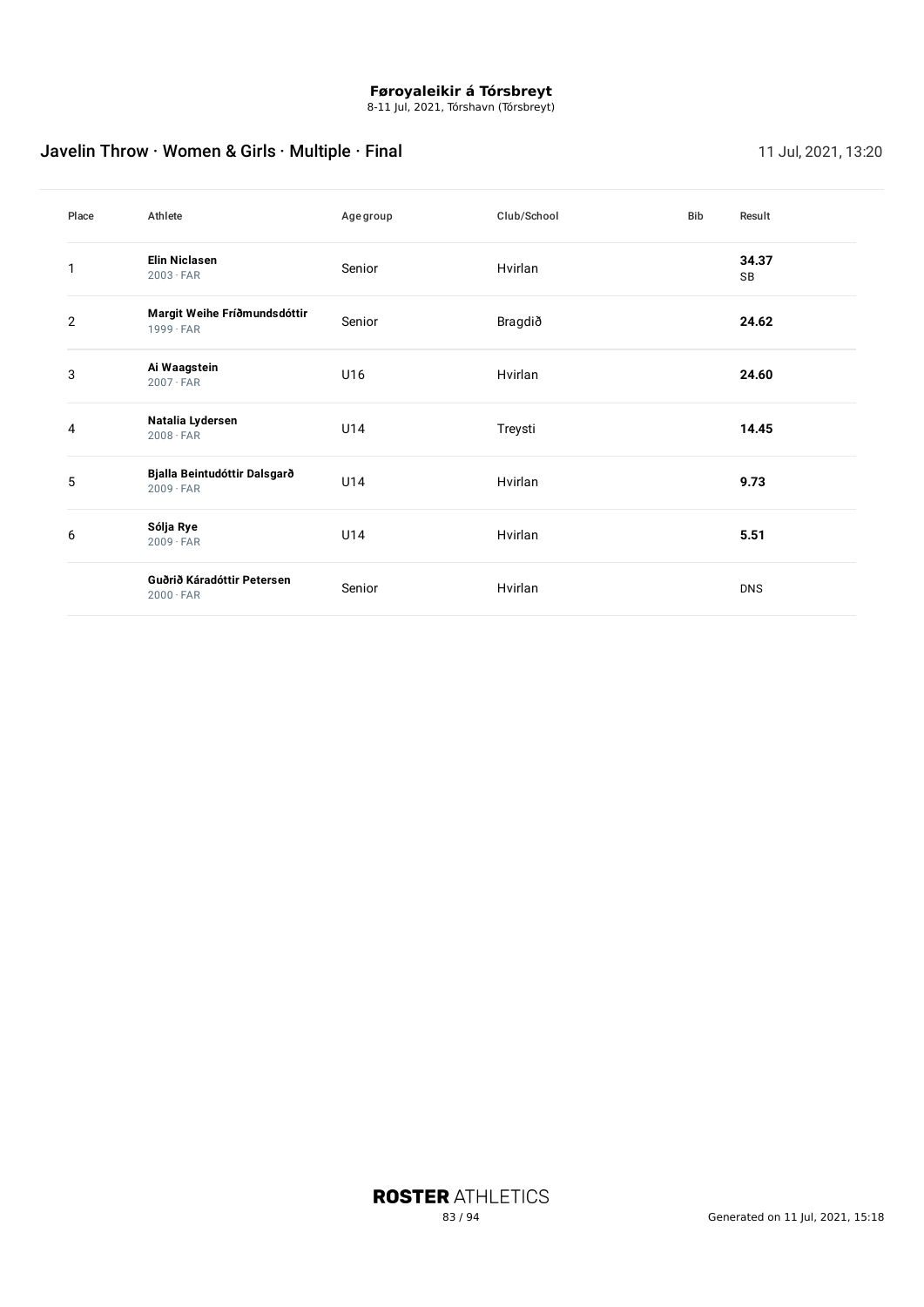8-11 Jul, 2021, Tórshavn (Tórsbreyt)

# Attempts · Javelin Throw · Women & Girls · Multiple · Final

| Place        | Athlete                                          | Agegroup | Attempts                 |              |       |              |              |              |
|--------------|--------------------------------------------------|----------|--------------------------|--------------|-------|--------------|--------------|--------------|
| 1            | <b>Elin Niclasen</b><br>$2003 \cdot FAR$         | Senior   | 31.45                    | 33.86        | 32.67 | 34.37        | 30.18        | 32.83        |
| $\mathbf{2}$ | Margit Weihe Fríðmundsdóttir<br>$1999 \cdot FAR$ | Senior   | $\overline{\phantom{a}}$ | 18.58        | 23.55 | 20.70        | 22.80        | 24.62        |
| 3            | Ai Waagstein<br>$2007 \cdot FAR$                 | U16      | 21.95                    | 20.00        | 24.60 | 24.24        | $\mathsf{x}$ | 22.58        |
| 4            | Natalia Lydersen<br>$2008 \cdot FAR$             | U14      | 11.49                    | 12.13        | 14.45 | 13.58        | 14.27        | 13.72        |
| 5            | Bjalla Beintudóttir Dalsgarð<br>$2009 \cdot FAR$ | U14      | 6.24                     | $\pmb{\chi}$ | X     | 7.06         | 9.73         | X            |
| 6            | Sólja Rye<br>$2009 \cdot FAR$                    | U14      | 3.87                     | 3.37         | 4.78  | $\mathsf{x}$ | 5.51         | $\mathsf{x}$ |
|              | Guðrið Káradóttir Petersen<br>$2000 \cdot FAR$   | Senior   |                          |              |       |              |              |              |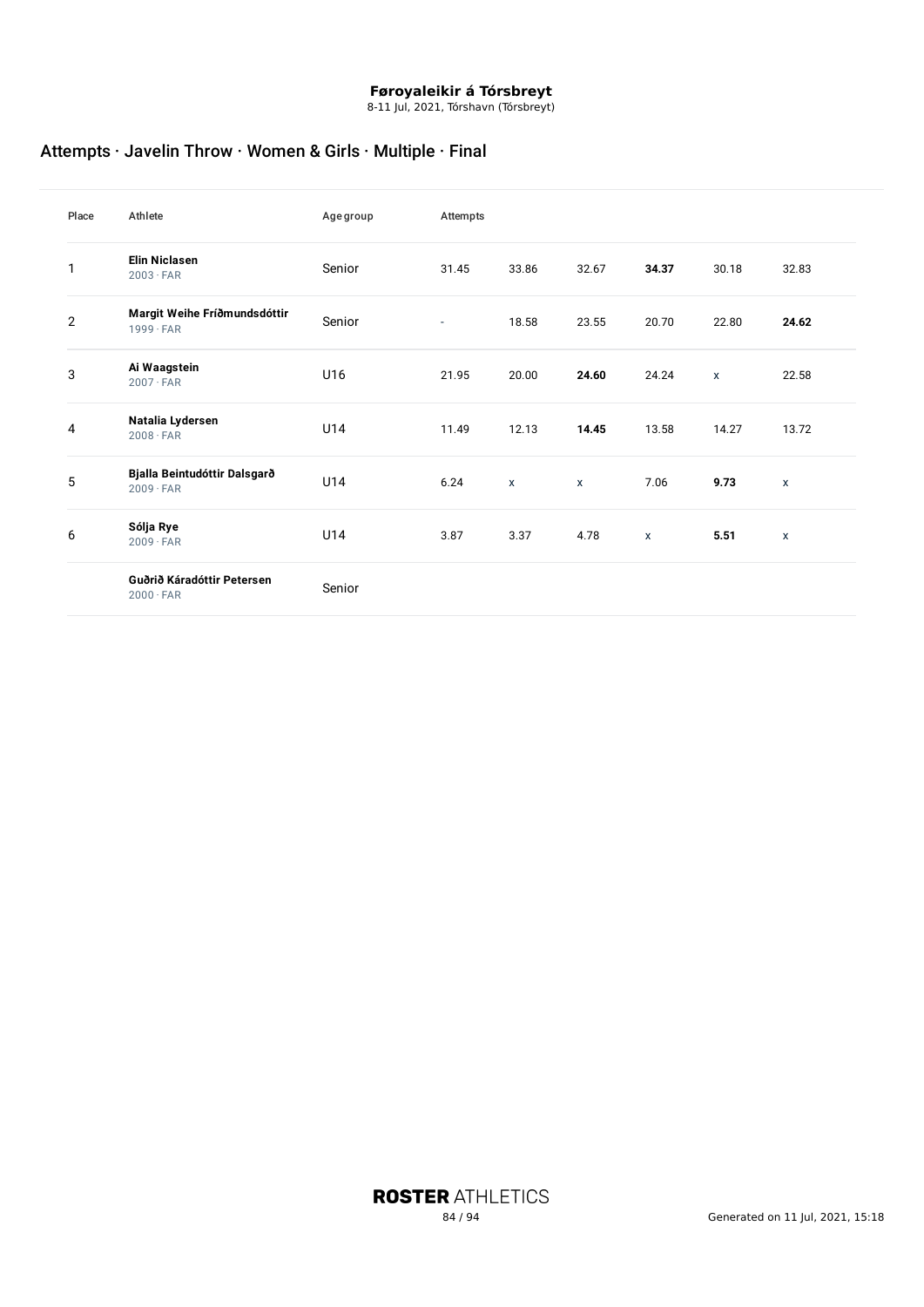8-11 Jul, 2021, Tórshavn (Tórsbreyt)

# Javelin Throw (400g) · Girls · Multiple, U14 · Final 11 July 2021, 13:20 11 July 2021, 13:20

| Place | Athlete                                          | Club/School | <b>Bib</b> | Result |
|-------|--------------------------------------------------|-------------|------------|--------|
|       | Natalia Lydersen<br>$2008 \cdot FAR$             | Treysti     |            | 14.45  |
| 2     | Bjalla Beintudóttir Dalsgarð<br>$2009 \cdot FAR$ | Hvirlan     |            | 9.73   |
| 3     | Sólja Rye<br>$2009 \cdot FAR$                    | Hvirlan     |            | 5.51   |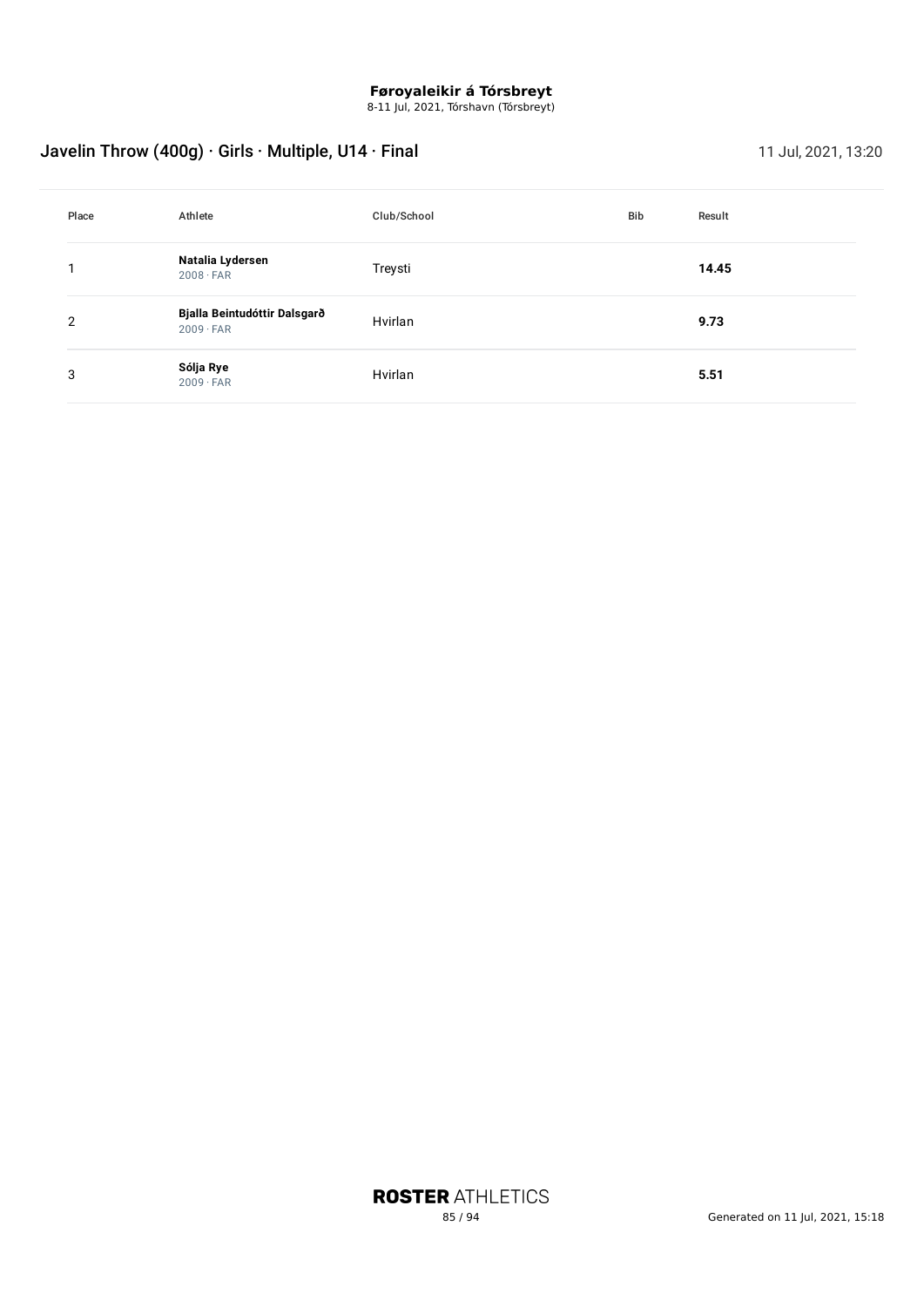8-11 Jul, 2021, Tórshavn (Tórsbreyt)

# Attempts · Javelin Throw (400g) · Girls · Multiple, U14 · Final

| Place | Athlete                                          | Attempts |       |       |       |       |       |
|-------|--------------------------------------------------|----------|-------|-------|-------|-------|-------|
|       | Natalia Lydersen<br>$2008 \cdot FAR$             | 11.49    | 12.13 | 14.45 | 13.58 | 14.27 | 13.72 |
| 2     | Bjalla Beintudóttir Dalsgarð<br>$2009 \cdot FAR$ | 6.24     | X     | X     | 7.06  | 9.73  | X     |
| 3     | Sólja Rye<br>$2009 \cdot FAR$                    | 3.87     | 3.37  | 4.78  | X     | 5.51  | X     |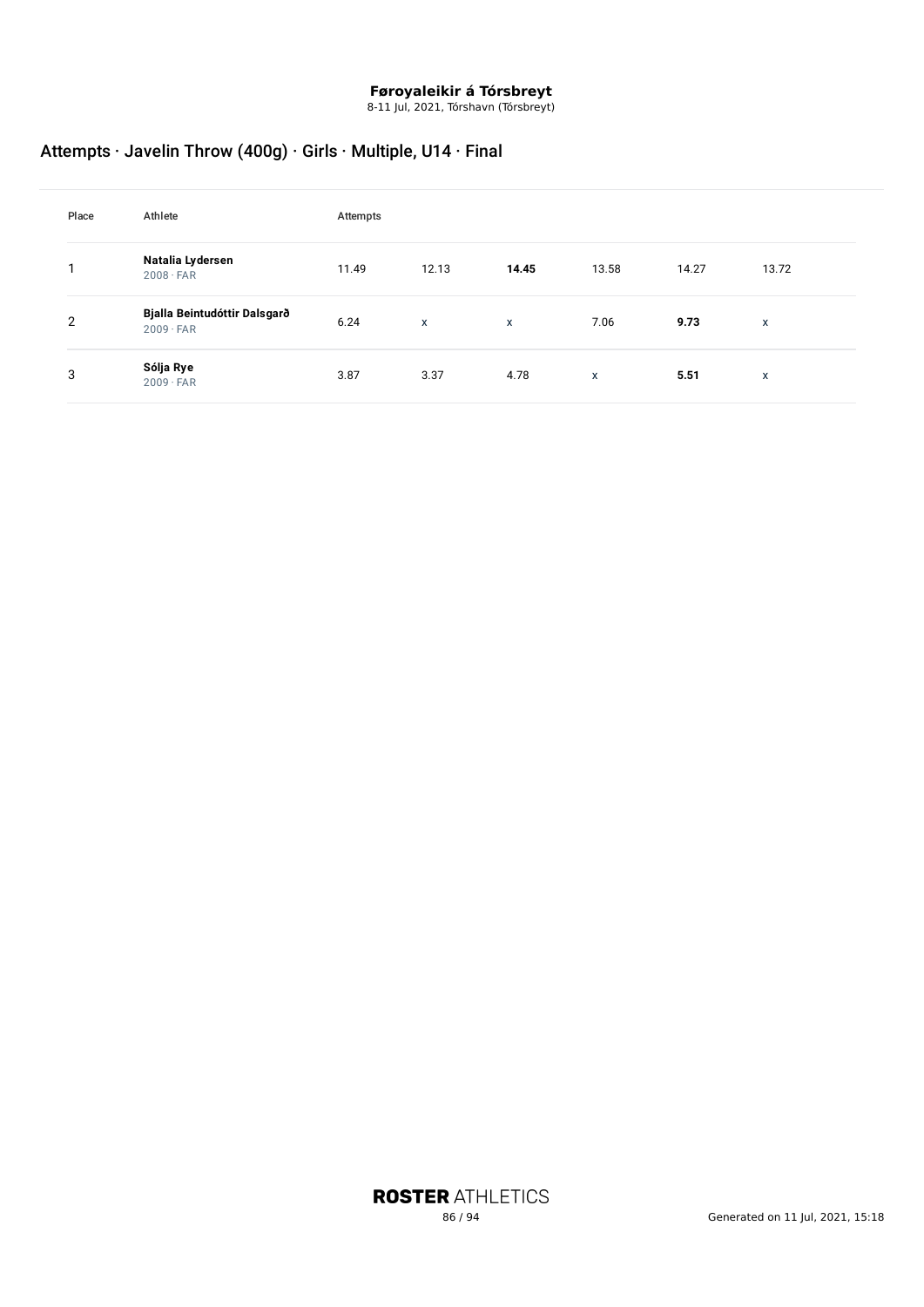8-11 Jul, 2021, Tórshavn (Tórsbreyt)

# Javelin Throw (500g) · Girls · Multiple, U16 · Final 11 July 2021, 13:20 11 July 2021, 13:20

| Place | Athlete                          | Club/School | <b>Bib</b> | Result |
|-------|----------------------------------|-------------|------------|--------|
|       | Ai Waagstein<br>$2007 \cdot FAR$ | Hvirlan     |            | 24.60  |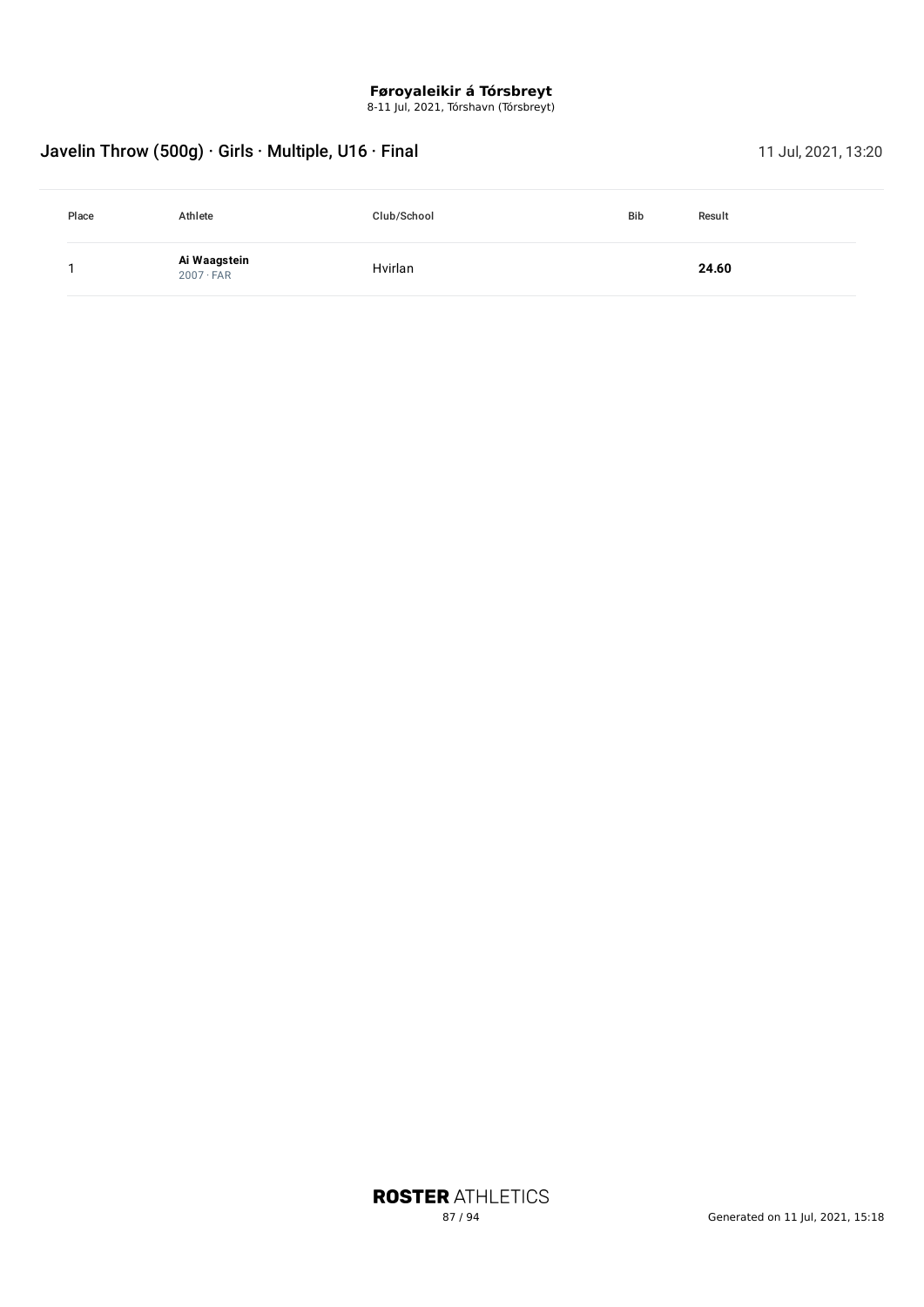8-11 Jul, 2021, Tórshavn (Tórsbreyt)

# Attempts · Javelin Throw (500g) · Girls · Multiple, U16 · Final

| Place | Athlete                          | Attempts |       |       |       |             |  |
|-------|----------------------------------|----------|-------|-------|-------|-------------|--|
|       | Ai Waagstein<br>$2007 \cdot FAR$ | 21.95    | 20.00 | 24.60 | 24.24 | 22.58<br>X. |  |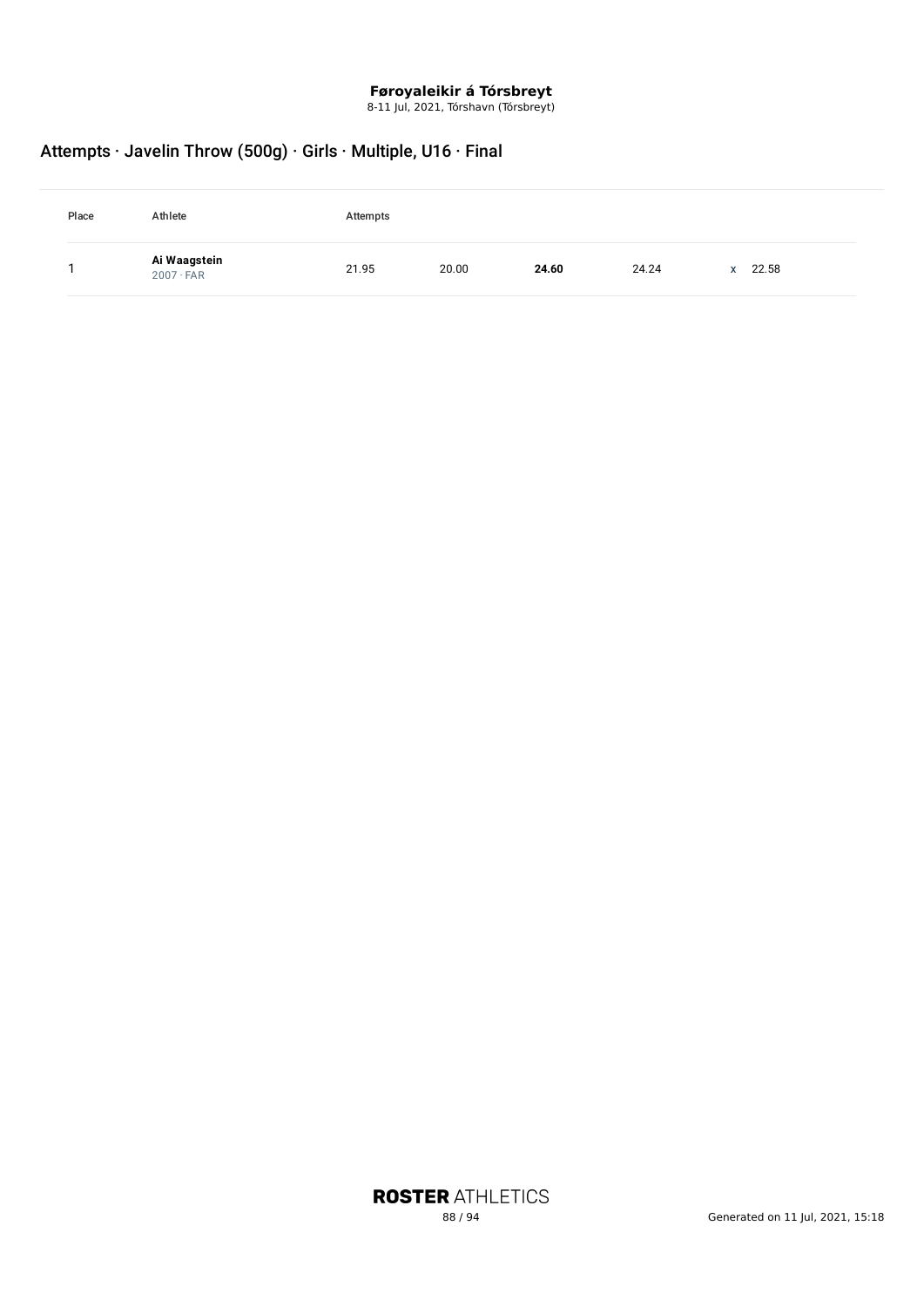8-11 Jul, 2021, Tórshavn (Tórsbreyt)

# Javelin Throw (600g) · Women · Multiple, Senior · Final 11 July 2021, 13:20 11 Jul, 2021, 13:20

| Place | Athlete                                          | Club/School | <b>Bib</b> | Result             |
|-------|--------------------------------------------------|-------------|------------|--------------------|
|       | <b>Elin Niclasen</b><br>$2003 \cdot FAR$         | Hvirlan     |            | 34.37<br><b>SB</b> |
| 2     | Margit Weihe Fríðmundsdóttir<br>$1999 \cdot FAR$ | Bragdið     |            | 24.62              |
|       | Guðrið Káradóttir Petersen<br>$2000 \cdot FAR$   | Hvirlan     |            | <b>DNS</b>         |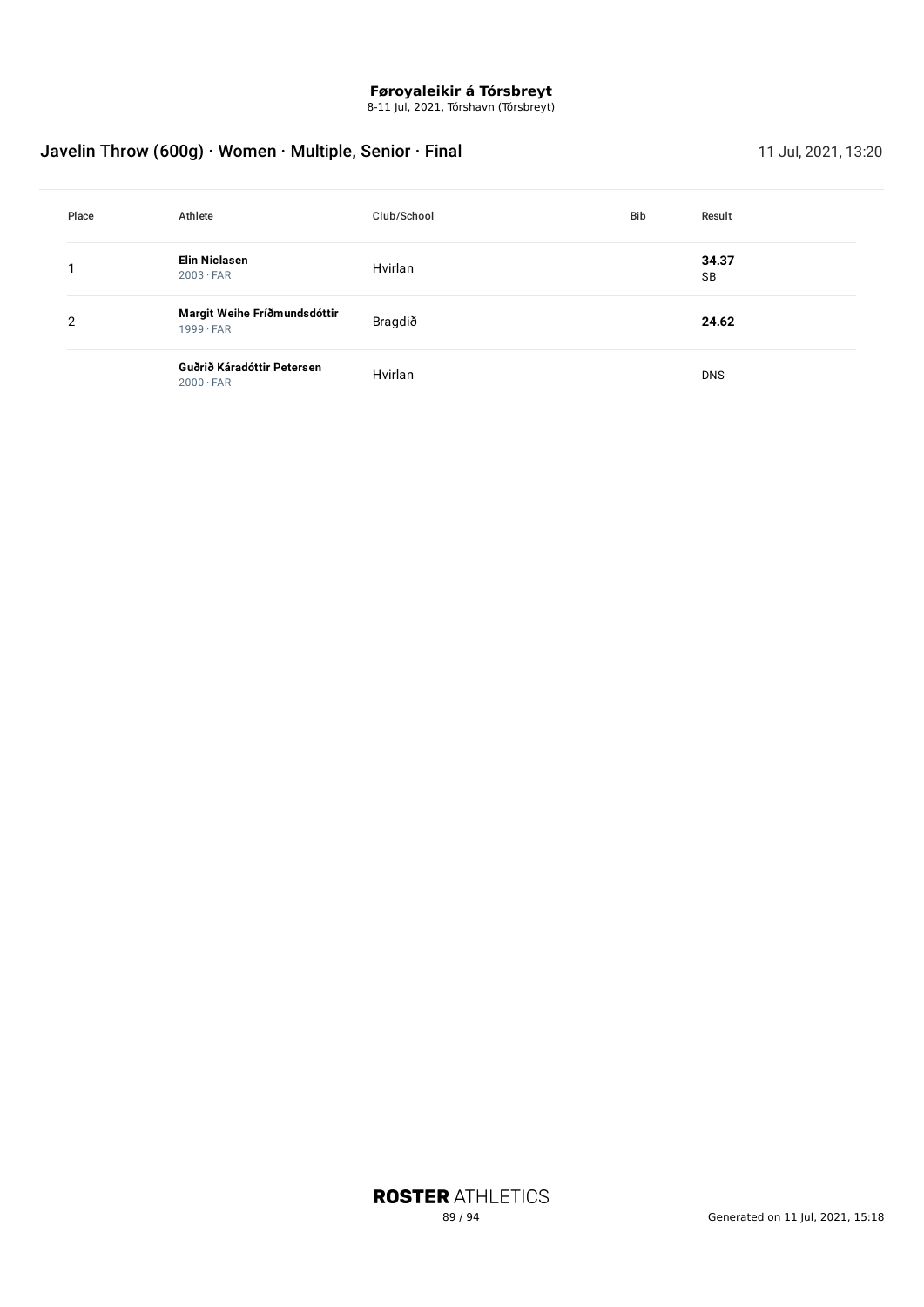8-11 Jul, 2021, Tórshavn (Tórsbreyt)

# Attempts · Javelin Throw (600g) · Women · Multiple, Senior · Final

| Place          | Athlete                                          | Attempts |       |       |       |       |       |
|----------------|--------------------------------------------------|----------|-------|-------|-------|-------|-------|
|                | <b>Elin Niclasen</b><br>$2003 \cdot FAR$         | 31.45    | 33.86 | 32.67 | 34.37 | 30.18 | 32.83 |
| $\overline{2}$ | Margit Weihe Fríðmundsdóttir<br>$1999 \cdot FAR$ | -        | 18.58 | 23.55 | 20.70 | 22.80 | 24.62 |
|                | Guðrið Káradóttir Petersen<br>$2000 \cdot FAR$   |          |       |       |       |       |       |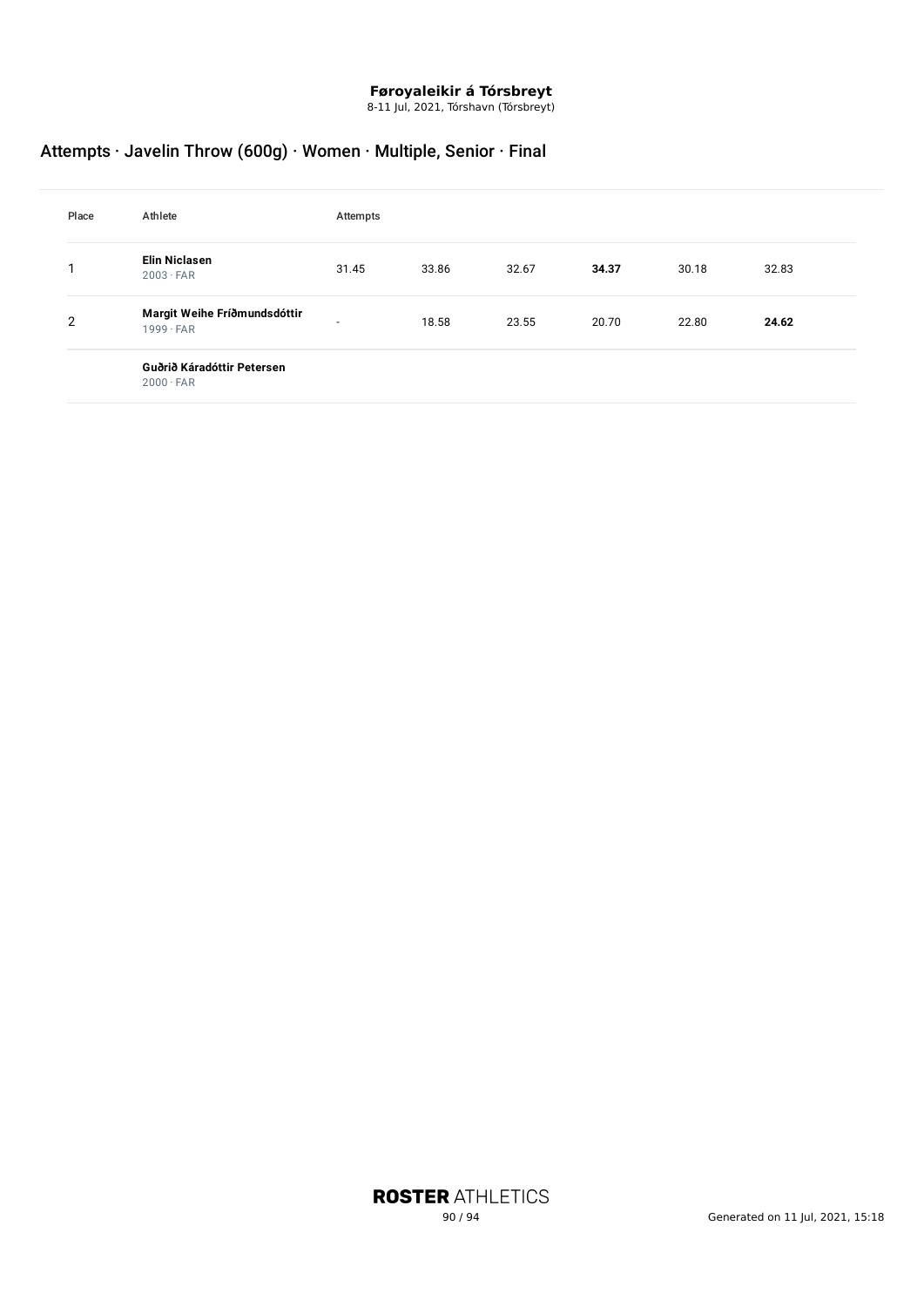8-11 Jul, 2021, Tórshavn (Tórsbreyt)

### **4x100m · Men · Senior · Final 10 July 2021, 13:15**

| Place | Relay team                       | Club/School | Bib | Lane | React. | Result | Split | Lap |
|-------|----------------------------------|-------------|-----|------|--------|--------|-------|-----|
| 1     | Bragdið<br><b>FAR</b>            | Bragdið     |     |      |        | 48.46  |       |     |
|       | Rógvi Johansen<br>1.             |             |     |      |        |        |       |     |
|       | Andreas Bjarnastein Antoft<br>2. |             |     |      |        |        |       |     |
|       | Jónas Gunnleivsson Isaksen<br>3. |             |     |      |        |        |       |     |
|       | Óðin Jógvansson Glerfoss<br>4.   |             |     |      |        |        |       |     |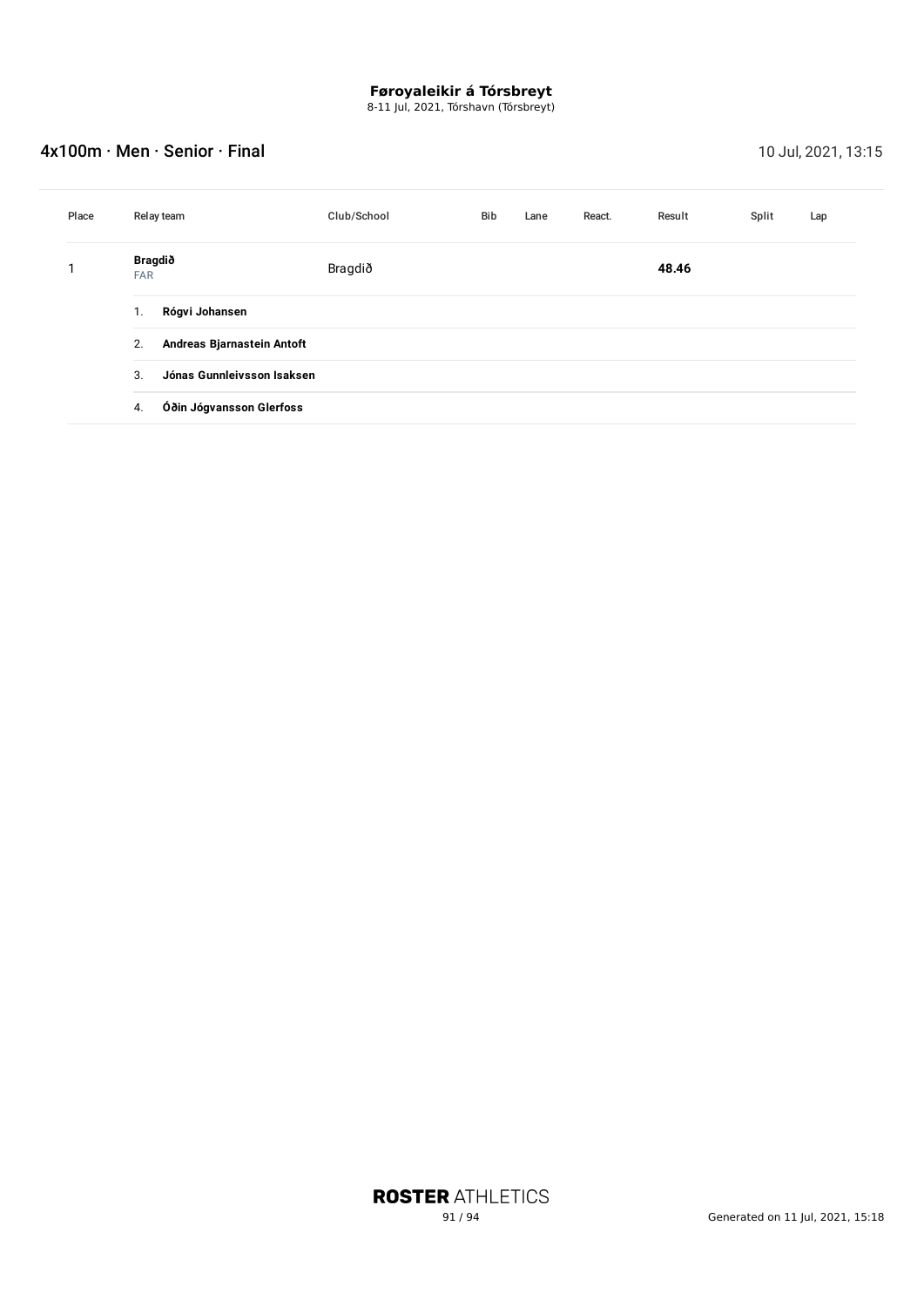8-11 Jul, 2021, Tórshavn (Tórsbreyt)

### Ax100m · Women · Senior · Final 10 Jul, 2021, 13:00

| Place | Relay team                                     | Club/School | Bib | Lane | React. | Result | Split | Lap |
|-------|------------------------------------------------|-------------|-----|------|--------|--------|-------|-----|
|       | Bragdið 1<br><b>FAR</b>                        | Bragdið     |     |      |        | 52.87  |       |     |
|       | Bára Jógvansdóttir Glerfoss<br>1.              |             |     |      |        |        |       |     |
|       | Teresa Fríðriksdóttir<br>2.<br><b>Bláhamar</b> |             |     |      |        |        |       |     |
|       | Margit Weihe Fríðmundsdóttir<br>3.             |             |     |      |        |        |       |     |
|       | Arina Ludvig Michelsen<br>4.                   |             |     |      |        |        |       |     |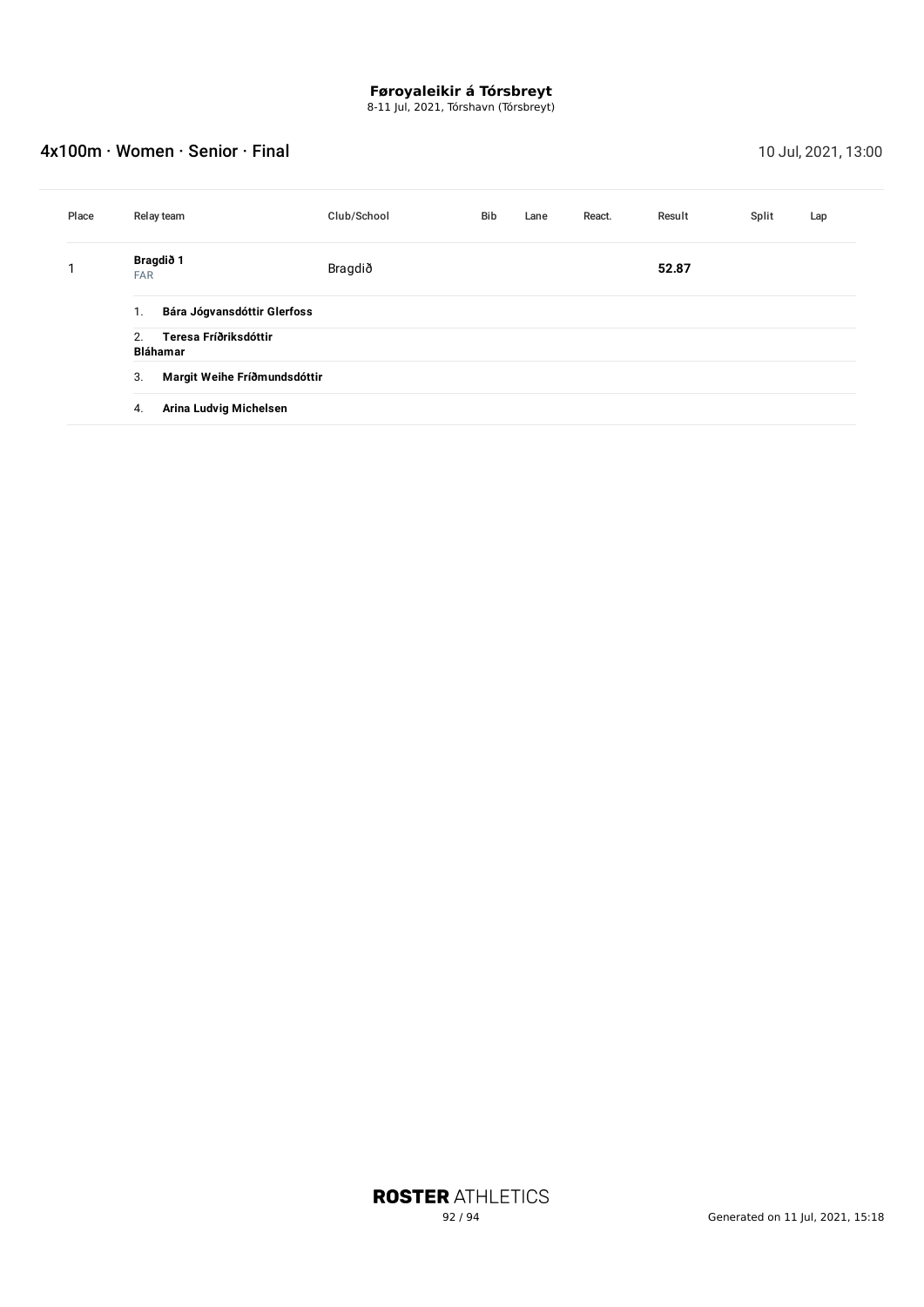8-11 Jul, 2021, Tórshavn (Tórsbreyt)

### **4x400m · Men · Senior · Final 11 July 2021, 15:00**

| Place | Relay team                                 | Club/School | Bib | Lane | React. | Result  | Split | Lap |
|-------|--------------------------------------------|-------------|-----|------|--------|---------|-------|-----|
| 1     | <b>Bragdið</b><br><b>FAR</b>               | Bragdið     |     | ◄    |        | 3:51.92 |       |     |
|       | Óðin Jógvansson Glerfoss<br>$\mathbf{1}$ . |             |     |      |        |         |       |     |
|       | Jónas Gunnleivsson Isaksen<br>2.           |             |     |      |        |         |       |     |
|       | Sveinur Silvurstein<br>3.                  |             |     |      |        |         |       |     |
|       | Andreas Bjarnastein Antoft<br>4.           |             |     |      |        |         |       |     |